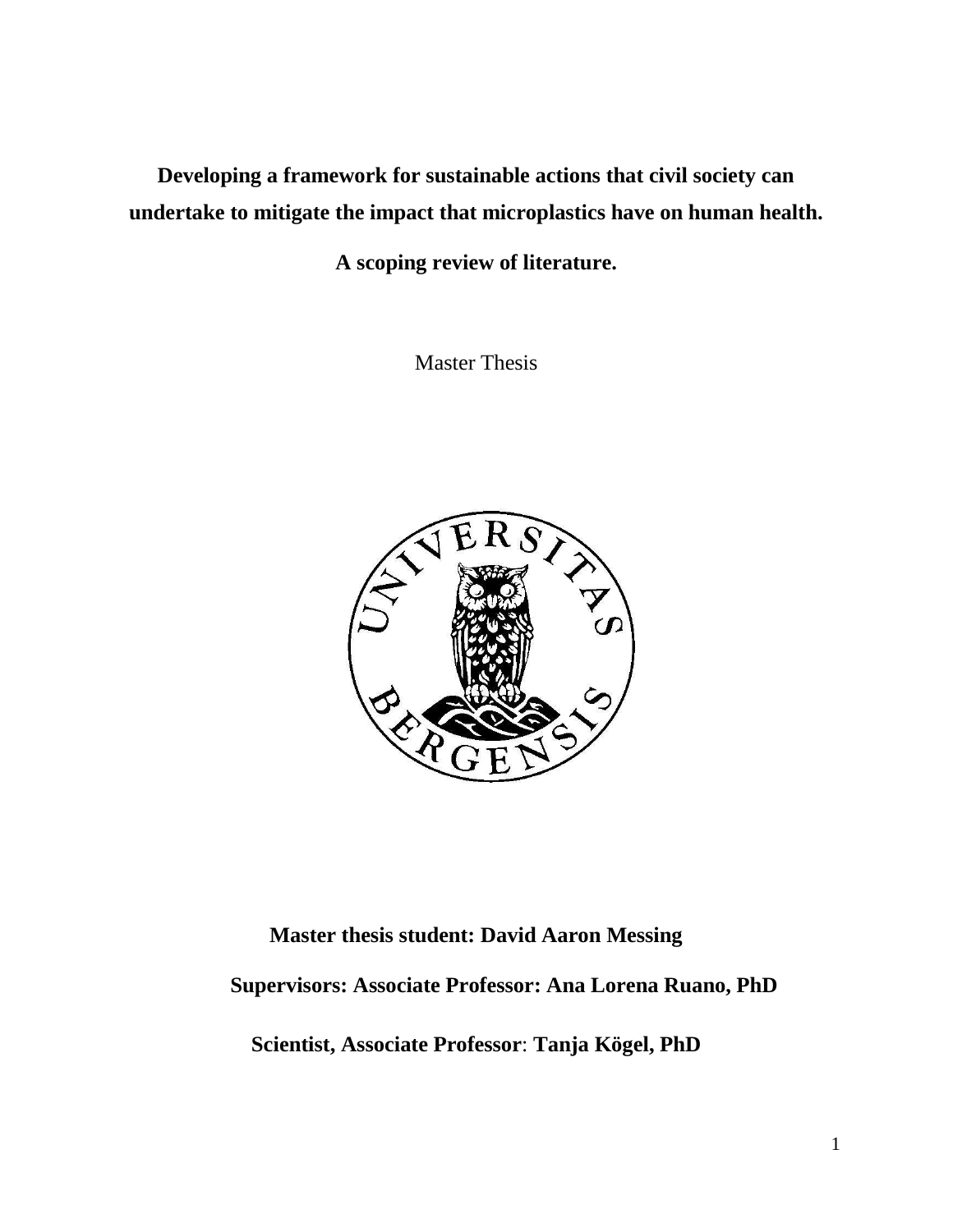# **Abstract:**

## **Background**

Each year the number of microplastics is increasing on a global level. Based on the current status quo, the number of microplastics will only continue to rise for the coming years as production levels increase. This presents many environmental and health challenges internationally. At this point we do not know exactly to what extent microplastics effect human health. However, available scholarship indicates that the potential for copious negative health effects is present. In addition, it is clear that there are many actions currently taken place to reduce the impact of microplastic pollution. While many of these initiatives are positive, they are not enough. This systematic literature review study focuses on the state of current sustainable actions as well as identifying gaps in research related to microplastics and human health.

## **Objectives**

The purpose of this literature review was to develop a framework for sustainable actions that civil society can undertake to mitigate the impact that microplastics have on human health. Specifically, there was a focus on delineating the problem of microplastics through the lens of human health, assessing different strategies used for acting upon microplastics, developing a framework for future actions that can lead to sustainable interventions related to mitigating microplastics, and lastly identifying obstacles to implementing interventions.

# **Method**

A scoping review of existing literature was done using a systematic method to collect and critically appraise research and to synthesize findings. A thorough search into PubMed, and Web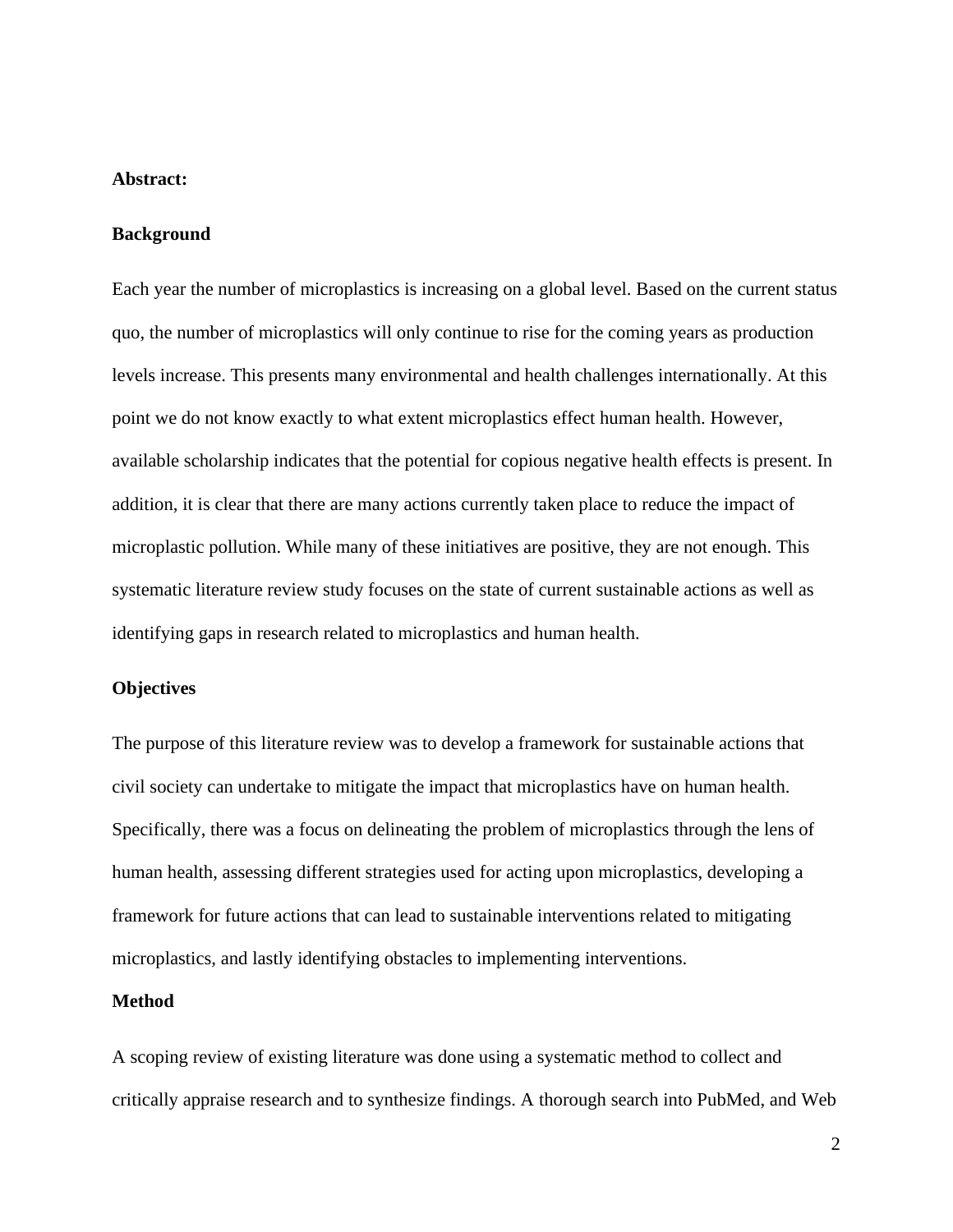of Science has been conducted. A multi-stage filtering through inclusion-exclusion criteria to select the most relevant articles resulted in 19 articles out of 563. Specific data from the articles were charted in an excel matrix as well as grouping of similar topics to find common themes.

# **Conclusion**

There is an increasing amount of research being done on the topic of microplastics in recent years. In response to this research and the threat of microplastics, there is also a clear global call to action. This call requires stakeholders at all levels to go beyond what is currently being done. The research also indicates that addressing gaps in knowledge is crucial to having a better understanding on the effects of microplastics as it relates to human health. Through an integrated and multifaceted approach involving various stakeholders we can achieve a better understanding of microplastics health effects as well as encourage sustainable actions to mitigate the problem itself. It is the hope that this review can act as a catalyst to fill research gaps as well as inspire sustainable actions that can create a lasting change for future generations.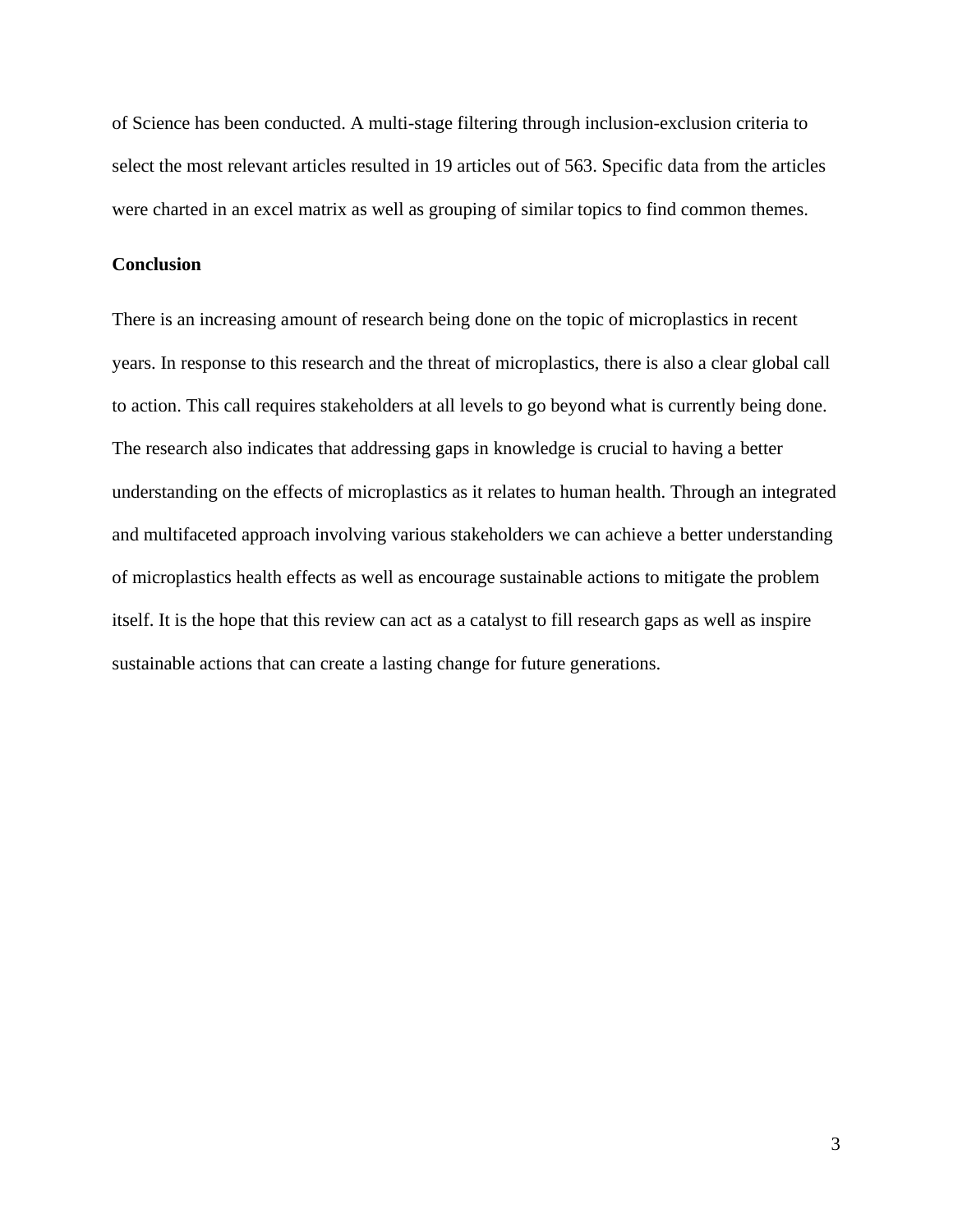## **1. Background:**

Over the past few years there have been numerous studies reporting the presence of microplastics found throughout the environment, raising questions and concerns about the impact that microplastics might have on human health (1). Civil society organizations (CSOs) have the potential to play a critical role as custodians for human and planetary health threatened by microplastics. CSOs, which are defined as collective actors not driven exclusively by state or market mandates and that seek to influence the way institutions respond to the needs of the vulnerable and marginalized populations they usually represent (2), need input to guide their work.

Plastics can be defined as numerous organic synthetic materials that are mostly polymers of high molecular weight and that can be made into objects, films, or filaments (3). The word itself derives from the Greek *plassein* meaning capable of being shaped or molded (4). Plastics are formed by the polymerization of small organic molecules called monomers, thus forming chains, that may or may not be branched and/or crosslinked (1). They are commonly derived from petrochemical sources and can be synthesized from fossil fuels (5). The most commonly used and abundant polymers are high-density [polyethylene](https://www.sciencedirect.com/topics/earth-and-planetary-sciences/polyethylene) (HDPE), low-density polyethylene (LDPE), [polyvinyl chloride](https://www.sciencedirect.com/topics/earth-and-planetary-sciences/polyvinyl-chloride) (PVC), [polystyrene](https://www.sciencedirect.com/topics/earth-and-planetary-sciences/polystyrene) (PS), [polypropylene](https://www.sciencedirect.com/topics/earth-and-planetary-sciences/polypropylene) (PP) and [polyethylene](https://www.sciencedirect.com/topics/earth-and-planetary-sciences/polyethylene-terephthalate)  [terephthalate](https://www.sciencedirect.com/topics/earth-and-planetary-sciences/polyethylene-terephthalate) (PET), which account for roughly 90% of the total plastic production worldwide (6). Plastics also contain additives to modify their properties and durability. Such additives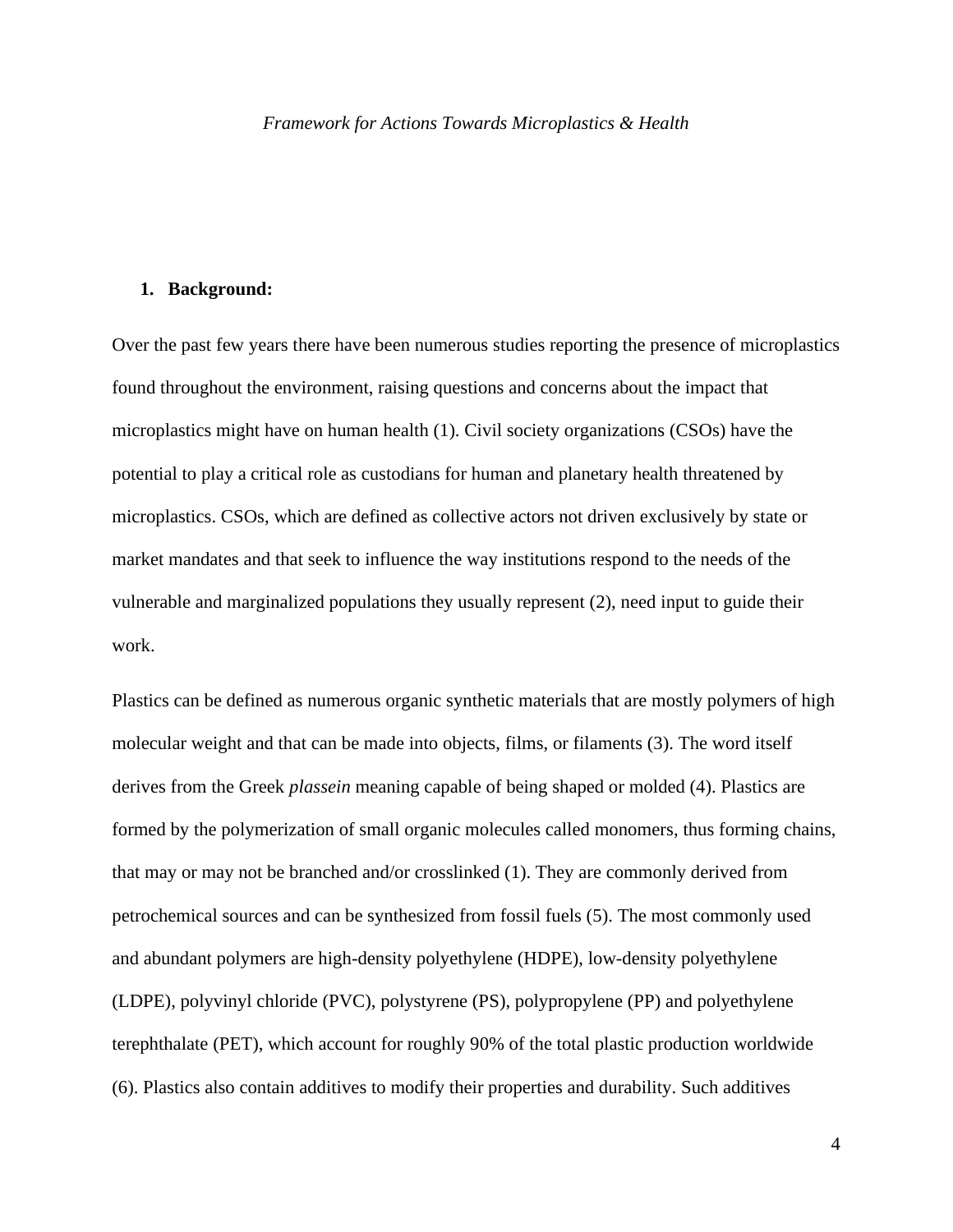include plasticizers and flame retardants (7). Plasticizers interact with the polymer chain to make the material more flexible and malleable (8). One example is bisphenol A (toxicant) based plasticizers (9), BPA being a monomer in the plasticizer production of plastics as well as a synthetic unit of polycarbonate polymers and epoxy resin (10).

The first synthetic polymer was invented in 1869 to provide a substitute for natural resources such as ivory, tortoiseshell, and horn (11). World War II accelerated the expansion of plastic production, which increased by 300% in the United States, as plastics were used in the war effort in everything from military vehicles to body armor (11) (12). Shortly thereafter, the use of plastics revolutionized the field of medicine, specifically succeeding in reducing the risk of infection to patients using sterile plastic packaging as well as one time use IV tubes, sterile gloves, catheters, and syringes (13). Today, plastic is found in everyday items such as bottles, bags, cellphones, and cosmetic microbeads, and is used in various industries such as fishing gear, automotive, electrical, construction, and textile (14) (15). The proliferation of plastic can be attributed to its malleability, strength, low cost, durability, heat resistant properties and light weight (13). As a result of their desirable attributes and extensive applications, the global production of plastics has followed a clear upward trend since the 1950s (see figure 1). Currently, there is a production of over 380 million tons of plastic produced worldwide every year (16). Considering the estimated worldwide population growth rate and current consumption and waste habits, plastic production is predicted to double by 2025 and more than triple by 2050 to an estimated 1800 million tons (1) (16).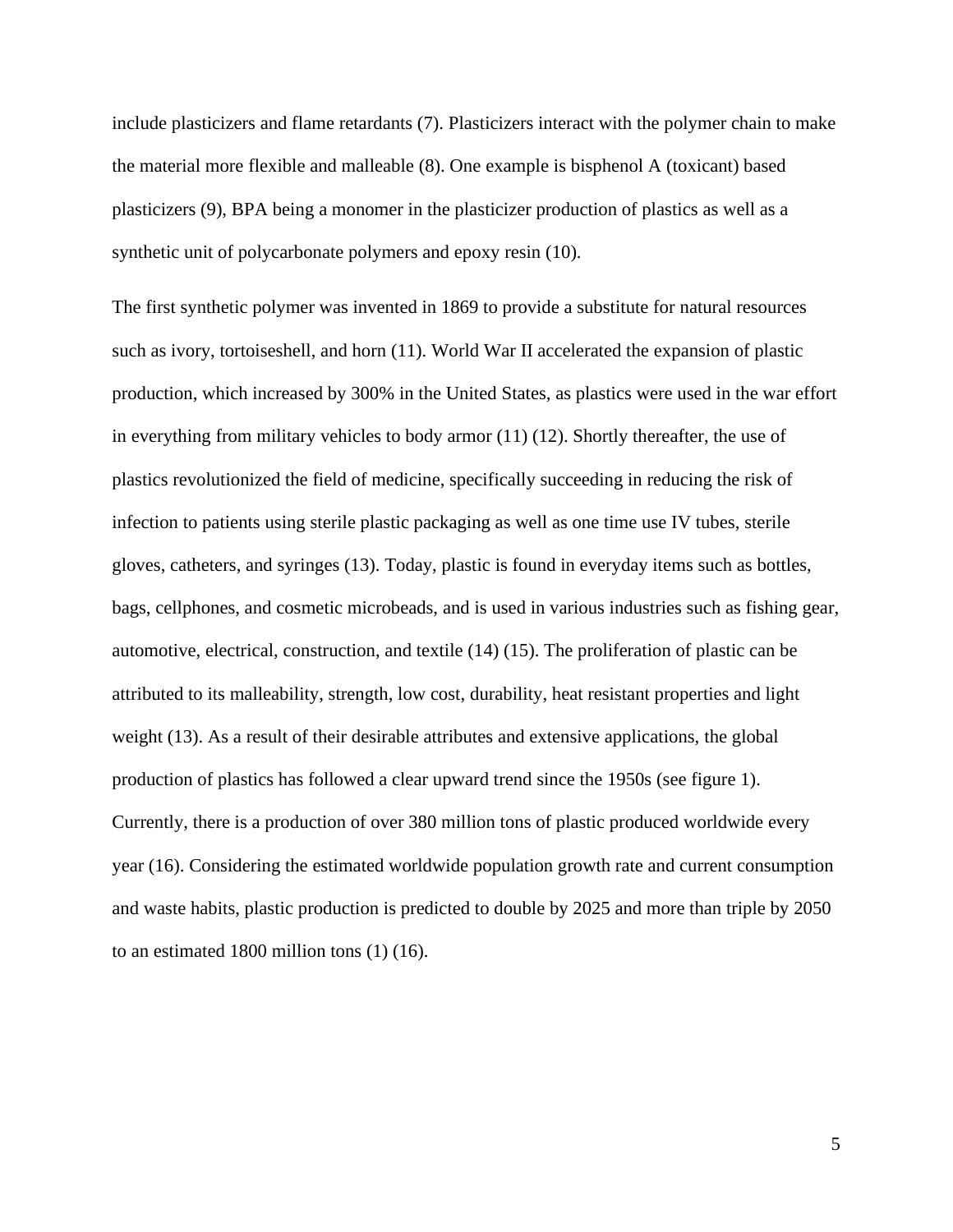## Fig. 1 Increase in plastic production



Source: Eco Intelligent Growth - http://ecointelligentgrowth.net/plastics-strategy/

# **1.1 The cycle of plastics in the environment: From plastic to microplastic**

Between 1950 and 2015 a total of 6.3 billion tons of primary and secondary plastic waste was generated, of which around 12% has been incinerated and 9% recycled, with the remaining 79% either being stored in landfills or having been directly released into the natural environment through littering or other methods (17). The management of plastic waste is increasingly an environmental issue. Incineration results in the emission of hazardous atmospheric pollutants including the greenhouse gas  $CO<sub>2</sub>$  (18). Recycling plastic is costly and tedious due to the collection, sorting, and processing of waste plastic (19). In addition, recycling can lead to quality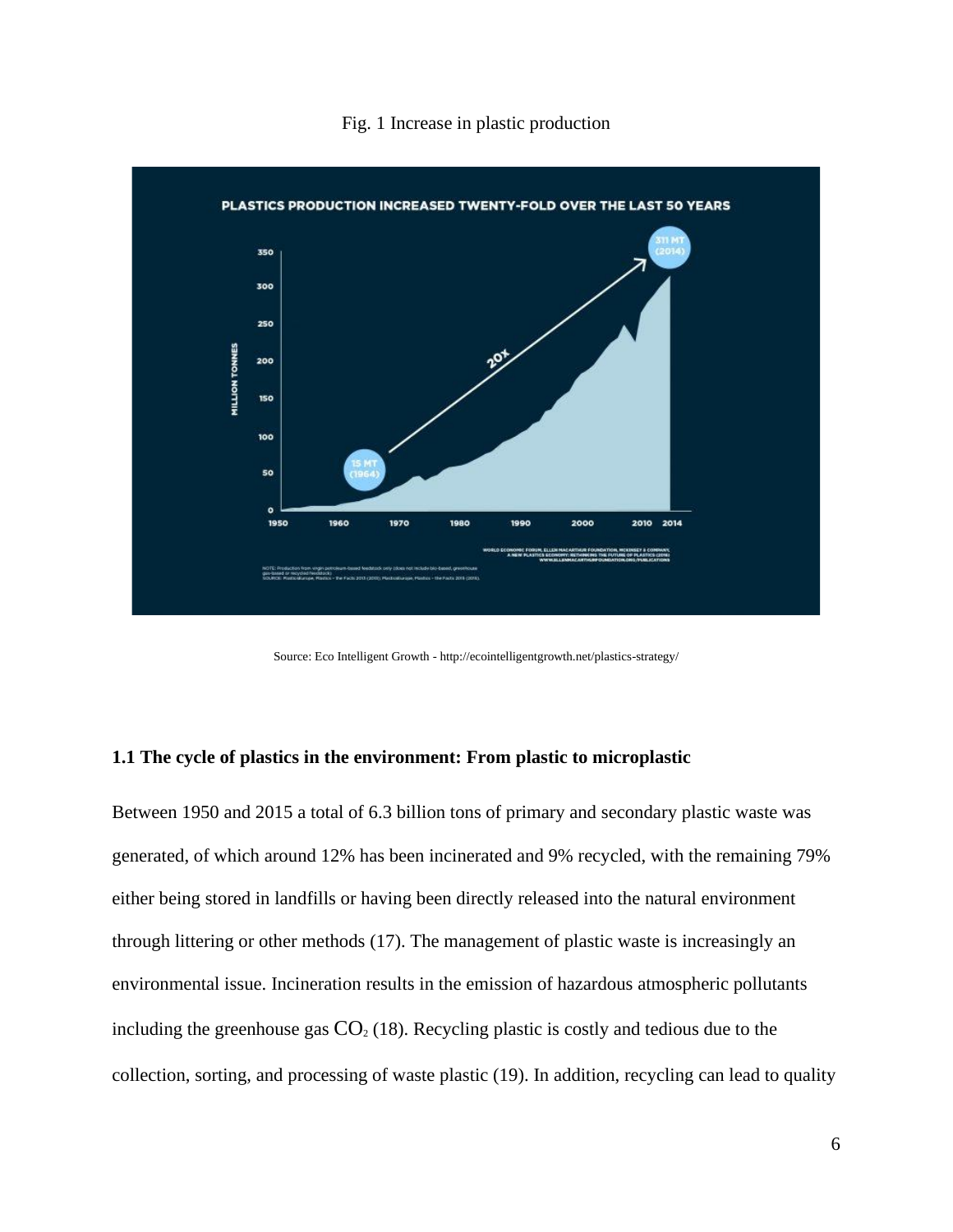loss due to downcycling where materials are re-used but as a lower-value product. Land filling occupies productive land rendering it unfit for other applications due to plastic leaching (20). As plastics are not readily nor completely degraded and are very stable in the ambient environment, their disposal throughout the environment has currently created a considerable pollution problem (21). Through mechanical, physical, chemical and biological processes, large plastic debris break down to smaller particles in the environment referred to as microplastics or nanoplastics. With respect to size, microplastics are generally referred to as particles smaller than 5 mm, and nanoplastics with a size less than 100 nm (6). Although other definitions are circulating, currently there has yet to be a consensus on accepted sizing.

## *1.1.1 Land pollution*

Increase in human population density and the abundance of plastic debris accumulated in the terrestrial environment correlate positively (22). Due to inappropriately managed landfill sites, wastewater sludge, and plastic mulch from agricultural activities, plastic-related soil pollution is becoming a growing concern (23). Once in the soil, the fragmentation of plastics can occur at the surface level by oxidation increased through UV radiation and elevated temperatures (23). This breakdown process creates microplastics. These smaller plastic fragments can be incorporated into the deep soil by the burrowing activities of earthworms, and further transported by collembolans, insects and plants to deeper layers of the soil (23). In agricultural soil with expanding mineral types, cracks and fissures can appear when the soil dries. These cracks become open entryways for microplastics, which could potentially move to substantial depths (24). Due to the microplastics ability to be incorporated into deep layers of soil there is the concern of the potential distribution and transportation of microplastics into groundwater especially in areas of course soil and high groundwater (23).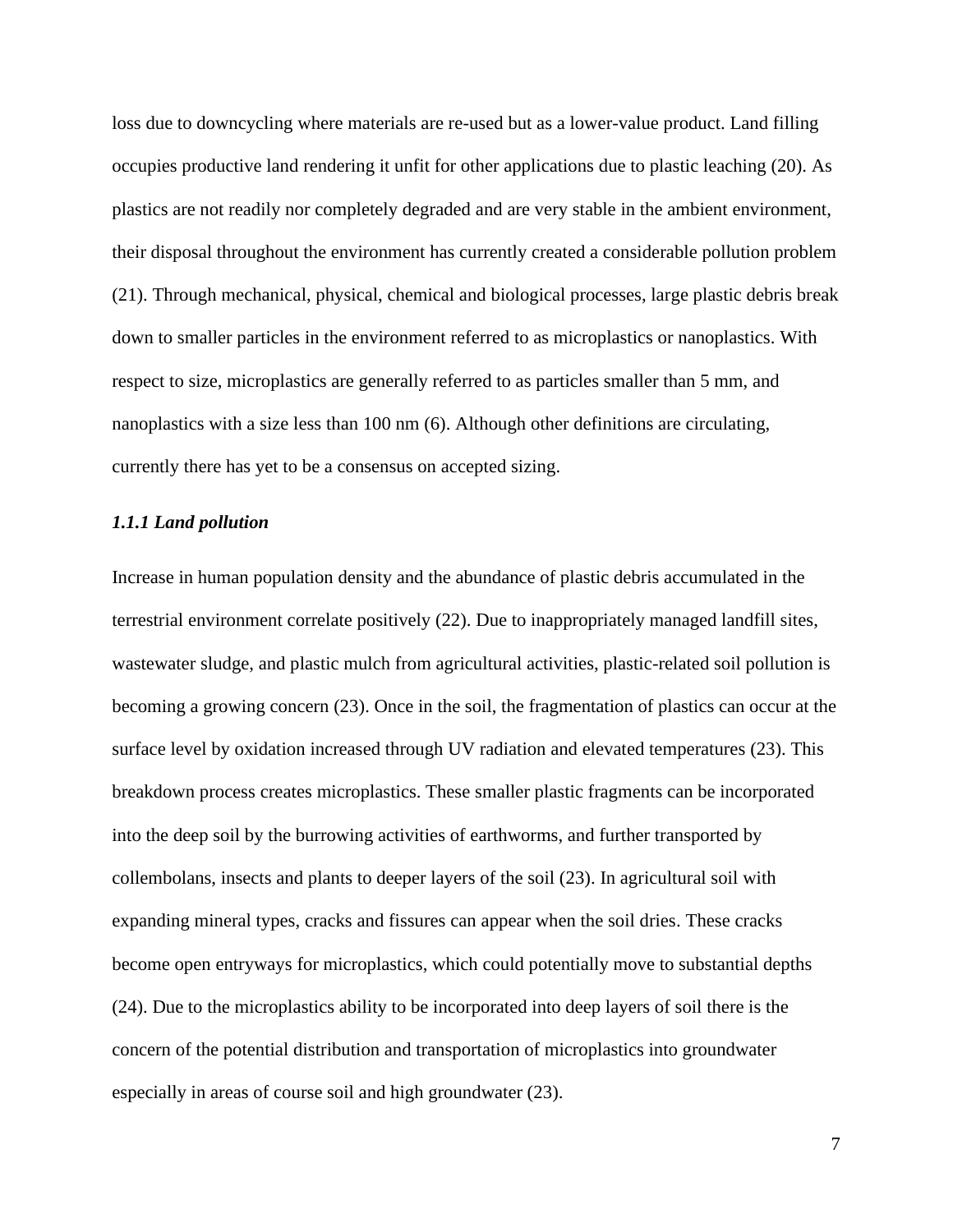## *1.1.2 Air pollution*

Incineration of plastic waste is a major source of air pollution (26). The incineration of plastic releases toxic gases such as furans, mercury, polychlorinated biphenyls, persistent organic pollutants (POPs) and hazardous halogens into the atmosphere, polluting the air as well as having a negative impact on climate change (26). The by-products of plastic combustion are airborne particulate emission (soot) and solid residue ash (27). These by-products can travel thousands of kilometers, depending on prevailing atmospheric conditions, and ultimately end up in soil, crops, polar ice caps, freshwater ecosystems, and marine environments (26).

# *1.1.3 Marine pollution*

Marine plastics can be transported by wind and are washed from land to surface waters during rainfall, especially with stormwater run-off. They then are transported in freshwater to seawater via rivers (6). Once plastic is in the sea, it can travel long distances and end up in all areas of the ocean. The effects are seen throughout the globe and found in intertidal ecosystems, [deep sea](https://www.sciencedirect.com/topics/earth-and-planetary-sciences/deep-sea-sediment)[sediments,](https://www.sciencedirect.com/topics/earth-and-planetary-sciences/deep-sea-sediment) surface waters, polar regions and mid ocean islands (22). Due to its buoyancy plastic also accumulates on the surface of the sea, creating plastic accumulations that are called islands, the largest of which covers an estimated 1.6 million square kilometers (28). After time, the plastic becomes brittle and breaks down into smaller pieces, and eventually degrades further into microplastics when exposed to waves, UV radiation either under direct sunlight or in seawater (14). Microplastics become vectors for pollutants and heavy metal such as mercury (Hg) already found within seawater (29).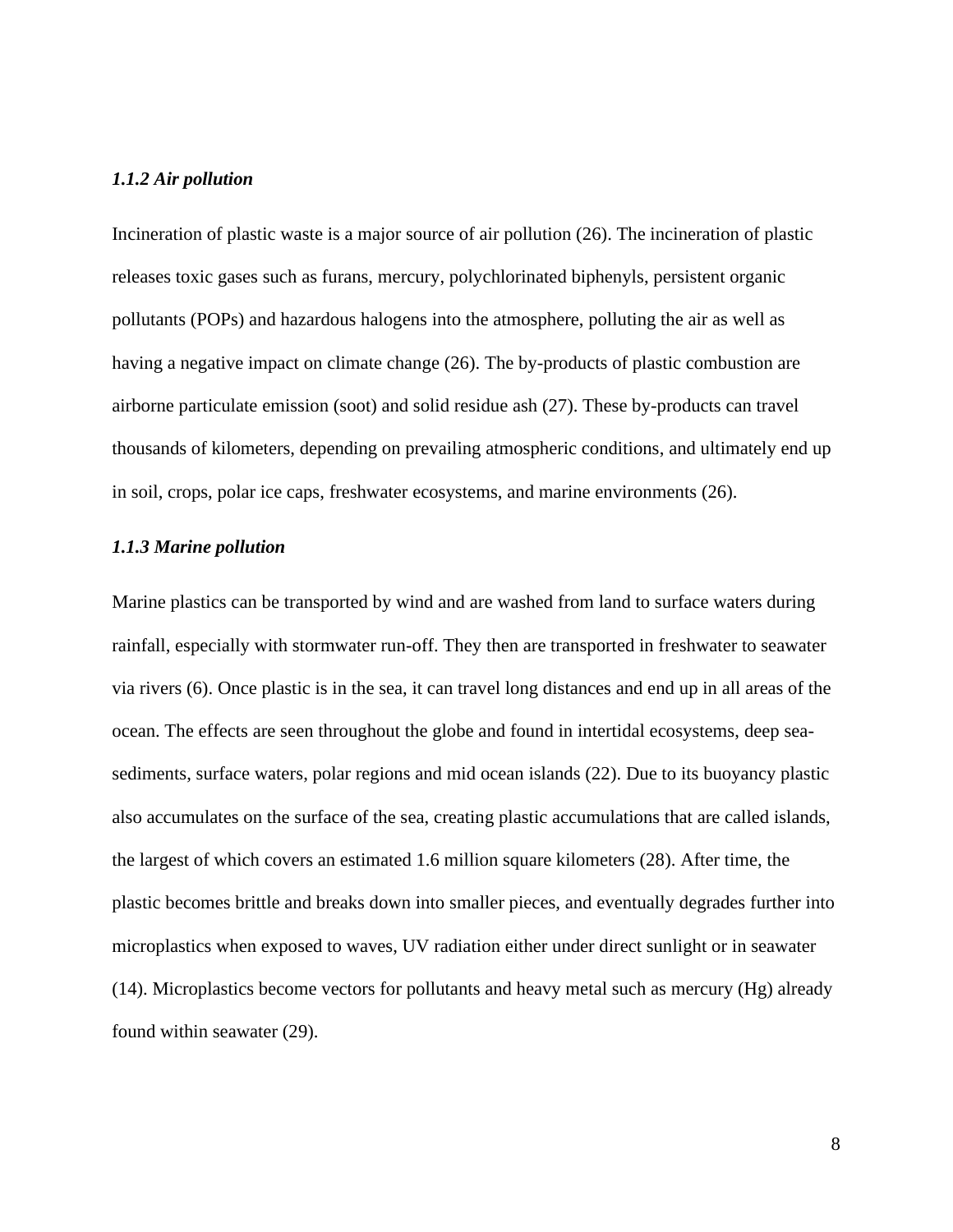#### **1.2 Impact on the environment**

Research indicates that microplastic pollution has been shown to have a negative impact on the soil as well as the organisms within the soil. It has been demonstrated that additives found within microplastics can leach out into the soil environment (30). At the same time, microplastics can absorb toxicants including metals, persistent organic pollutants (POPs) polychlorinated biphenyls, polycyclic aromatic hydrocarbons (PAHs) and [organochlorine pesticides](https://www.sciencedirect.com/topics/chemistry/organochlorine-pesticide) (e.g. DDT, HCH) (31). This is due to their hydrophobic characteristic, posing a greater ecological threat (31). In contaminated soil the presence of microplastics hinders the absorption of water and nutrients by plant roots, as well as change plant biomass, tissue elemental composition, root traits, and soil microbial activities (32).

To date, only a few studies have examined the presence of microplastics in the atmosphere; one example taking place in Paris, where microplastics were measured in atmospheric fallout with an average of 118 particles/ $m^2$ /day (33). In addition to incineration, airborne microplastics can be produced by synthetic textiles, industrial emissions, and particles released from road traffic such as tire abrasion (34). The microplastics in the air are potentially transported and deposited into terrestrial and aquatic environments depending on various factors such as rainfall, wind and UV irradiation, leading to further contamination of the environment (34).

The environmental impact of microplastics is ubiquitous throughout the ocean. Coral reefs, for example, are threatened by microplastic pollution. Corals can ingest microplastics due to their micron-sized particle nature (35). Corals obtain energy by feeding on plankton to acquire important nutrients which are essential for their growth, development, and reproduction (36). The microplastic feeding mechanism of corals involves ingestion, retention of plastic fragments and digestion (37). The harmful effect of microplastics on corals specifically involves retention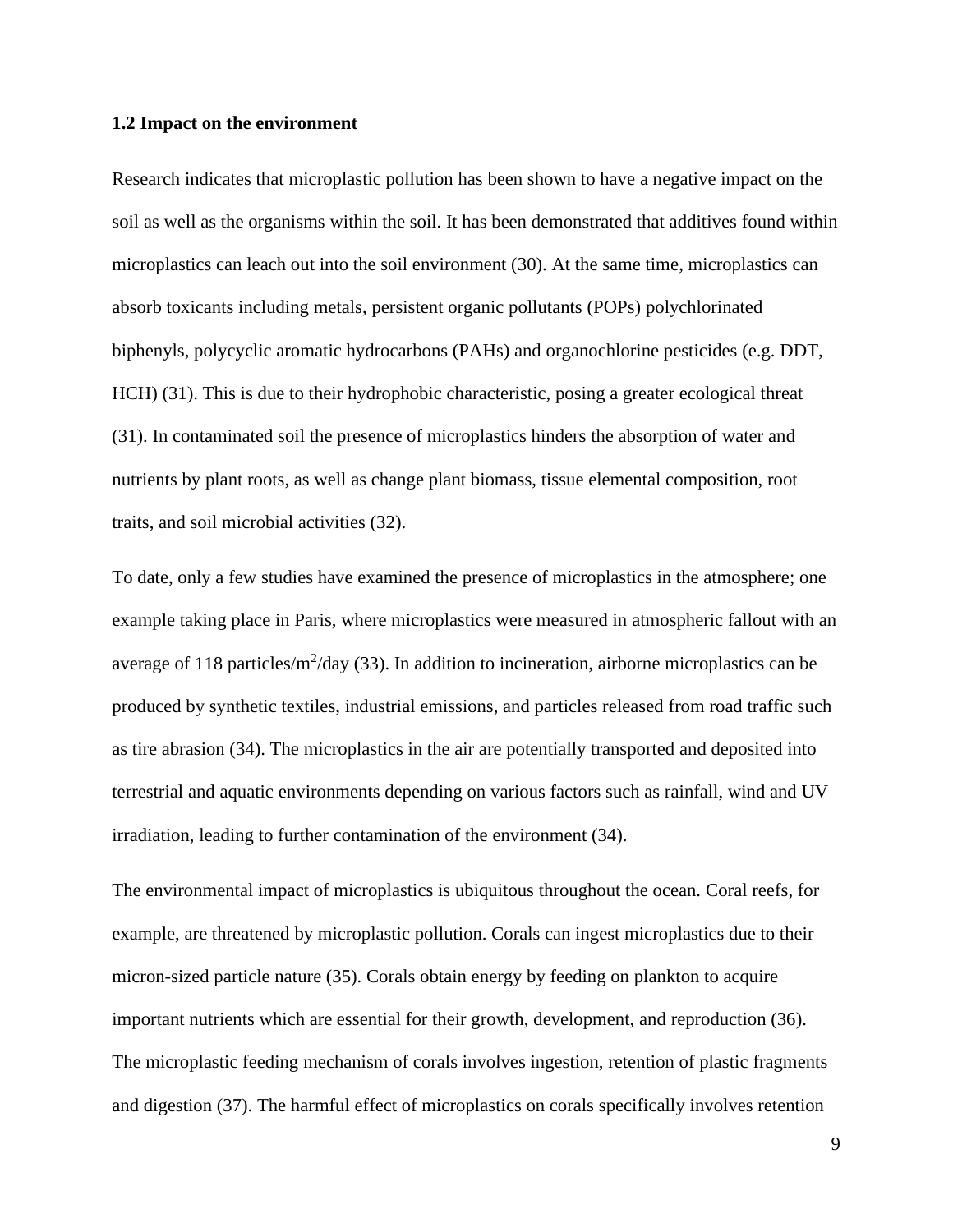of plastic fragments in mesenterial tissue which leads to reduction in feeding capability and lowering in energy reserves (38). As coral reefs are foundational to the marine ecosystem functioning, this impact is profound (39).

## **1.3 Impact on animals**

Microplastics are consumed by a wide variety of sea life due to their small size, long durability, and the extent to which they are omnipresent throughout the sea. Aquatic organisms consuming microplastic range throughout the entire trophic system, from plankton to predators; including mussels, crabs, fish, and sharks (6). After ingestion, the microplastics can remain trapped in the digestive tract (something that has been indicated for crustaceans and birds in the marine environment), be excreted, or translocate into the other tissues of the organism (14) (7).

When the rate of intake is greater than the rate of excretion or metabolic transfer, microplastics and associated toxins bioaccumulate (6). Biomagnification, or the increasing magnification of microplastics passed along the food chain, has also been documented. The amount of microplastics found seems dependent on the level of trophic transfer, with apex predators such as sharks potentially having some of the highest levels of microplastics and toxic contaminants (6).

One laboratory study demonstrated that after microplastic ingestion of the juvenile common goby (a small to medium sized ray-finned fish) in controlled conditions, there was a significant reduction in acetylcholinesterase (AChE) activity, as well as decreasing predatory performance (40). In the wild, a decrease of predatory activity could result in a reduction in capacity of juvenile gobies to catch prey and escape predators (40). Another study demonstrated that plastic ingestion in marine turtles can cause severe damage to their digestive system and obstruct the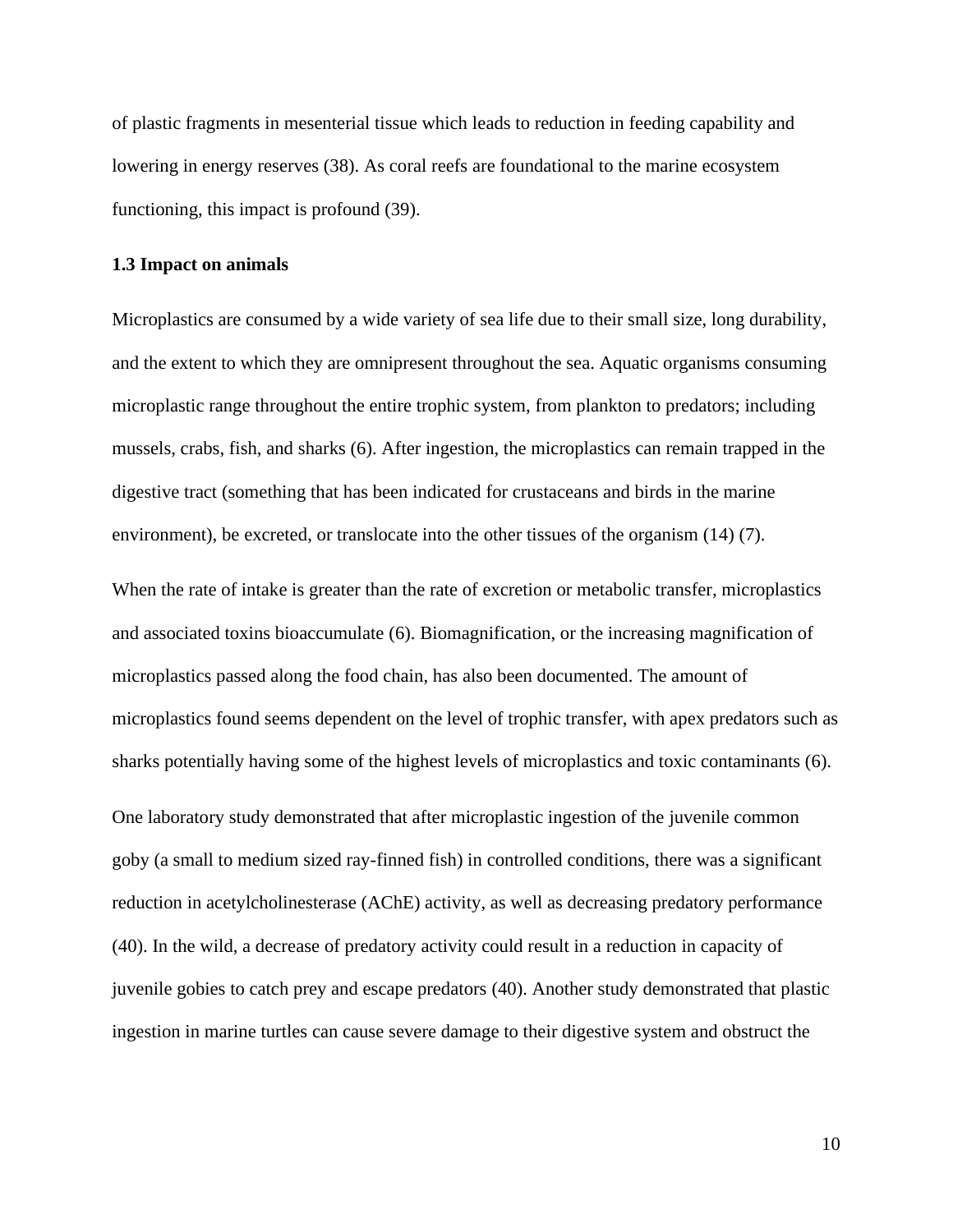intestinal tract, reduce the feeding stimulus and stomach capacity, that in the time could lead to [malnutrition,](https://www.sciencedirect.com/topics/earth-and-planetary-sciences/malnutrition) eventually causing death (41).

The harmful effects of microplastic ingestion are an issue of concern, especially in the case of sea birds. The toxic effect of plastic fragments as well as the potential for obstruction has negative effects on their body, which could cause alteration in the feeding behavior, reproduction, as well as higher mortality rates (42). In one study it was found that six species of sea birds: *Phalacrocorax bougainvillii*, *Pelecanoides garnotii*, *Pelecanoides urinatrix*, *Pelecanus thagus*, *Spheniscus humboldti* and *Larus dominicanus* have plastic fragments in their stomach region. It was also found that maximum ingestion capacity was detected in the case of *Larus dominicanus* which commonly feeds upon fishing nets, waste disposal products, and plastic containers (43).

#### **1.4 Impact on humans**

Seafood is consumed worldwide and approximately 3 billion people in the world rely on fish as their main source of protein (44). As a result, humans are exposed to microplastics through the consumption of fish and shellfish. Once microplastics are consumed they can be absorbed releasing toxicants causing physiological harm (44).

Human health effects depend on exposure concentrations of microplastics. Due to data gaps in microplastic research, there is insufficient information to assess the true amount of microplastics humans may be exposed to via food. Researchers have estimated that a European consumer of seafood can potentially eat approximately 11,000 plastic particles annually from shellfish alone, while Canadian researchers have estimated that the average person consumes between 74,000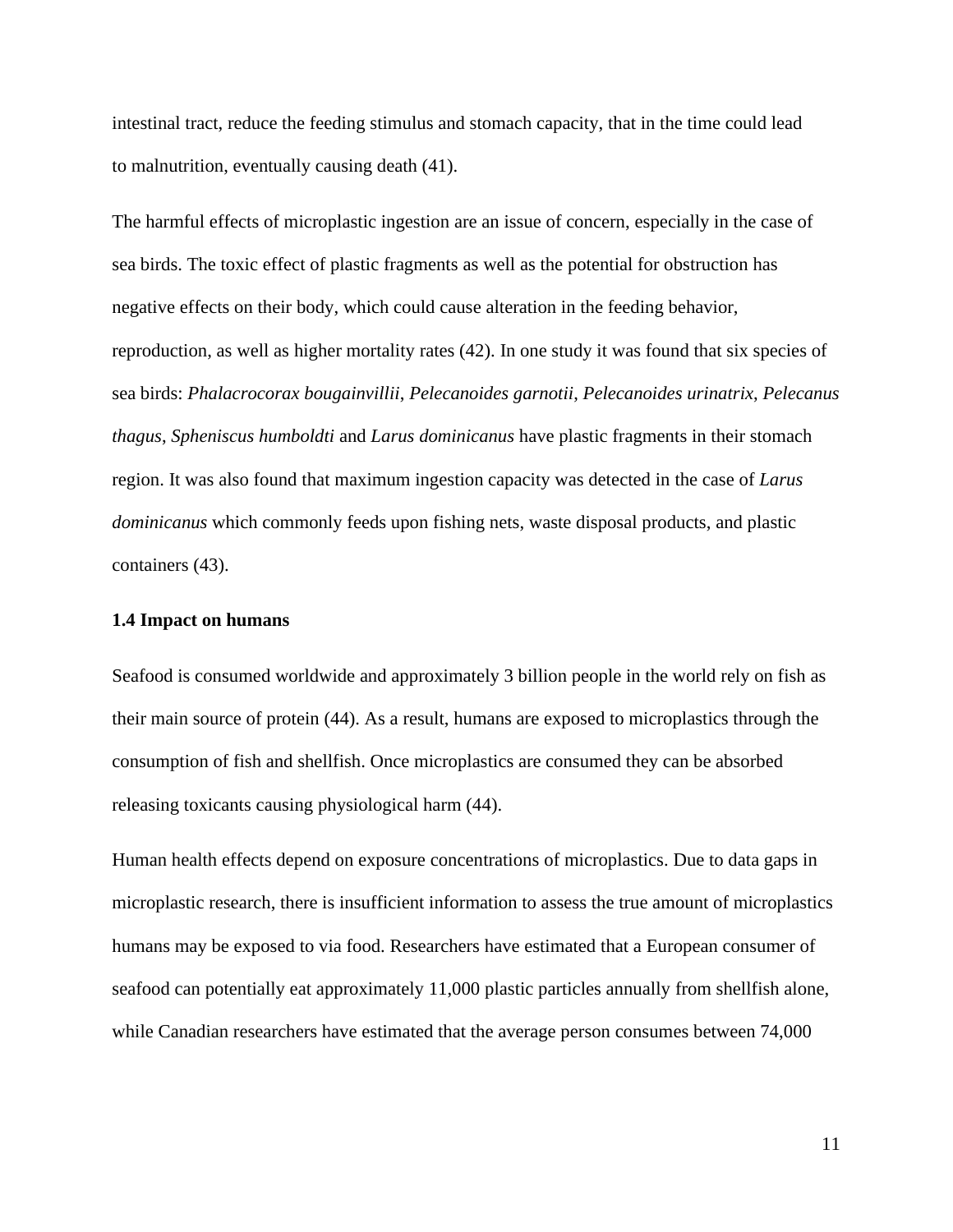and 121,000 particles annually through food consumption and the inhalation of airborne microplastics  $(45)$ .

The severity of adverse health effects resulting from exposures depends on the nature of the toxic chemical, exposure characteristics, and individual susceptibility. Preliminary research has demonstrated several potentially concerning impacts, including enhanced inflammatory response, size-related toxicity of plastic particles, chemical transfer of absorbed chemical pollutants, and disruption of the gut microbiome (46).

When airborne microplastic particles are inhaled, immediate bronchial (asthma-like) reactions are the first response expressed (47). Adverse effects of particle toxicity are mainly attributed to inflammation, due to particle localization and of immune cells, producing cytokines, proteases, and reactive oxygen species (ROS) to combat the foreign material (48). In addition, chronic inflammation may lead to cancer, as a result of DNA damage (adducts and mutations) caused by oxidative stress and the evasion of detection by the immune system (49).

There has been research on microplastic concentration reported in drinking water as well (1). The hydrophobic nature of microplastics implies that they have the potential to accumulate in hydrophobic substances such as POPs and organochlorine pesticides (1). In addition, there is the concern that biofilms which are the result of the growth of microorganisms on microplastic surfaces also represent an added bacterial threat in drinking water (1). The recently published World Health Organization (WHO) report on microplastics in drinking water concluded that the health risk to humans may be low according to current knowledge, but more studies are indeed needed (1).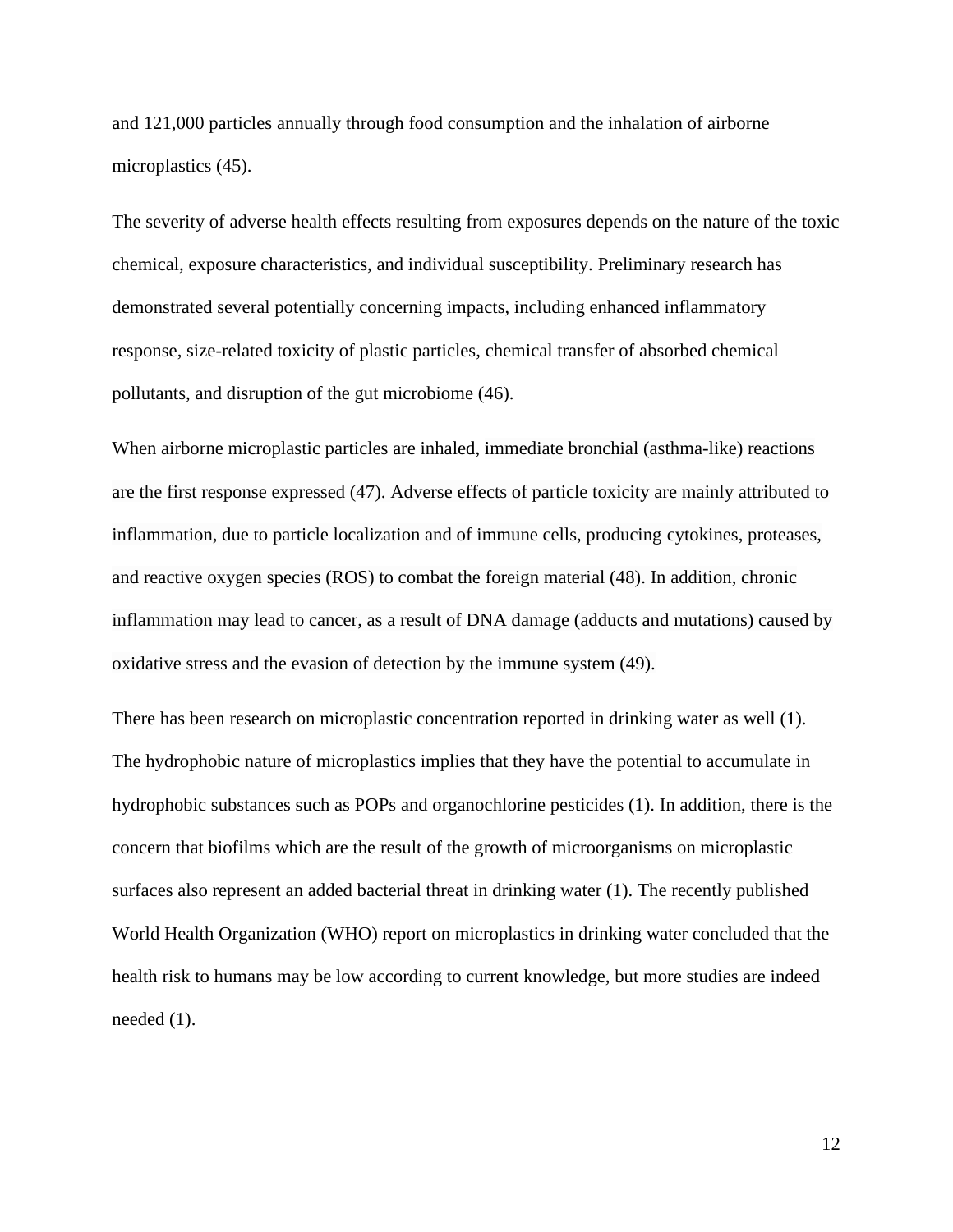## **1.5 Managing microplastics**

In addition to the risks to human health from ingestion of microplastics in drinking water, food or air, improved management of plastics and a reduction in plastic pollution holds multiple benefits for the environment and human well-being (1). In response to concerns about the impact of plastic and microplastic pollution, public awareness and engagement has increased. Activities have ranged from schools adopting educational activities on plastics, to civil society launching campaigns, as well as some industries pledging to reduce plastic use. Political commitment is also growing in many cases (1).

Ministers of Environment from 157 countries committed to significantly reduce single-use plastic products by 2030 at the 4th UN Environment Assembly in March 2019 (50). This followed an agreement at the previous Assembly to recognize the importance of long-term elimination of microplastics from the oceans (1).

A UK-based company Cynar Plc uses pyrolysis; a thermochemical decomposition of organic material at elevated temperatures in the absence of oxygen to convert end of life plastic into diesel for cars. One ton of plastic waste can be converted into 700l of diesel. Their current plant in Ireland has a capacity for up to 20 tons per day resulting in 14,000l of diesel (51).

Plastic Bank, founded in Canada is focused on reducing the amount of plastic waste in the environment and helping to alleviate poverty in developing countries. The organization has created stores in which impoverished people can exchange plastic waste for goods such as solar cell phone charging and sustainable cookstoves. They are established in rural areas throughout Haiti, the Philippines, and Brazil. The plastic received by the stores is then sold to companies and used to manufacture new products. (52).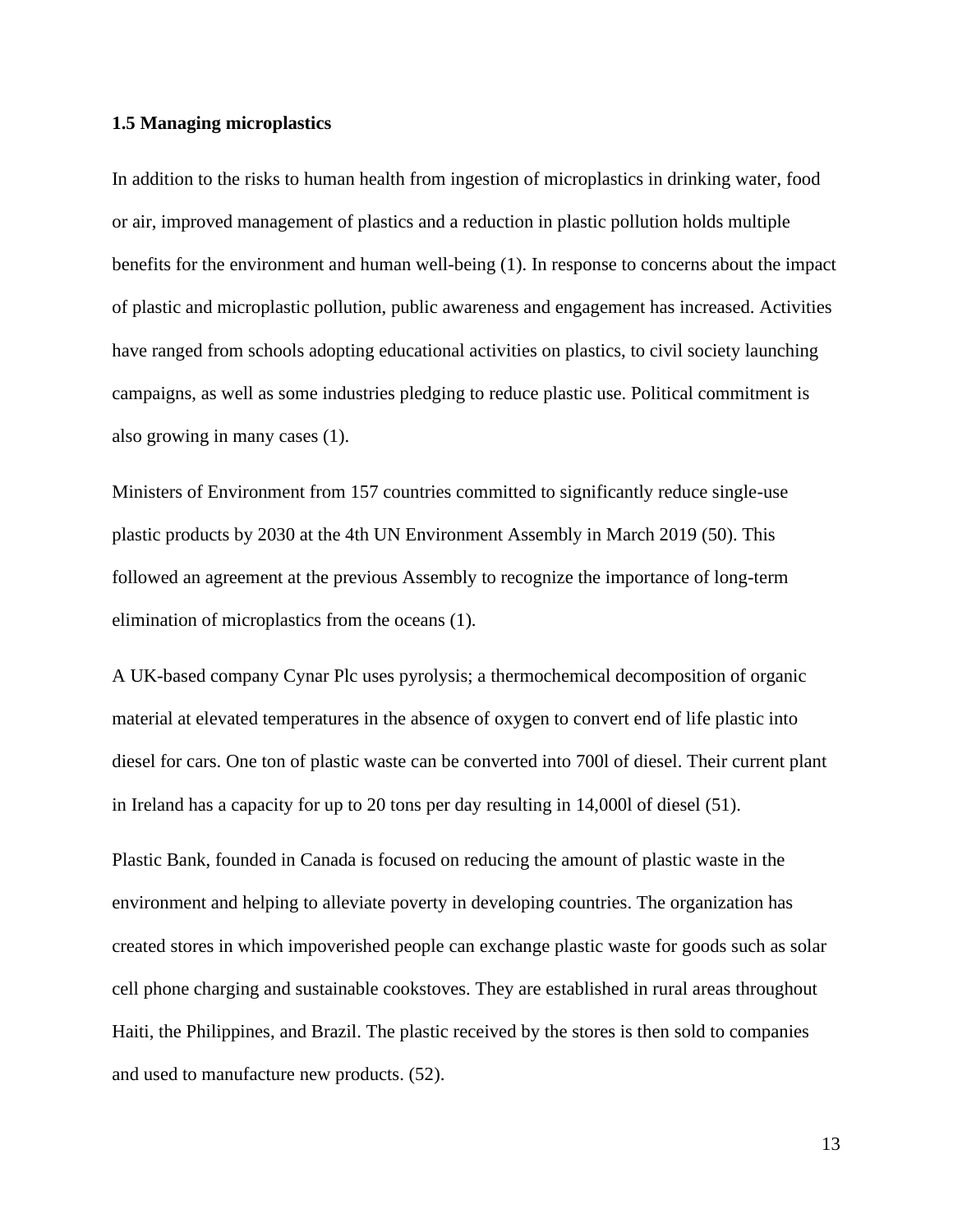According to the United Nations Environmental Program (UNEP), countries like Rwanda and more than 60 other countries from around the world are already taxing or banning single-use plastics, primarily plastic bags (53). In Rwanda, the ban is enforced through fines or jail time, and has helped boost the economy within the country due to the lessened costs of recycling and clean-up related to plastic waste (54).

In affiliation with UNEP, the ocean conservancy International Coastal Cleanup (ICC) comprises over 6 million volunteers in 90 countries to clean, preserve and protect the ocean and coastlines. Last year over 18 million pounds of trash were collected. Participants include, regional and international organizations, government agencies, members of the private sector, nongovernmental organizations (NGOs), and the general public (55).

# **2. Problem Statement:**

More research is undeniably needed to further evaluate the impact of microplastics on human health due to the paucity of information. One of the conclusions of the Food and Agriculture Organization (FAO) on food safety is that basic toxicological data on the consumption of microplastics in humans for a food risk safety assessment are essentially lacking (56). At the same time, it is imperative to gain a greater understanding of the relationship to health due to the pervasive nature of microplastics, coupled with the substantial amount of time they take to decompose (57). As this is a problem that is not going away on its own, it is important to determine ways to best address the current situation. Although actions are already taking place, there is more that can be done. Civil society requires the organization of research from various sources in order to act based on evidence. It is the hope that through this scoping literature review it will be possible to get a clearer picture of current knowledge, highlight research gaps, and recommend a framework for possible actions.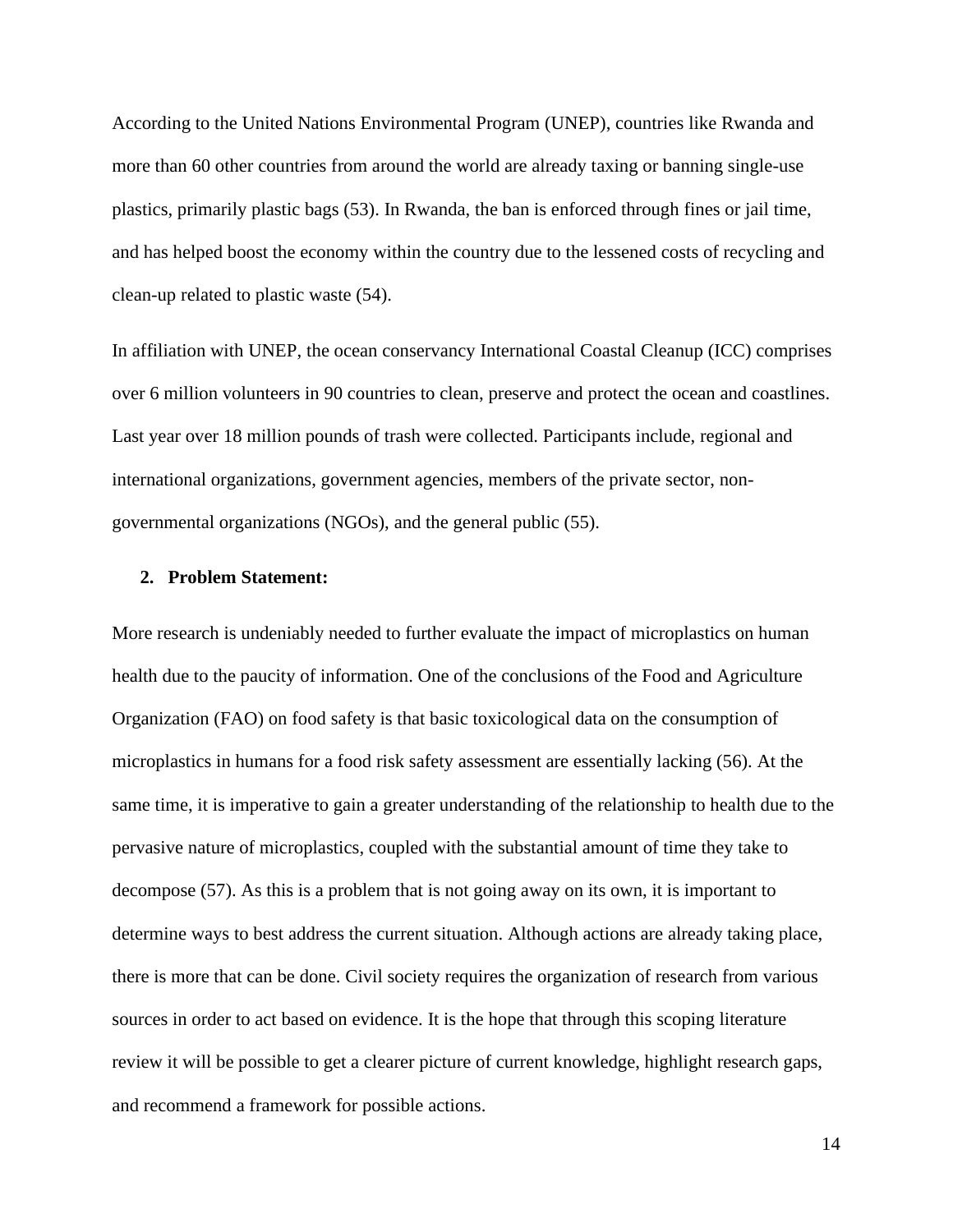## **3. Objectives:**

The purpose of this literature review was to develop a framework for sustainable actions that civil society can undertake to mitigate the impact that microplastics have on human health.

# *Specific objectives:*

- 1. To delineate the problem of microplastics through the lens of human health.
- 2. To assess different strategies used for acting upon microplastics.
- 3. To develop a framework for future actions that can lead to sustainable interventions related to mitigating microplastics.
- 4. To identify obstacles to implementing interventions and propose possible solutions.

# **4. Methods:**

A scoping literature review of existing literature was done using a systematic method to collect and critically appraise research and to synthesize findings. Its goal was to provide a comprehensive study of current evidence. There are various types of literature reviews including systematic literature reviews, narrative literature reviews, and theoretical literature reviews (58). A scoping literature review was chosen as it was deemed particularly useful to ensure that the information collected was exhaustive, would help to identify gaps in the research, as well as summarizing the ideas in the research field. There are 5 stages of framework to a scoping literature review as outlined in *The International Journal of Social Research Methodology* by Arksey and O'Malley in 2005 (59).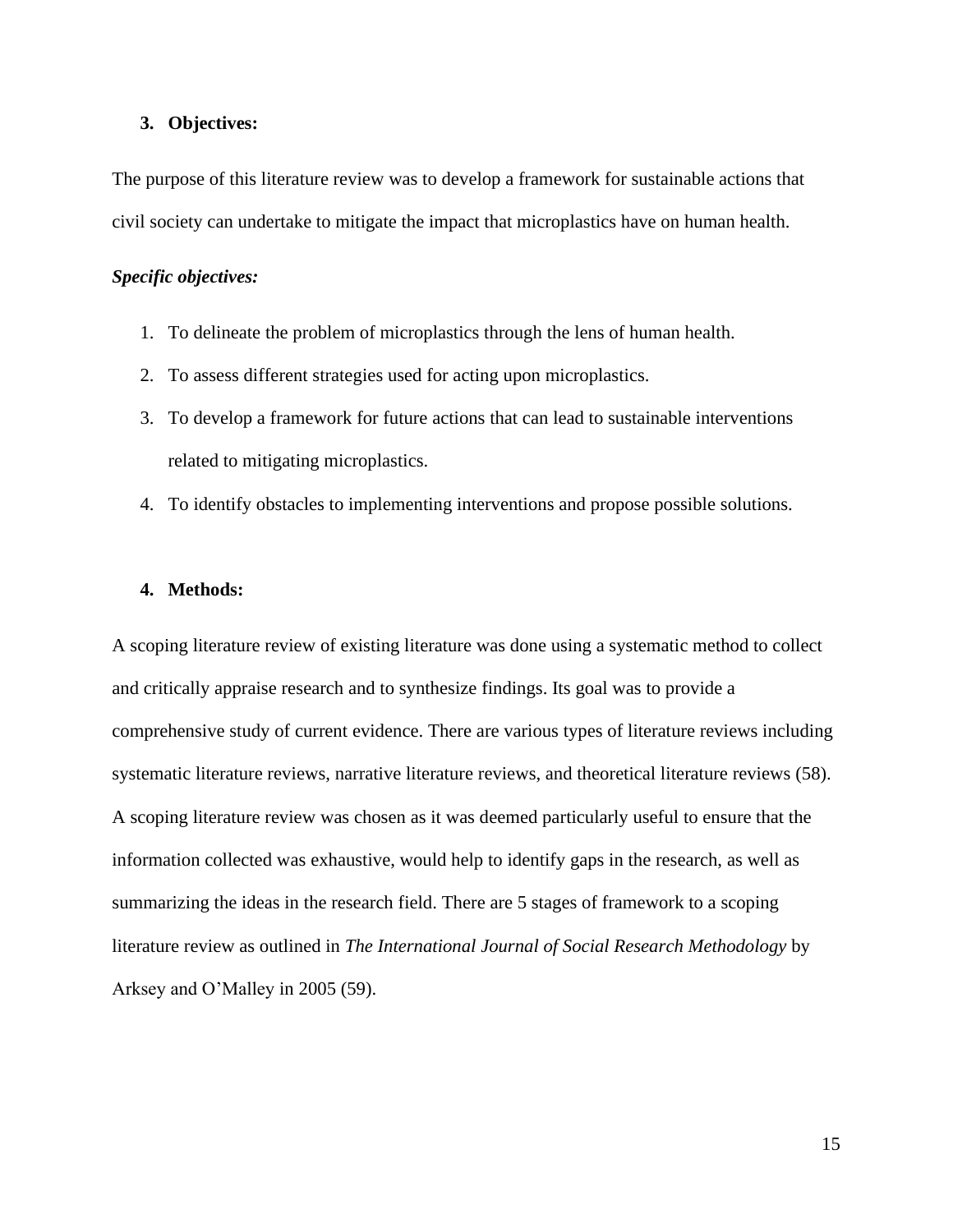## **4.1 Developing a framework**

The first step in the framework was to carry out a scoping literature review defined as: "to map rapidly the key concepts underpinning a research area and the main sources and types of evidence available and can be undertaken as stand-alone projects in their own right, especially where an area is complex or has not been reviewed comprehensively before" (60). It was guided by the following research question: *What is a set of viable actions that civil society can undertake for the improvement of health as it relates to microplastic pollution?* 

For the scoping literature review I followed the preferred reporting items for systematic reviews and meta-analysis (PRISMA). PRISMA is an evidence based minimum set of items for reporting in reviews, which focuses on ways to ensure transparent and complete reporting of research. The PRISMA guidelines consist of a four-phase flow diagram as well as a 27-item checklist. The flow diagram describes the identification, screening, eligibility, and inclusion criteria of the reports that fall under the scope of a review. The checklist includes a 27-item recommendation list on topics such as title, abstract, introduction, methods, results, discussion, and financing. (61).

I used the following key words: microplastics, pollution, and human health using the logical connectors: and & or on the following databases: PUBMED and Web of Science to delineate the problem of microplastics through the lens of human health. In addition, I used the following keywords: microplastics strategies, solutions, and sustainable actions, using the logical connectors: and & or to assess different strategies used for acting upon microplastics.

The third step involved using the results of the scoping literature review to develop the framework for sustainable actions that civil society can undertake. This framework was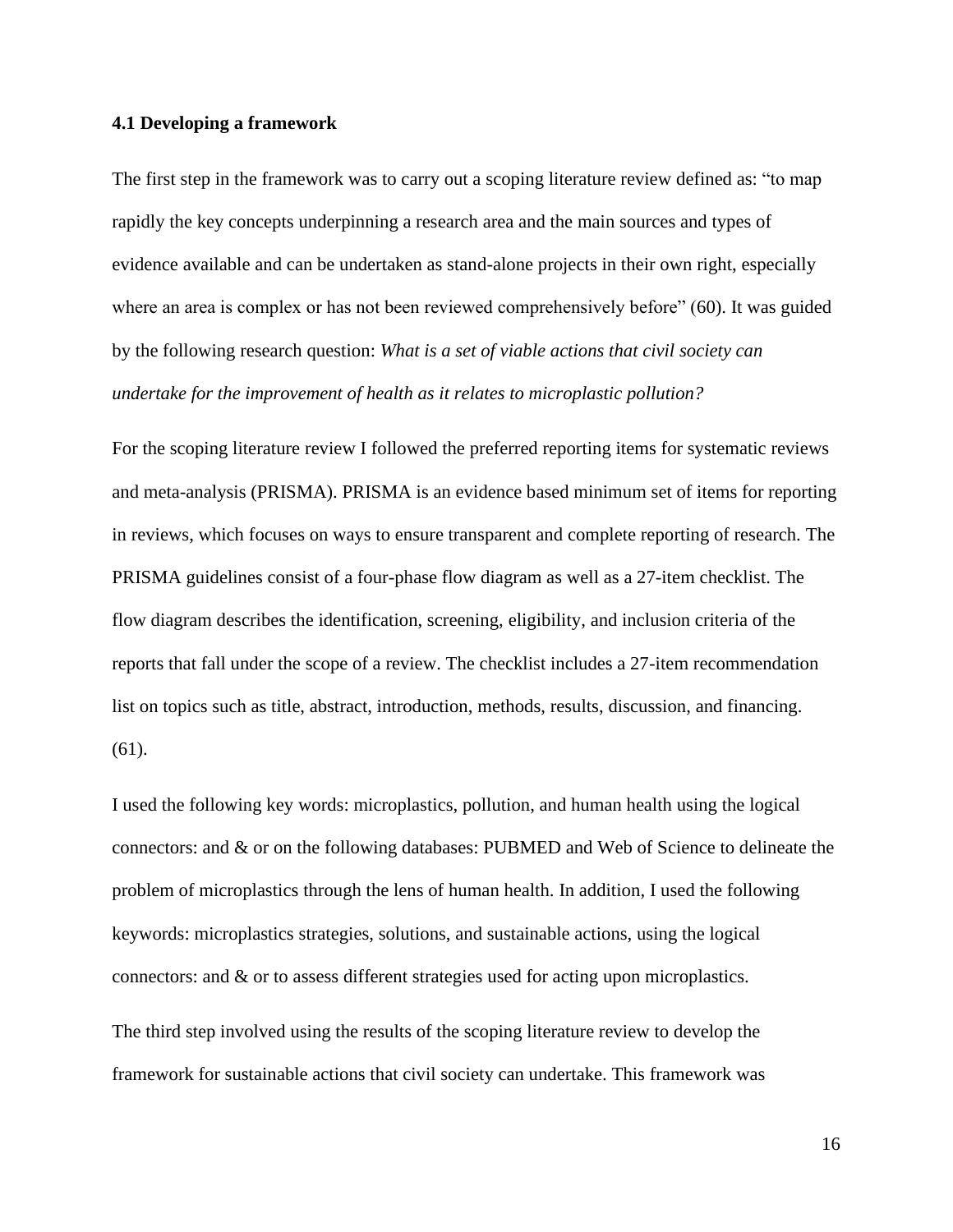discussed within the organization of GRID-Arendal during the internship period to identify obstacles to implementing interventions, and to establish possible solutions.

Data charting was done to evaluate the relationship between microplastics and human health as well as what actions civil society can undertake to improve the current situation as it relates to health. An excel matrix was designed for charting the data. The data was charted in the matrix according to the author, year of publication, study location, title, aims of the study, actors involved, and relevant findings.

# **5. Results:**

## **5.1 Scoping Literature Review**

This section presents the results of the scoping literature review, and the process of identifying and coding the literature into separated collections according to the content of each literature source. In addition, this section describes the process of extracting the results, as well as their labelling, categorization, and description. Lastly, this section offers a consolidation of all the findings from the literature reviewed.

## **5.2 Review of existing sustainable actions & human health and microplastics**

#### *5.2.1 Identification of potential studies*

Two databases were selected for the search, specifically Pub Med and Web of Science. Pub Med was chosen due to its ability to produce publications focused on the life sciences as well as biomedical topics, while Web of Science was selected due its access to multiple databases targeting various academic disciplines. In order to achieve a comprehensive search both were chosen to be as thorough as possible, focused on their broad search spectrum and abundance of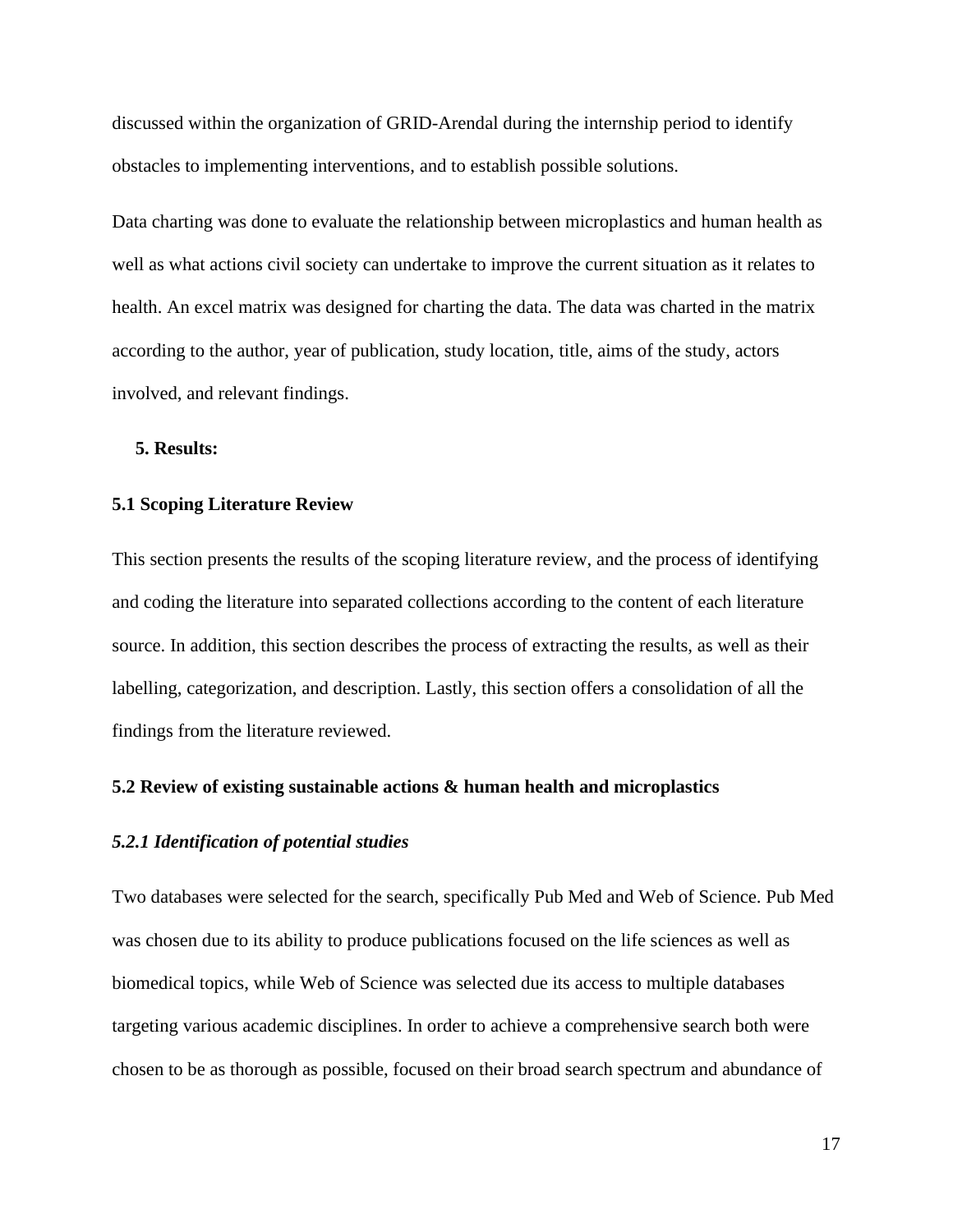topic related material. The publications were examined in English only due to language limitations. The keywords were guided by the following research question: *What is a set of viable actions that civil society can undertake for the improvement of health as it relates to microplastic pollution?* Grey literature was not included as it provided over 14,000 articles which was not feasible to analyze due to time constraints.

Pub Med provided 257 hits, while Web of Science gave 306 hits for a total of 563 articles. A total of 395 articles were screened for title and abstract after 168 duplicates were removed. Out of the 395 articles a total of 375 were excluded based on relevance, with a total of 20 being selected. Out of the 20 articles, there were 10 that addressed human health and 10 focusing on sustainable actions which provided a balanced perspective of both topics. Out of the final 20 selected, there was one article that was excluded as the title and abstract were in English while the rest of the article was written in Spanish. This resulted in 10 articles on microplastics and human health, and 9 microplastics and sustainable actions articles, resulting in a total of 19 articles extracted. This still provided a balanced overview on both human health and sustainable actions. It should be noted that while the gamut of papers touched on human health or sustainable actions respectively, there were 4 that overlapped and discussed both. The articles that were selected focused on human health and sustainable actions (or both) overtly, while the other 375 that were excluded did not focus on the selected key words based on review of both the title and abstract. For the review, I followed the preferred reporting items for systematic reviews and meta-analysis (PRISMA). This ensured transparent and complete reporting of research based on the four-phase flow diagram, and clearly presented the different phases of the literature review. See flow chart below.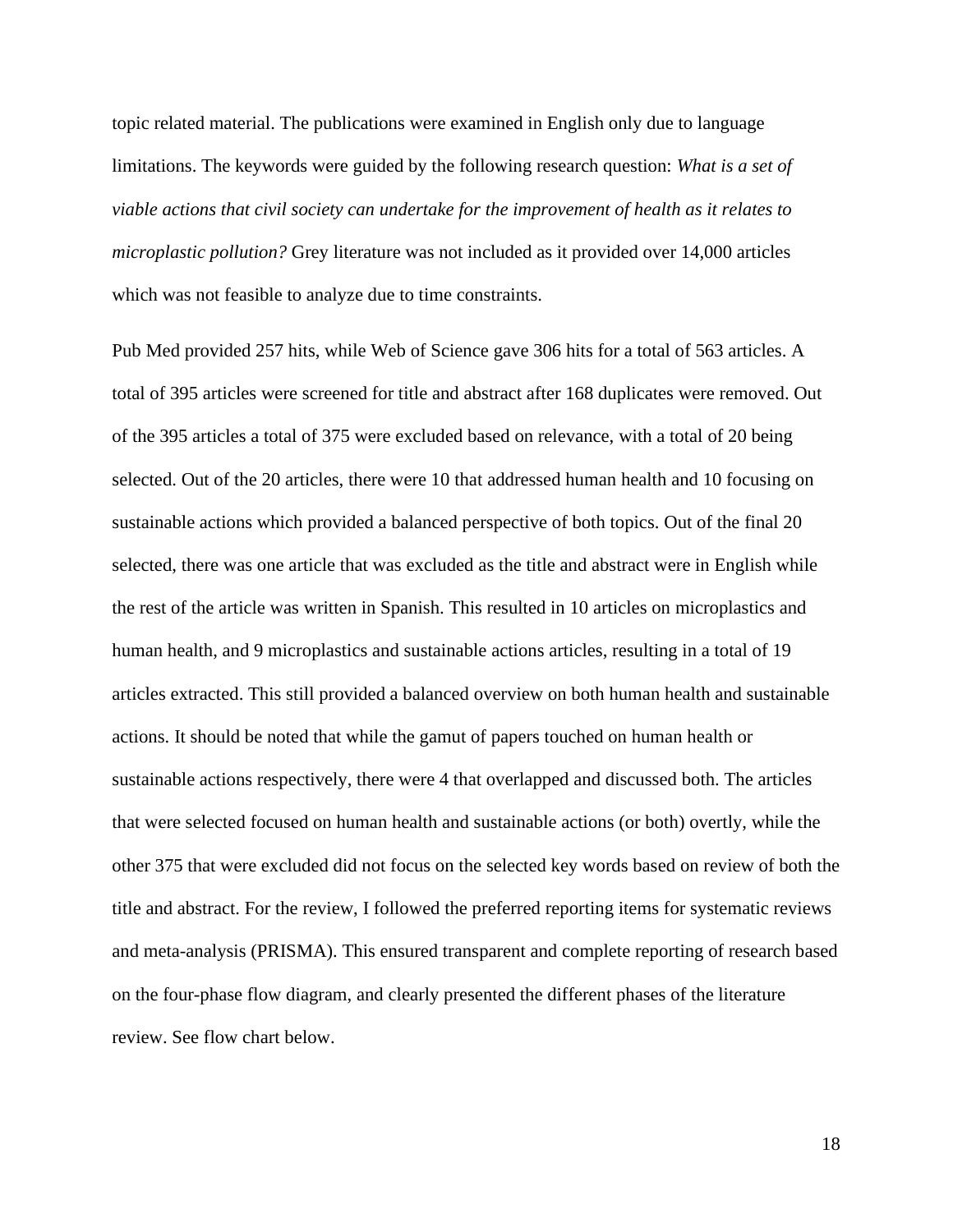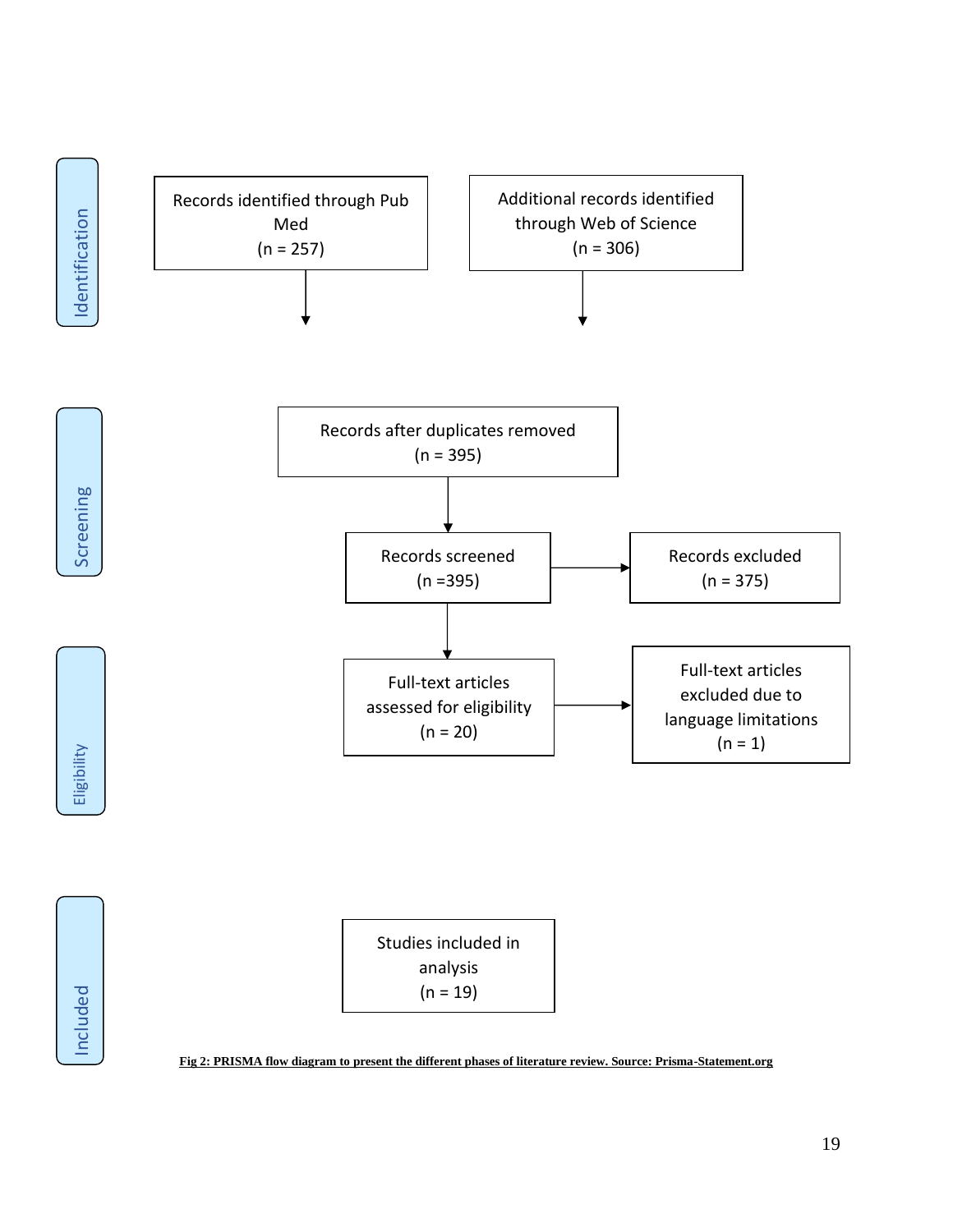# *5.2.2 Coding and analysis of included literature*

An Excel matrix coding sheet was used to extract and distill the essential information from each selected document. This included article title, author(s), year, geographic location, microplastic location (water, land, air), aim of the study, and relevant findings.

# **5.3 Structure of the findings**

# *5.3.1 Regional distribution*

Out of the 19 articles selected, 15 of the papers focused on a global approach, meaning they did not reference a specific country or region in their research. The other 5 articles were evenly distributed with 1 region addressed in each paper. The following countries or regions were represented: Paris (Western Europe), Guatemala (Central America), Easter Island Ecoregion (South America 1) and the Pacific Islands (1). See Graph 1.

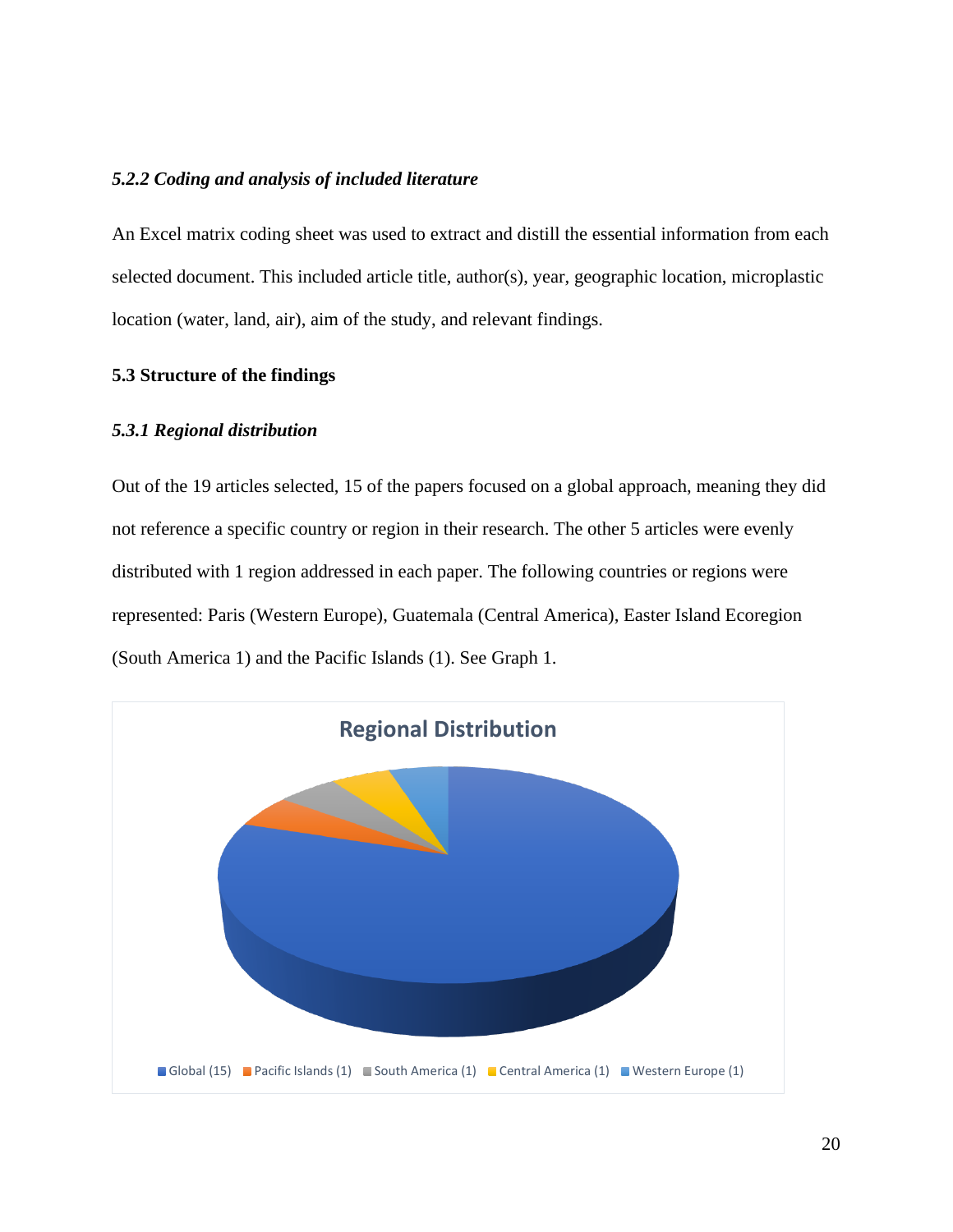# *5.3.2 Time of publication*

Even though the inclusion and exclusion criteria did not specify a timeframe for publication year, the majority (18) of the 19 selected were found within the years 2017-2020 with one outlier being 2012. Microplastics being a relatively recent topic could help to explain this weighted distribution. See graph 2.



*Graph 2. Microplastic research according to year of publication*

# *5.3.3 Geographical distribution*

The main areas of focus for microplastics are found within sea, air, and land. The majority of the articles focused on the sea with 11 researching ocean microplastics exclusively. There were 5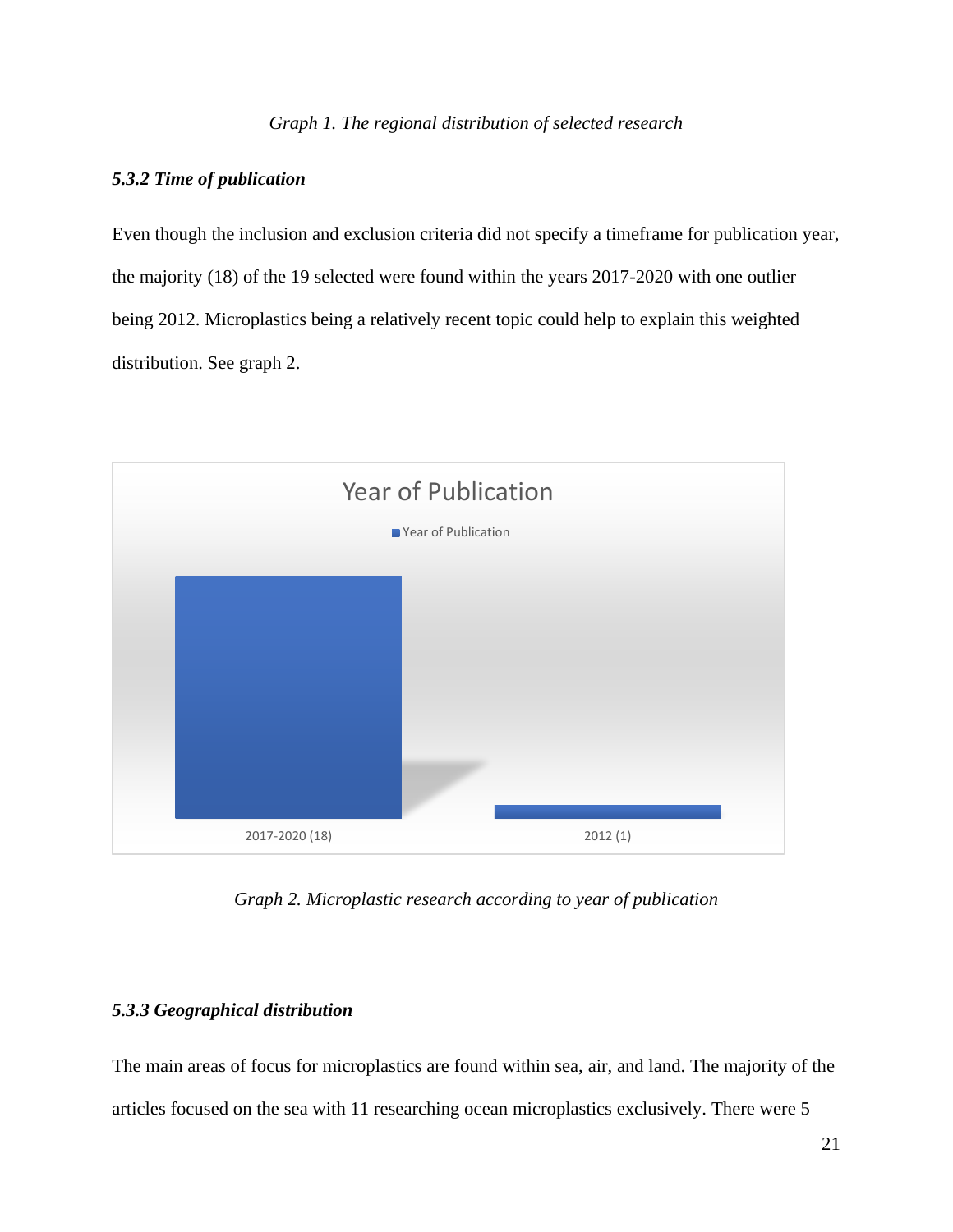articles focusing on sea, air and land. 2 articles covered sea and land, and 1 solely focused on air. See graph 3.



*Graph 3. Indicating the focus of research based on geographical regions*

# *5.3.4 Aims of the papers*

The aims of the papers focused on various elements, with the majority being divided into categories. 6 papers examined the risk to human health by microplastics, while 6 papers examined microplastics as it relates to sustainable actions. 3 articles examined both risk to human health by microplastics and sustainable actions related to microplastics. 2 articles focused on the importance of studying microplastics relationship within wastewater treatment plants (WWTPs), and 2 focused on identifying knowledge gaps in relationship to microplastics. See Graph 4.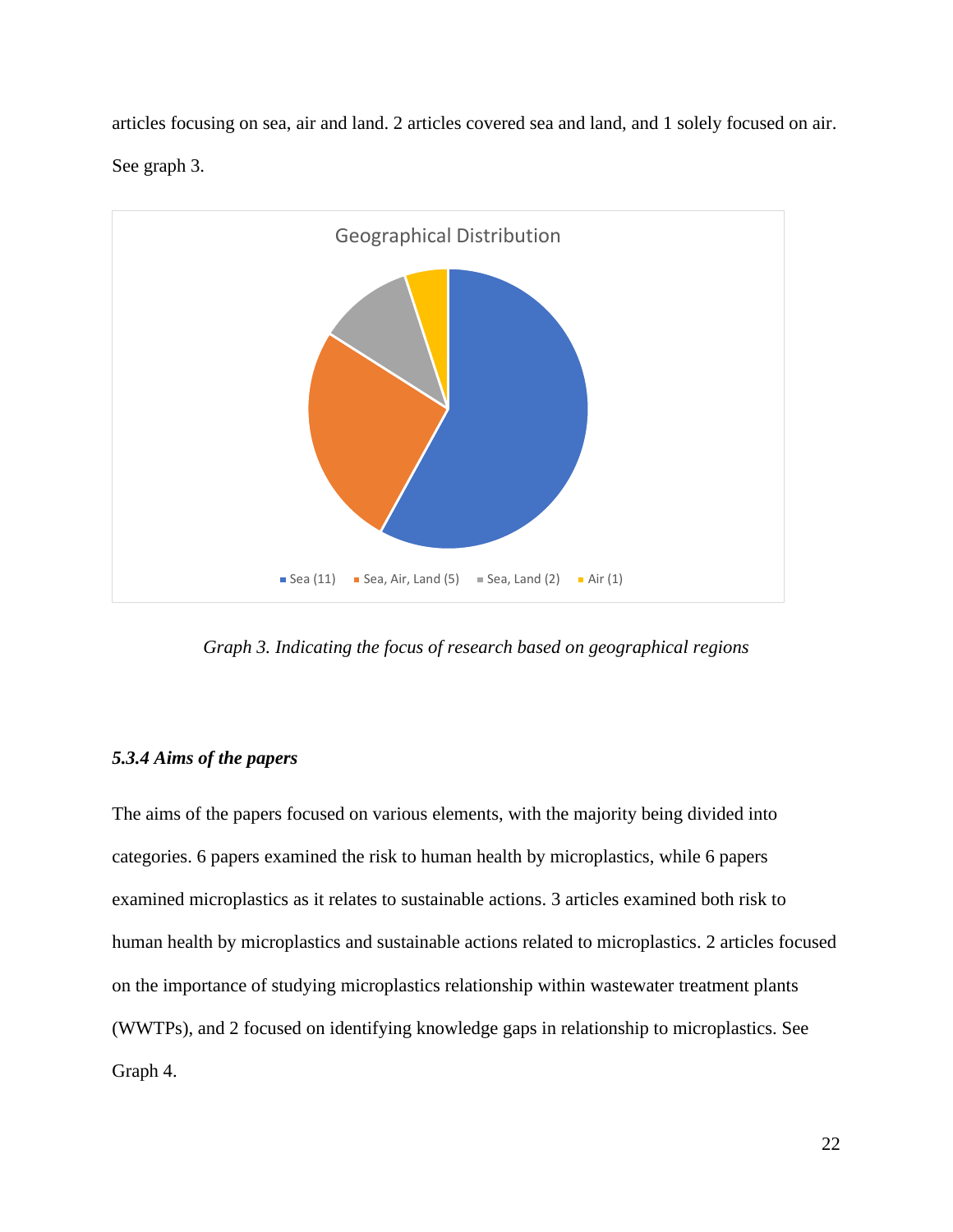

*Graph 4. Indicating the various aims of research*

## **6. Findings and discussion:**

The findings of the papers can be distinguished between articles that focused on human health, sustainable actions, or overlapped, therefore addressing both topics. There were 7 articles that focused on human health, 8 articles focused on sustainable actions, while 4 articles overlapped touching on both topics.

# **6.1 Human health**

The 6 most frequently covered areas of interest that emerged were focused on respiratory illness (10), cancer (9), the endocrine system (9), cardiovascular disease (4), and diabetes (3). It is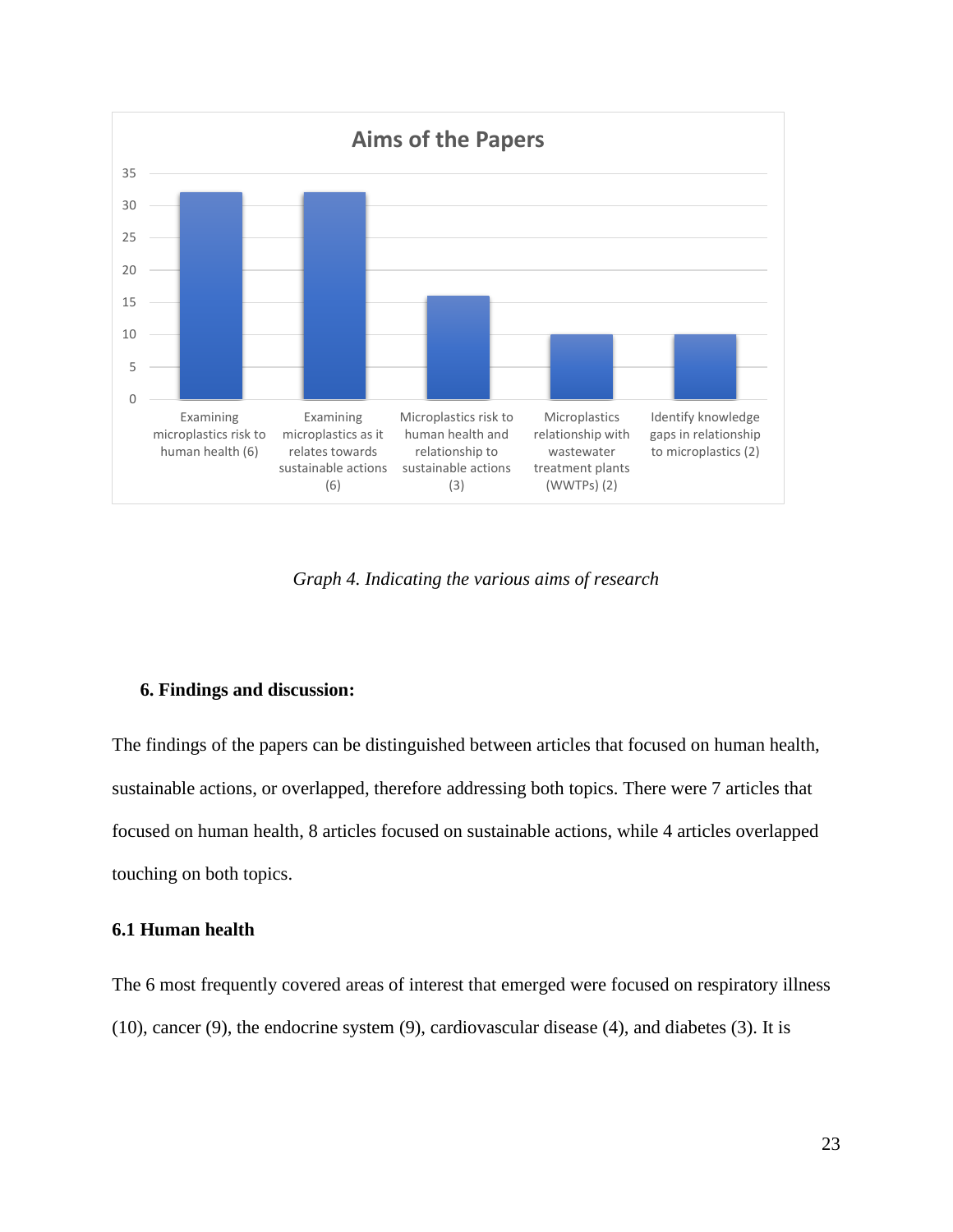interesting to note that out of 11 of the articles addressing human health, food security was only mentioned once (1). See graph 5.



*Graph 5. Indicating aspects of focus within human health*

# *6.1.1 Respiratory illness*

Within the topic of respiratory illness that was discussed in the research, asthma was addressed 3 times, dyspnea and pneumonia were mentioned 2 times, while interstitial lung disease, bronchitis, and respiratory failure were mentioned 1 time respectively. See graph 6.

In her study, Prata (62) examined microplastics in atmospheric fallout and indicated that, especially in exposed industry workers, inhaled microplastic particles can result in asthma-like bronchial reactions, interstitial lung disease, chronic pneumonia, bronchitis and respiratory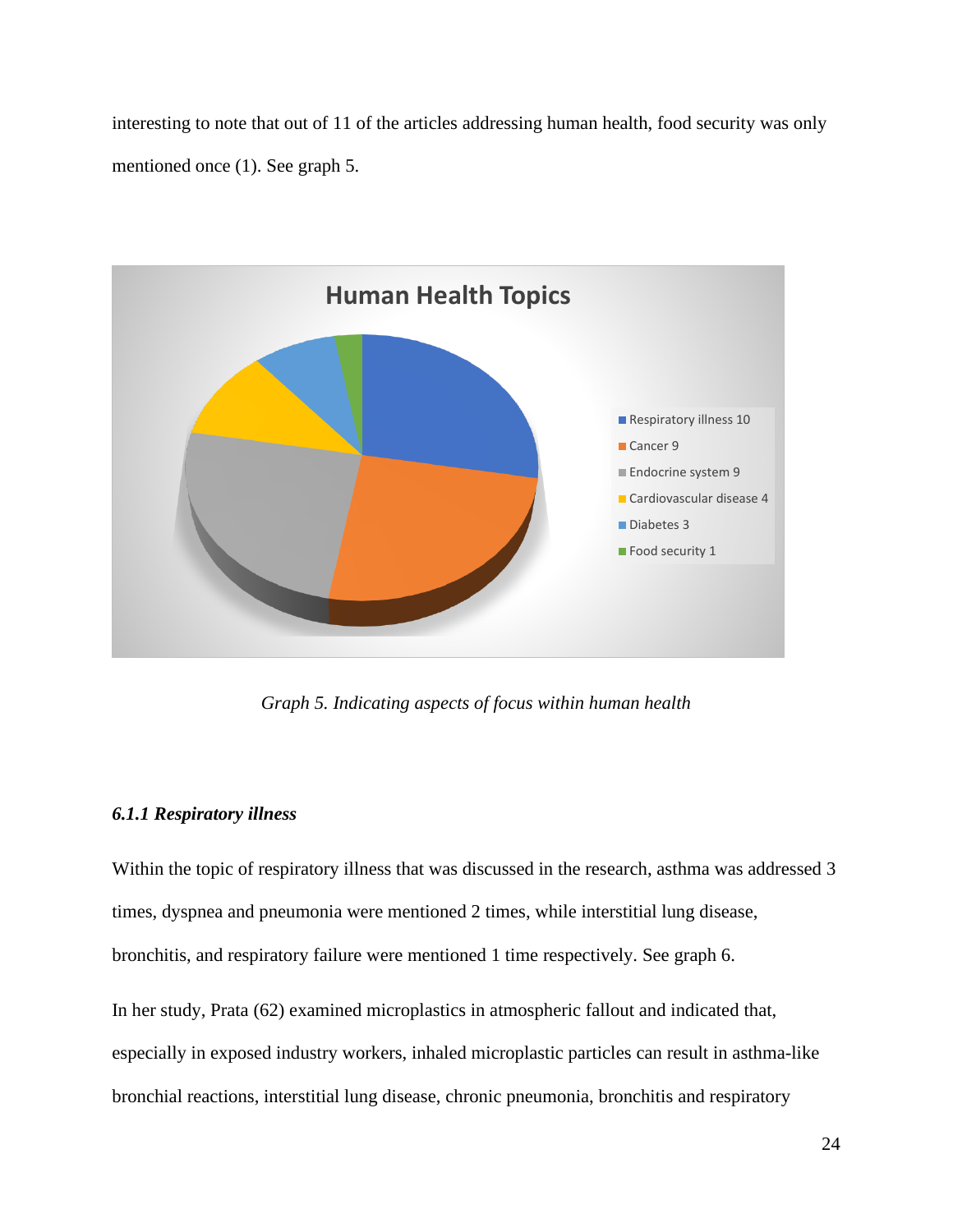failure. Furthermore, it was indicated that microplastic concentrations as low as 40  $\mu$ g m<sup>-3</sup> have the potential to cause death in asthma patients. Considering that airborne microplastics consist of fibers between 200-600 μm and that microplastic fibers of 250µm have been found in human lungs, it is possible that susceptible individuals are at great risk, based on their occupation and prior health background (62). The industries most at risk in this study were demonstrated to be textile and flock, while failure of clearance mechanisms was considered to be responsible for microplastic particle toxicity. This is similar to what Campanale et al. (63) found in their study indicating an additional human health concern for the public who were widely exposed to inhaled microplastic particles. Specifically, that under certain conditions related to ventilation, this exposure could result in asthma and chronic pneumonia based on individual metabolism and susceptibility.

In another study related to respiratory illness, Filho et al. (64) illustrated the hazardous human health effects of microplastic inhalation due to the common practice of burning plastic waste in individual backyards. This is an inadequate land-based waste management system found in many developing countries and specifically in this study throughout the Pacific Island States. This burning can result in dyspnea due to the airway and interstitial inflammatory response. Similarly, Prata (62) found dyspnea related to the same interstitial inflammatory response in occupational exposure to microplastics. This was demonstrated even when environmental concentrations were low. These studies highlight the human respiratory health risk due to microplastic inhalation. This was especially true in susceptible individuals exposed due to occupation, or in countries where burning personal plastic waste is a common method of disposal or is used as a replacement for firewood. It is important to note that the toxicological impacts and the extent of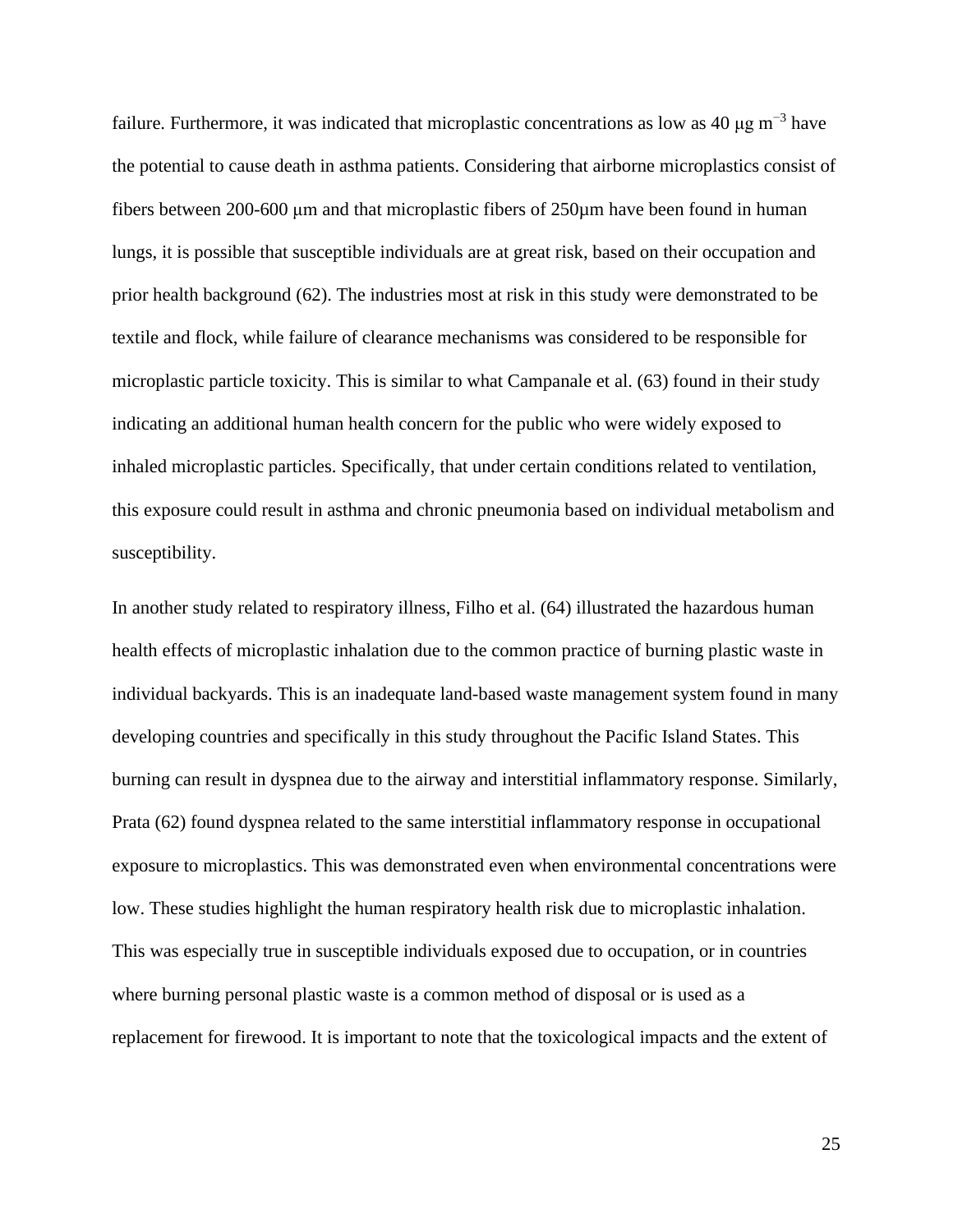chemical transfer related to microplastic inhalation is currently uncertain and therefore requires more research to fully understand the depth of human health risk.



*Graph 6. Indicating types of respiratory illness addressed*

# *6.1.2 Cancer*

Out of the total 19 papers, 9 dealt with cancer. Within the topic of cancer, 3 articles focused on lung cancer, 3 articles addressed breast cancer, 2 articles discussed prostate cancer, and 1 paper addressed testicular cancer. See graph 7.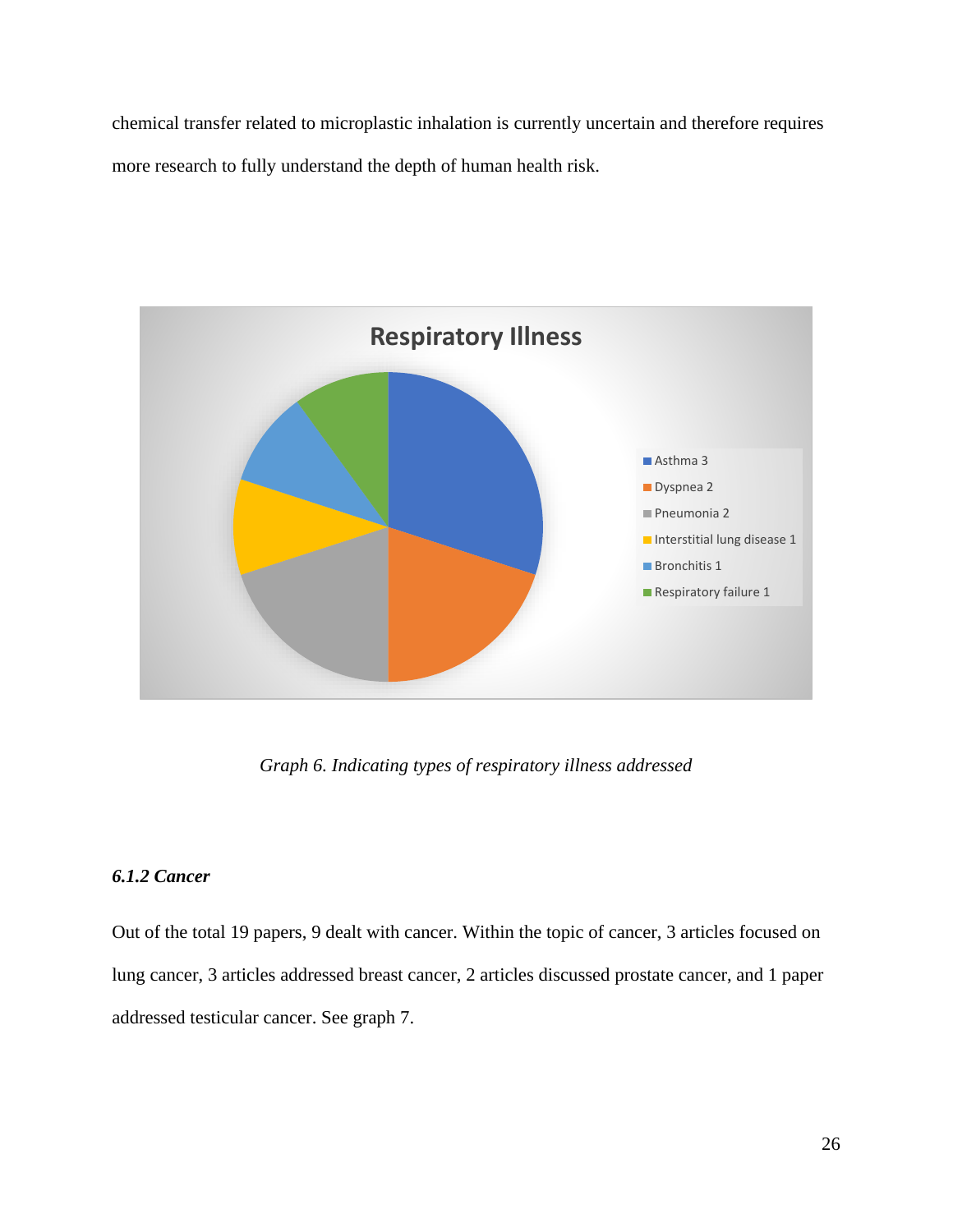Like the previous studies mentioned relating to respiratory illness (see 6.1.1), Karbalaei et al. (65) associated adverse health effects through the inhalation of microplastics specifically by chemical toxicity and through pathogen vectors. This study highlights that in the case of patients with lung cancer, human lung tissue was found to contain plastic fibers. In her study, Prata (62) emphasized the impact of air pollution and its association with mortality due to lung cancer. This can be attributed to the chronic airborne irritation which can result in DNA mutations. These mutations are caused by oxidative stress as well as inflammation promoting angiogenesis and mitogenesis causing a progression of malignant cells. Prata (62) therefore echoes previous studies emphasizing the inherent health risks of occupational exposure to concentrations of microplastic inhalation and the potential to induce gene mutation resulting in cancer. Furthermore, Prata (62) also emphasizes that depending on hydrophilicity, surface charge and size of inhaled particles there is the potential to induce toxicity in other organs due to translocation. Plastic particles can thus translocate to reach the circulatory system related to the increased epithelial and endothelial permeability related to inflammation. These studies also illustrate a very concrete connection between the cumulative burden of air pollution containing microplastics and the effect it has directly on cancer. This is not only from an occupational health perspective but as concentrations increase worldwide, the effect on the general population as well.

In addition to inhalation, Böckers et al. (66) postulates that microplastics enter the food chain via the uptake by marine animals and make their way into the human body via consumption. Moreover, almost all plastics contain additives. A widely used monomer used to produce both plastics and plasticizers is BPA, which is used in epoxy resins and polycarbonate plastics. BPA is an organic synthetic compound belonging to the group of diphenylmethane derivatives and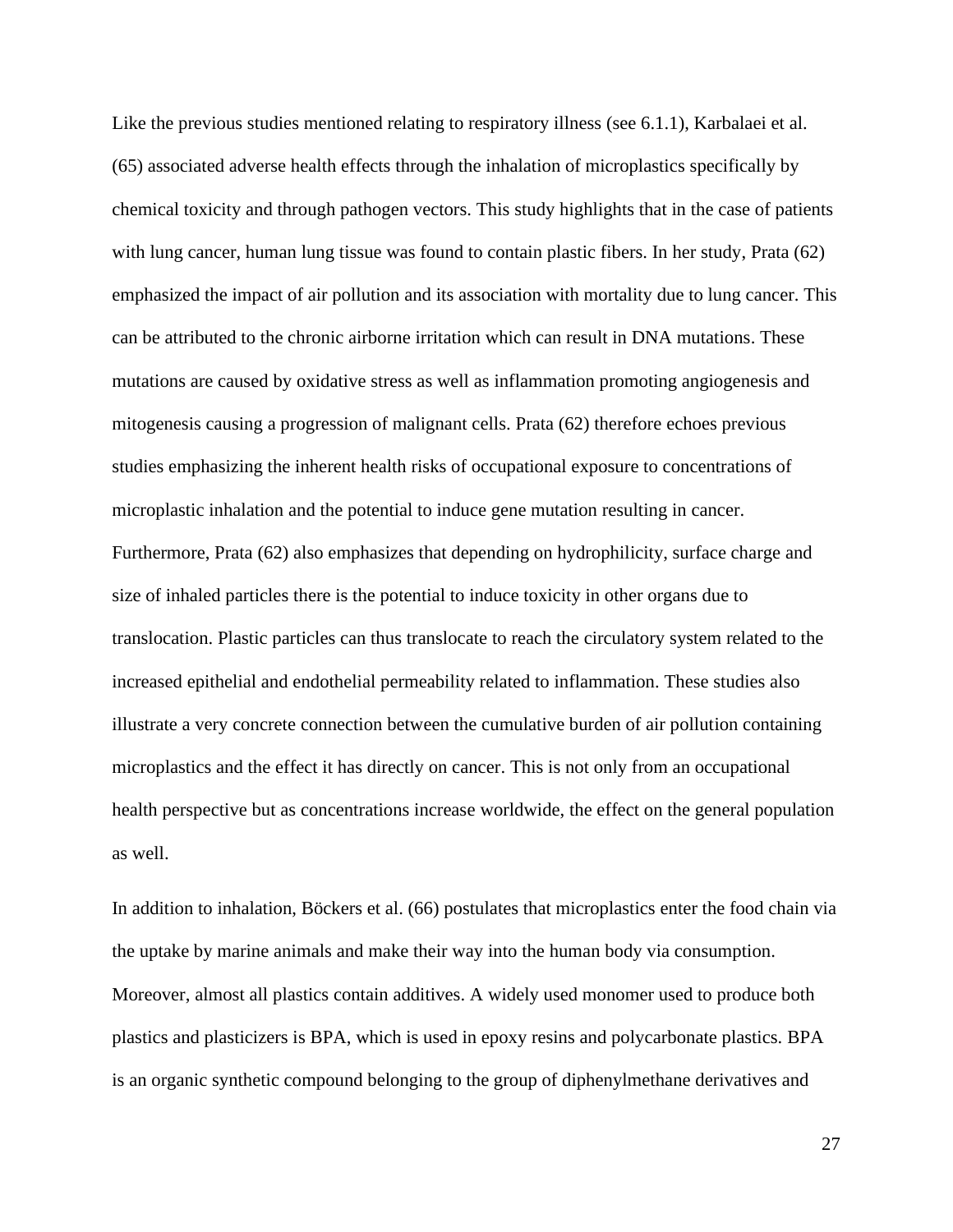bisphenols. Due to the size and surface texture of microplastics there is the potential for facilitated leaching of incorporated plasticizers relating to human consumption. Due to its toxic nature, ingestion of plasticizers can potentially cause alterations in reproductive functions by effecting hormones and interacting with the nuclear transcription factor estrogen receptor  $\alpha$ (ERα/ESR1). ERα is mainly expressed in the breast, uterus and ovary and can alter gene expression in the human breast cancer cell line MCF-7, thus promoting breast cancer growth (66). It is therefore important to consider the prevention of plasticizer migration when considering future production of plastics to help reduce the risk of breast cancer as well as cancer in general. These studies also emphasize the importance of transparency as it relates to substances used in plastics specifically when considering additives.



*Graph 7. Indicating types of cancer addressed*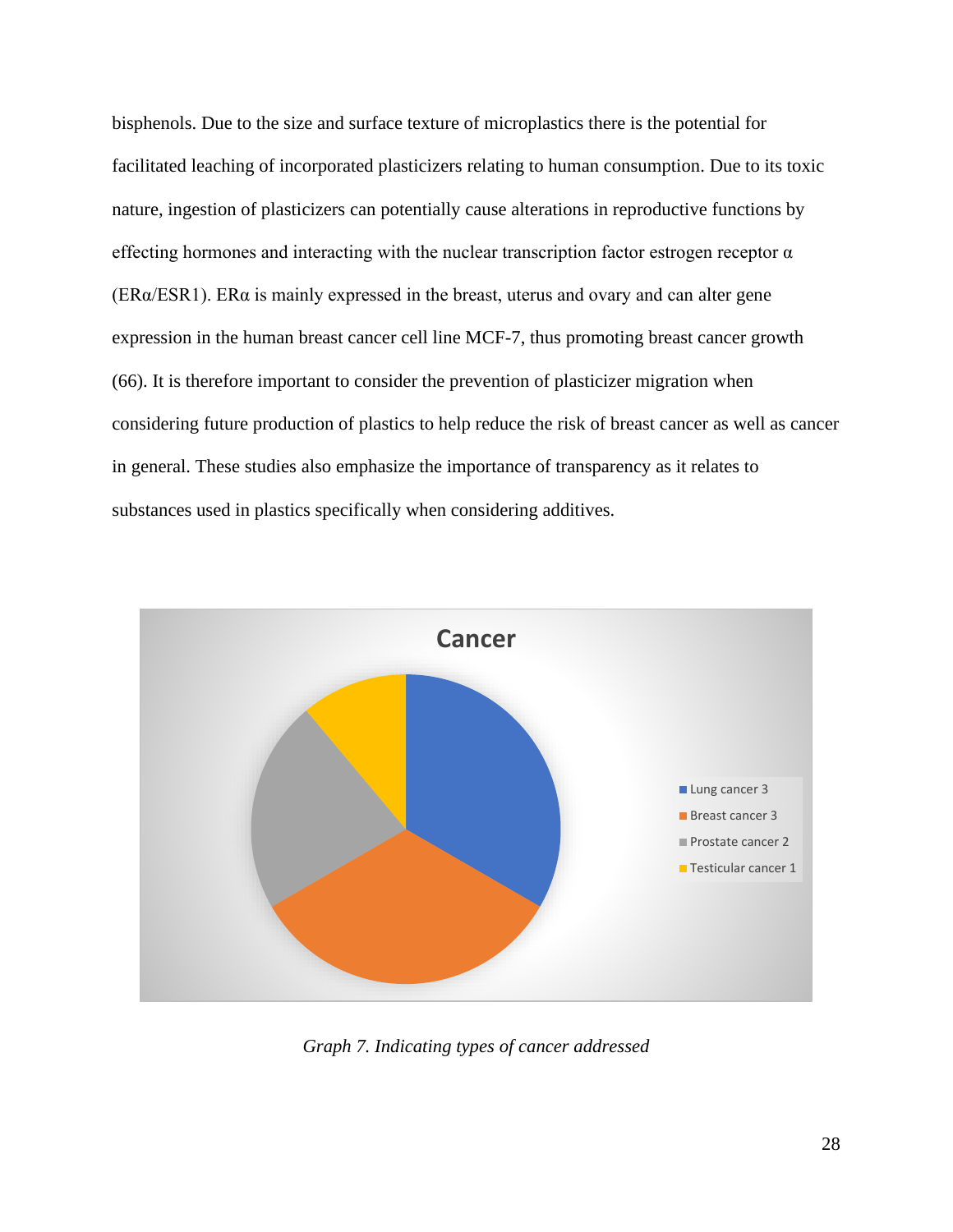#### *6.1.3 Endocrine system*

Out of the total 19 papers, 9 dealt with the endocrine system. Campanale et al. (63) indicates that BPA has been proven to be an endocrine-disrupting chemical (EDC). This is identified as an exogenous substance that alters the hormonal activity and homeostasis of the endocrine system. EDCs essentially work to the detriment of the normal functioning of organs. They respond to hormonal signals and have the ability to mimic natural hormones, alter the pattern of synthesis and metabolism, as well as modify the expressions of hormone receptors. EDCs have been associated with various conditions and diseases such as the previously mentioned cancers such as breast, testes and prostate cancer (see 6.1.2). They have also been linked with reproductive problems. These include infertility & genital malformations, neurodevelopmental conditions like learning disorders, autism spectrum disorders, and metabolic disorders such as diabetes & obesity.

Barboza et al. (67) emphasizes that due to the physical structure and the size of microplastics in the environment, there is the potential to absorb very toxic metals such as mercury. Mercury is a naturally occurring heavy metal and can build up in the bodies of marine wildlife as methylmercury, which is highly toxic to humans. It is a common contaminant and global pollutant in the marine environment and has been demonstrated to accumulate with biomagnification in marine trophic webs. This increases concentrations in apex predators like tuna which is widely consumed by humans. Barboza et al. (67) describe how mercury has also been found to produce endocrine disrupting effects such as blocking thyroid hormone production. It does this by inhibiting hormone action and occupying iodine binding sites leading to hypothyroidism. In addition, there are adverse effects on the hypothalamus, thyroid, pituitary,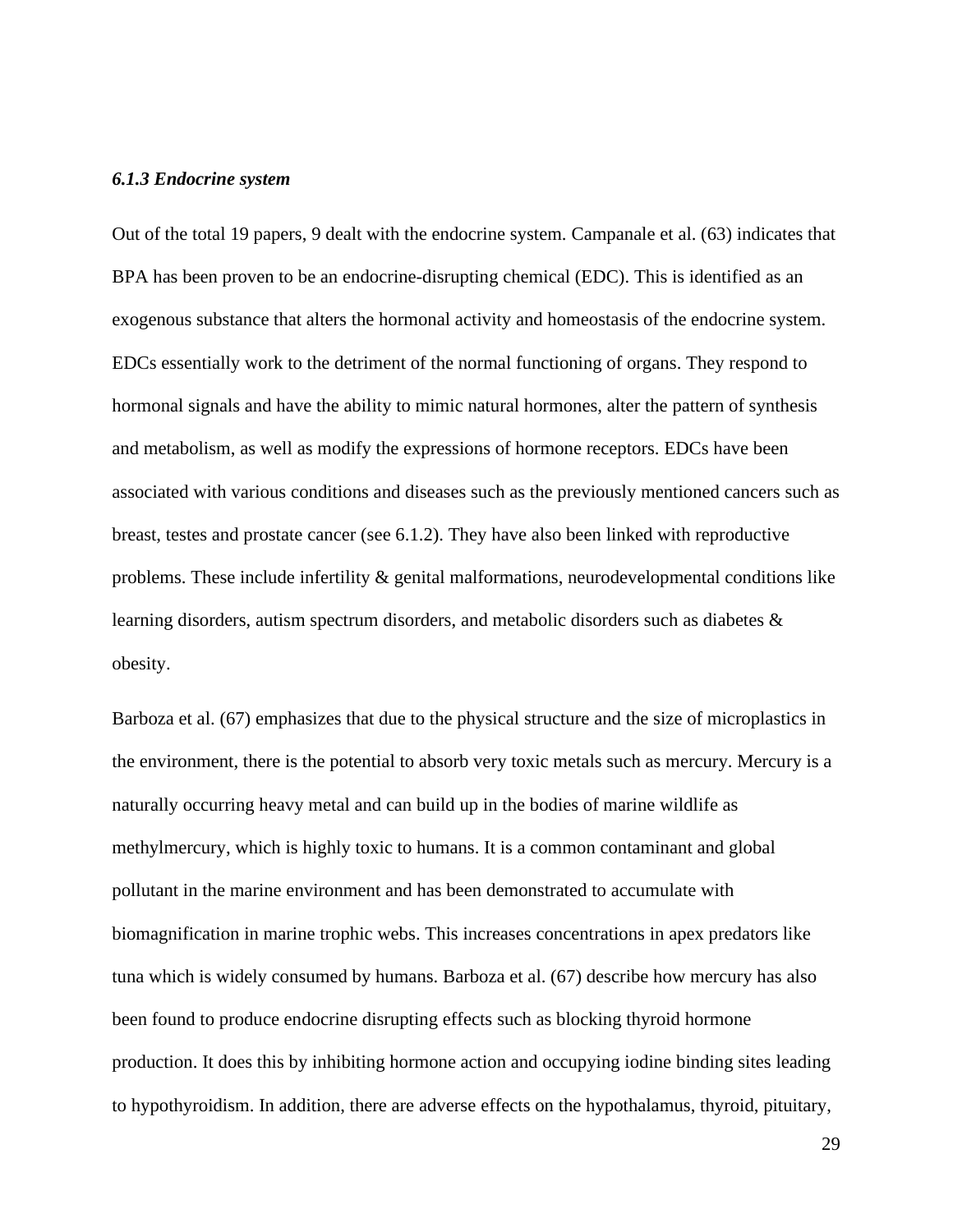adrenal glands and gonads (testis and ovaries). Both studies emphasize that while current studies related to xenobiotics and their health impacts are alarming, additional research must be done to further understand the direct impacts of microplastics on the endocrine system. One area that specifically requires further research, is the quantity related to the uptake of mercury that can potentially cause negative health effects.

## *6.1.4 Food Security*

The definition of food security, according to the FAO, is "food security is a situation that exists when all people, at all times, have physical, social and economic access to sufficient, safe and nutritious food that meets their dietary needs and food preferences for an active and healthy life" (68) (69). The FAO focuses on four key pillars including 1. Food stability: the supply of food which can be affected by many aspects including economy, political issues, and climate change. 2. Food availability: focusing on having sufficient quantity and considers imported or locally produced food. 3. Food utilization: encompassing the entire food supply chain and considers from a hygienic point of view the processing, production and distribution of the food supply chain. 4. Food access: which includes economical and physical access to food and is affected by local infrastructure, purchasing power and income level (68) (69).

The universal nature of microplastics compromises the pillars of food utilization, food availability and food stability. This is especially true with food utilization, which requires the safe and efficient usage of food as well as nutritional awareness across various stakeholders. Due to the hazardous impacts of microplastics resulting in a considerable loss in fish stocks, food availability is also greatly affected. A population must always have access to adequate food to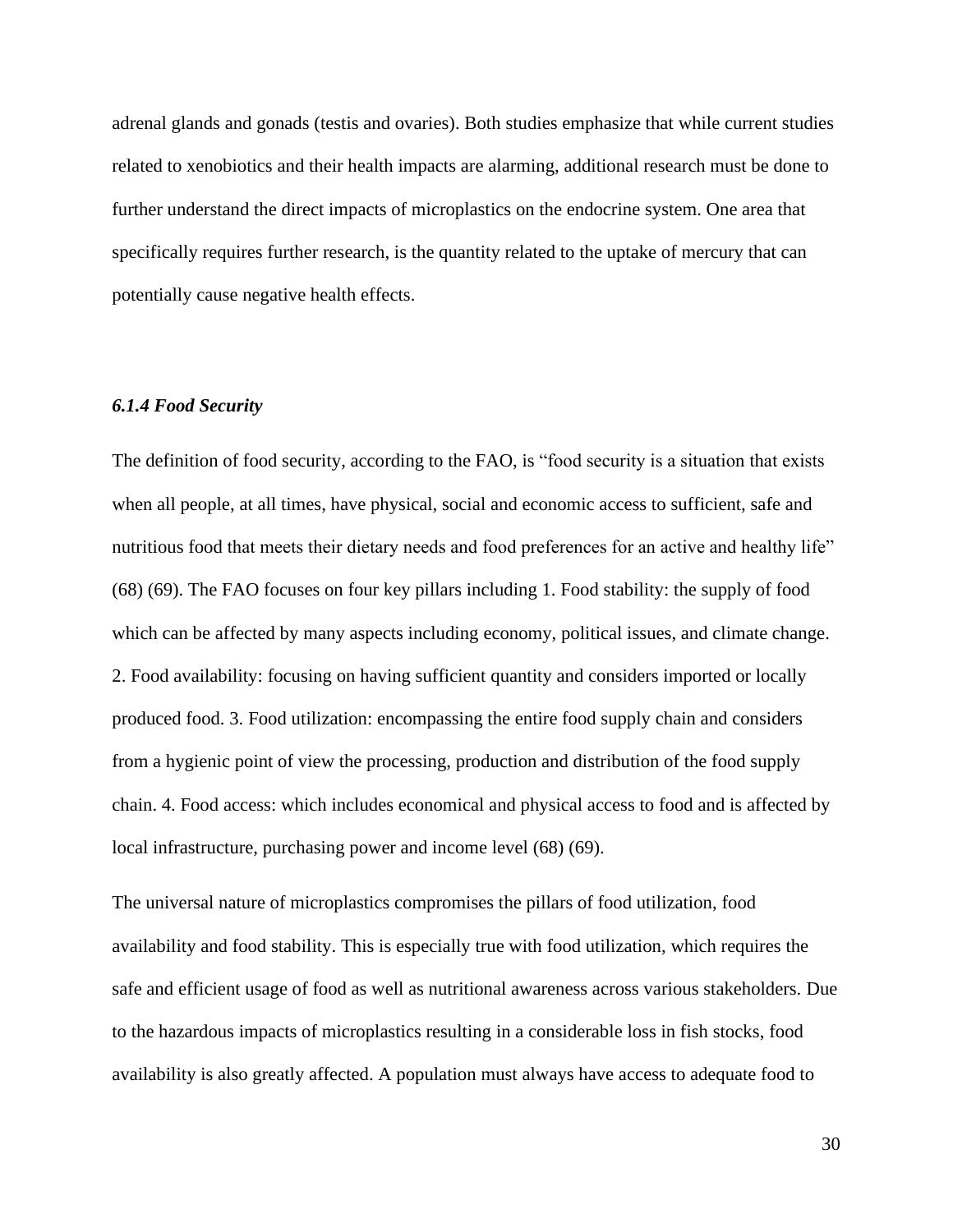have food stability, and food containing microplastics is difficult to consider as adequate due to the potential health implications. As food security is only mentioned in one of the papers, further research should focus on developing better definitions of food security as it relates to microplastics in the future (68) (69).

# **7.1 Sustainable actions**

Out of the total of 12 papers addressing sustainable actions, all 12 cited new or improved legislation/regulation as necessary to address the issue of microplastics. 8 articles mentioned interdisciplinary collaboration. 7 articles address the 3 Rs (Reduce/Re-use/Recycle), while 7 articles discussed education. 6 articles focused on improving landfill/waste management. Both circular economy and biodegradable plastics (bioplastics) were mentioned 5 times respectively. Beach clean-ups and wastewater treatment plant (WWTP) improvements were mentioned 3, times respectively. Lastly it is interesting to note that out of 12 papers, extended producer responsibility (EPR), conversion of plastics into fuel, and the sustainable developmental goals (SDGs) were only mentioned 1 time respectively. See graph 8.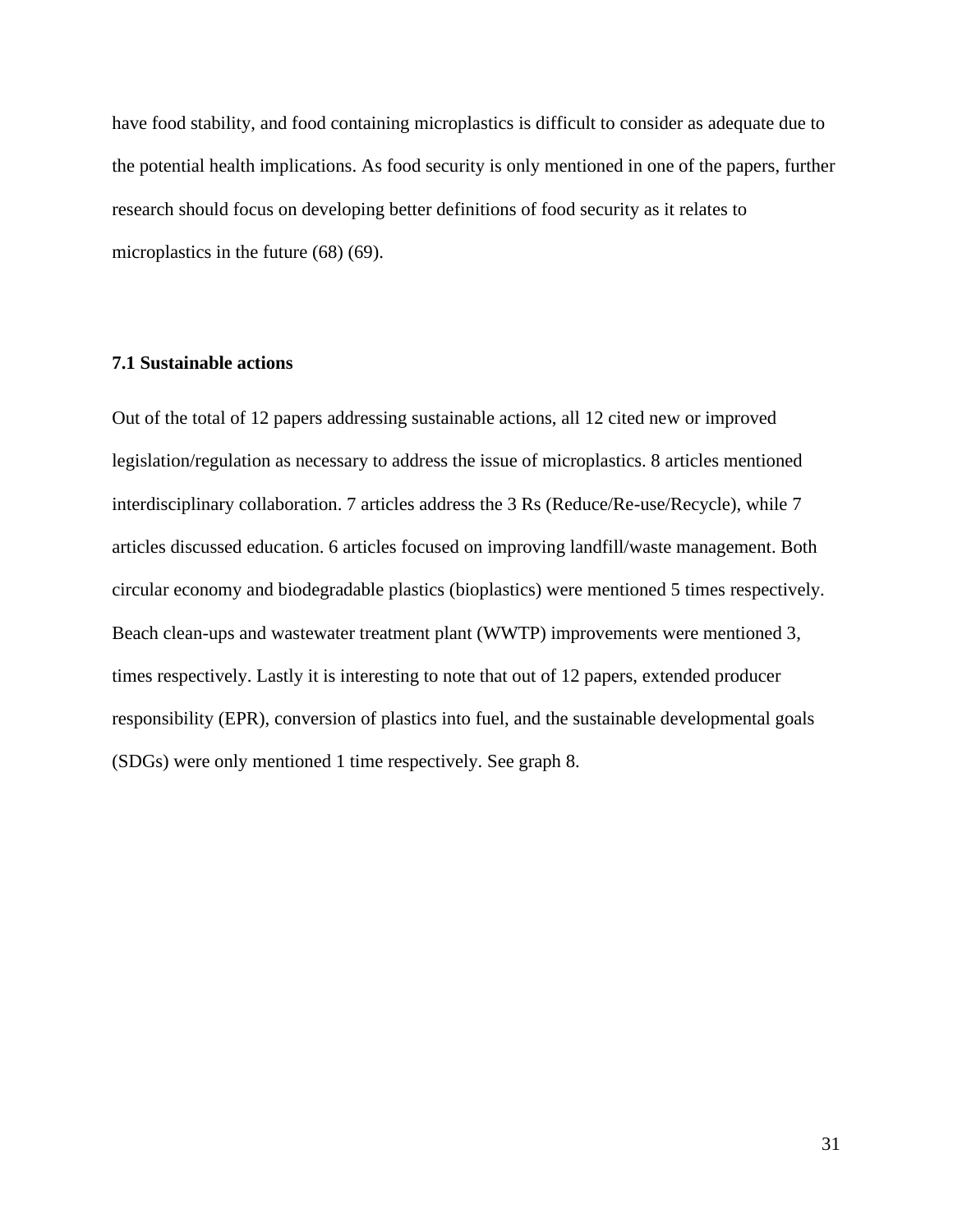

*Graph 8. Indicating aspects of focus within sustainable actions*

# *7.1.1 Improved legislation/regulation*

Improved legislation and regulation are essential when addressing the issue of microplastics from an international perspective. Some examples of organizations attempting to address legislation and regulation are the following:

1. The International Maritime Organization (IMO) introduced the International Convention for the Prevention of Pollution from Ships (MARPOL) in 1973, which was designed to prevent and reduce pollution of the marine environment by ships from accidental and routine operational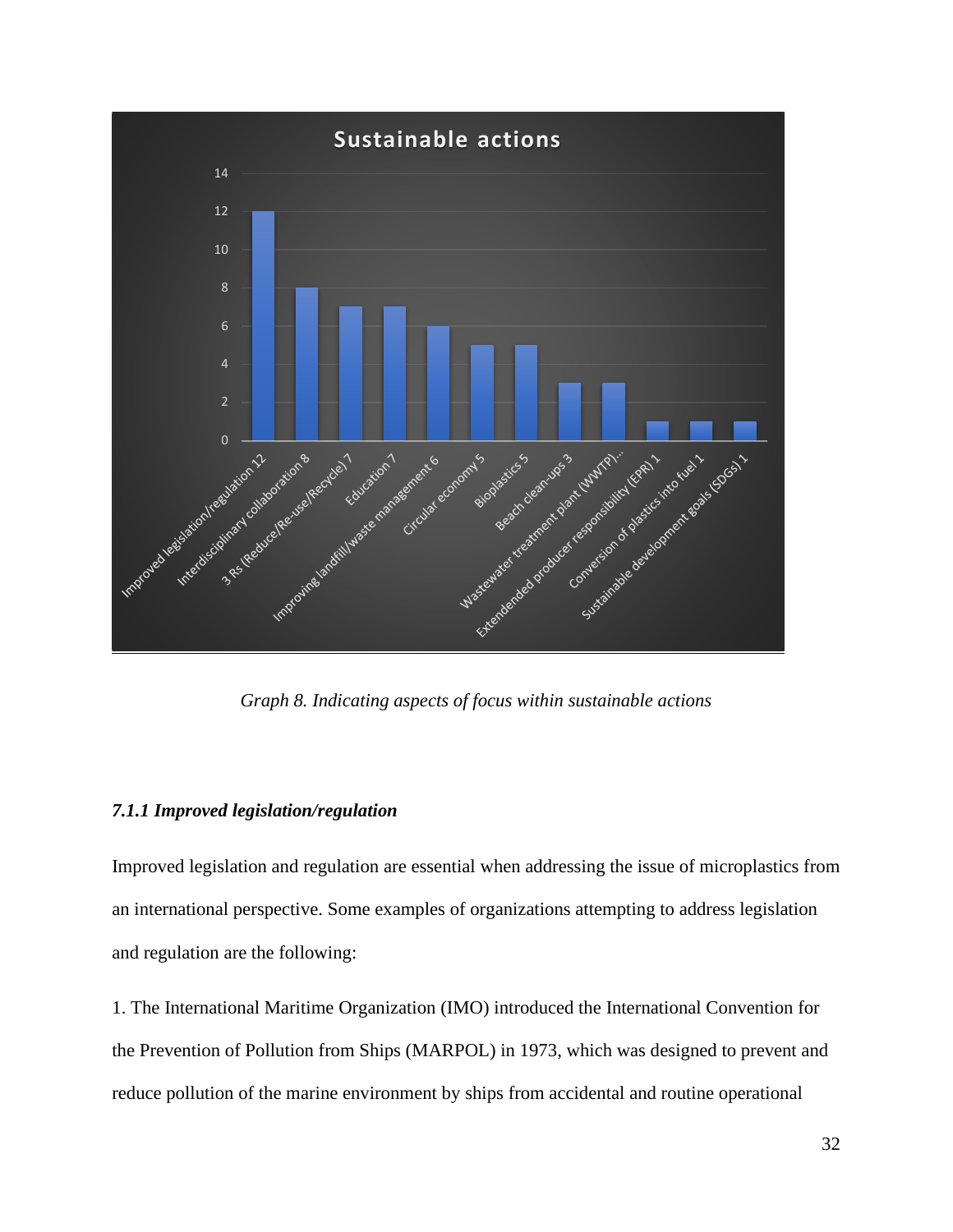causes (70). It is referred to as MARPOL 73/78 as the convention was signed in 1973 and then added in 1978. It has been approved by 169 countries, which are responsible for 98% of the total worlds shipping transport by weight. Specifically, Annex V of MARPOL 73/78 regulates pollution with the prevention of releasing garbage by ships as well as the complete ban of the disposal of plastics into the sea. It also obligates governments to keep harbors and terminal facilities clear of garbage as well as requiring a garbage record book for any ship being able to carry over 14 persons and having a weight over 400 tons (70).

2. The Regional Seas Programme initiated in 1974 by the United Nations Environment Programme (UNEP) to address the degradation of the marine and coastal environment throughout the world, focuses on region specific activities and brings together various stakeholders including civil society, the scientific community and governments. The Regional Seas Programme engages 146 countries with comprehensive and specific actions through multilateral environmental agreements (70).

3. The Marine Strategy Framework Directive (MSFD) is a European directive that was established in 2008 and focuses on marine environmental policy by establishing a legislative framework for managing human activities and the sustainable use of Europe's marine waters. Based on EU legislation the MFSD has set up methodological standards for the marine environment (70).

In addition, many countries have banned microbeads from cosmetics, beginning with the Netherlands in 2016 (65). Other countries such as Canada, USA, Sweden, France, UK, Scotland, Wales, South Korea, and Taiwan followed the example, with many more countries proposing a similar ban in the future (65). Furthermore, many countries have banned single-use plastic bags including the regions of Africa, Asia, South America and Europe. Additional countries have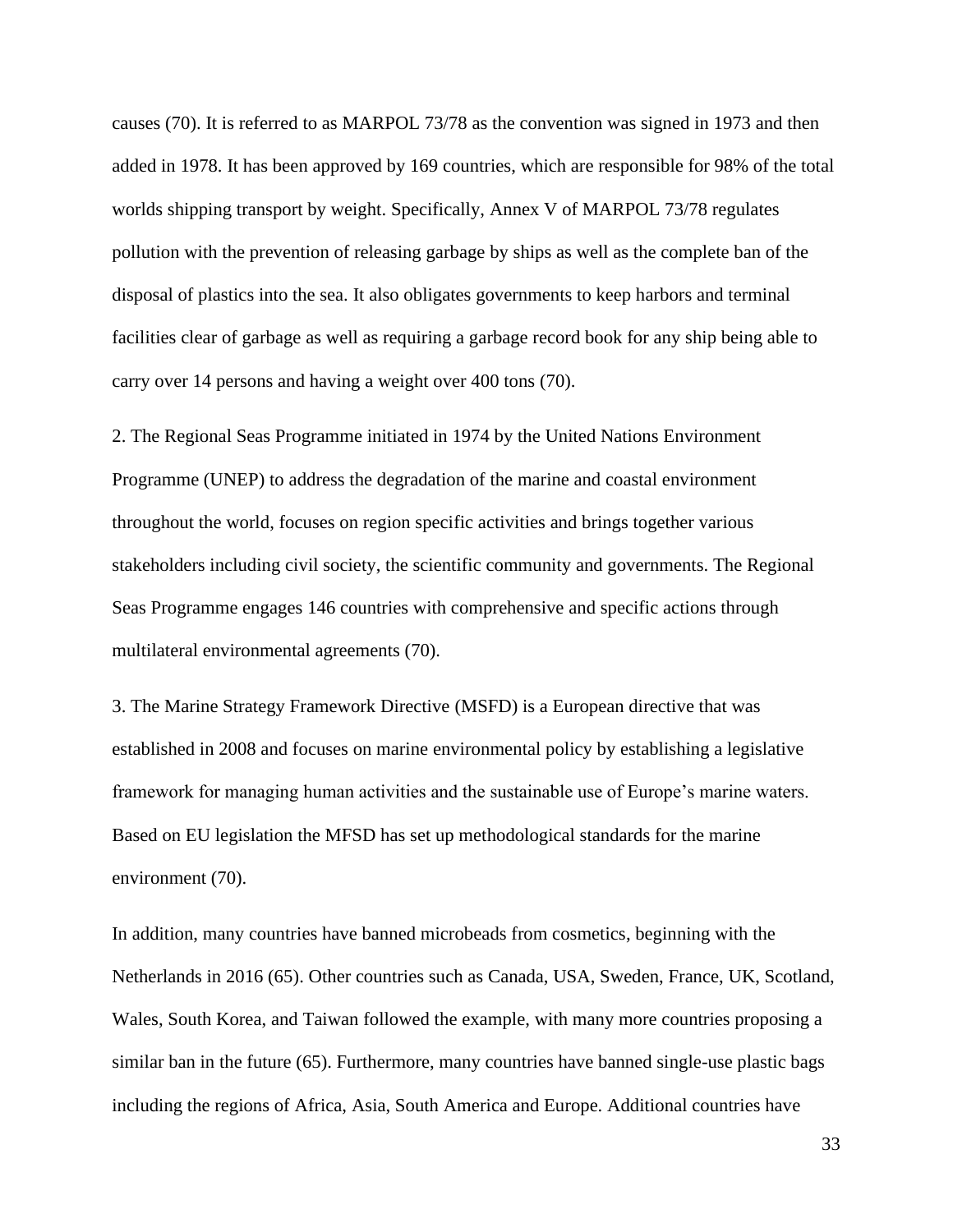established a plastic bag tax where no ban is in place (65). Another aspect to consider is the implementation of deposit return schemes in many countries, which generally leads to high levels of collection and at the same time provides a clean stream of secondary plastics for the recycling industry.

Legislation and regulation are not a silver bullet however and Hammer et al. (70) addresses the issue of what happens when this legislation is ignored, and illegal dumping occurs. It is clearly an impossible task to continuously monitor the entirety of the ocean. There is also the point that much of this legislation does not address the "downstream" issue of plastic debris already found throughout the marine environment.

It is important to consider the issue of primary and secondary microplastics as they are two separate sources of plastic pollution. Primary microplastics are small plastic particles designed for commercial use such as microbeads in cosmetics. Secondary microplastics on the other hand result from the breakdown or larger plastic items such as single use bottles and plastic bags. Karabaleie et al. (65) point out that while primary microplastics have been addressed in legislation there are no regulations established to address the impact of secondary microplastics. Secondary microplastics are a major contributor to global pollution. Therefore, management policies as well as improved legislation should be established to manage and control the spread of secondary microplastics in the environment. One must also keep in mind that there are many countries still without any formal rules or regulations regarding plastic pollution. Although legislation and regulation should be considered positive in many respects there are aspects which need improvement when looking to the future of addressing the issue of microplastics on a global scale.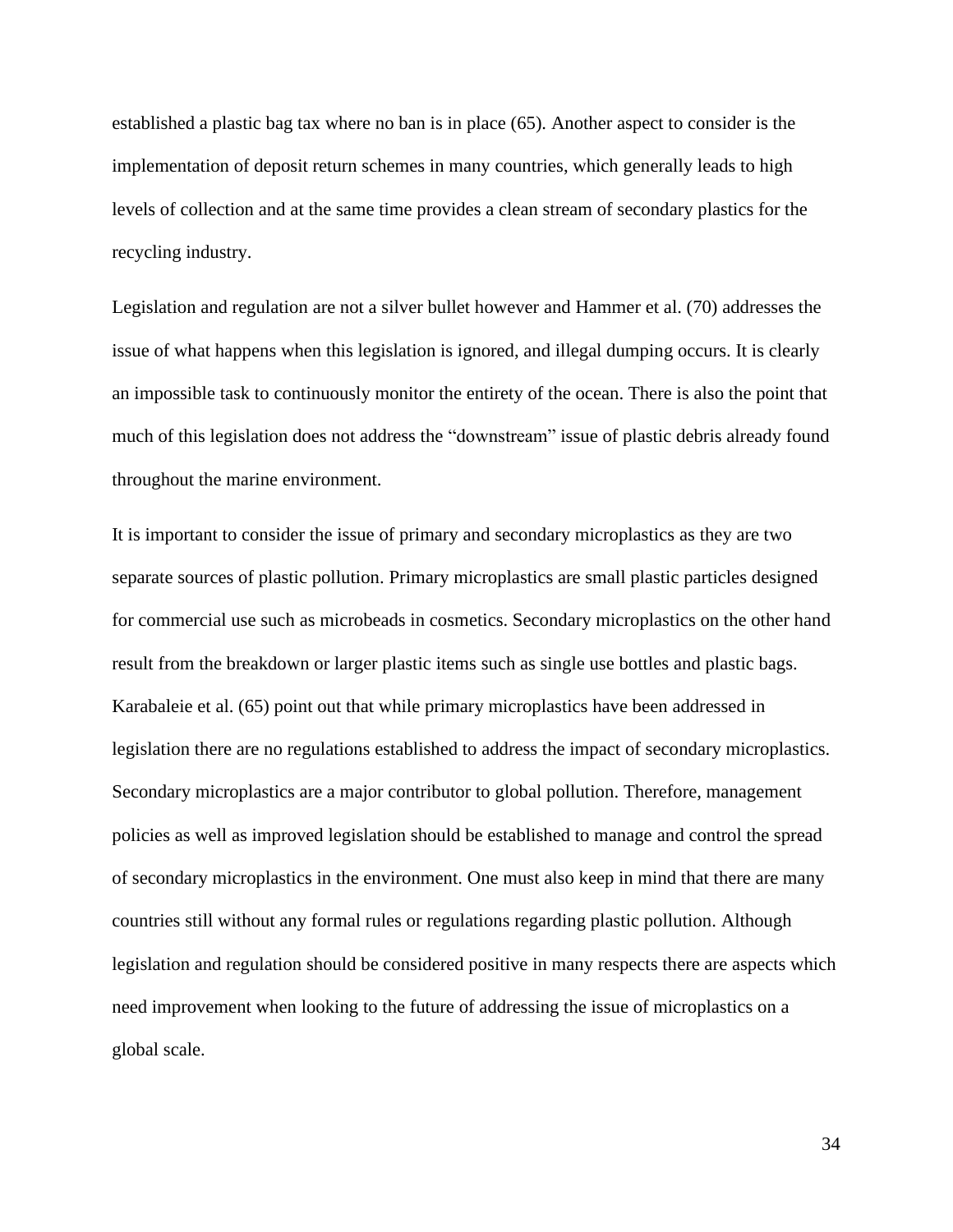## *7.1.2 3 R's (Reduce Reuse Recycle)*

The 3 R's are designed to reduce the amount of plastic waste that is thrown away. This can be seen throughout various individual actions such as refusing plastic straws, and using cloth bags, & reusable water bottles. Recycling plastic also has the potential to create an economic incentive for waste pickers worldwide. Agamuthu et al. (71) highlights how millions of people make a living selling plastic waste they collect, sort and recycle. The actions of waste pickers cleaning up plastic contributes positively from an economic and environmental perspective. Despite this contribution, they receive little support from local government and often face dangerous working conditions due to the health impact of continuously being in close proximity to untreated waste. Therefore, future thinking towards recycling should consider improved working conditions for waste pickers as they are at times often the best and only source of plastic waste collection in many countries, and at no cost to local municipalities. Although recycling or reusing plastics is essential to prevent the environmental dispersion of waste, Sol et al. (72) points out that around 80% of plastics still end up in the ocean or in landfills every year. This amounts to around 4-12 million tons. In addition, although plastic recycling has doubled in Europe since 2006, only about 9% of the world's plastics are recycled. According to Alexy et al. (73) even in the European Union (EU), only about 8.4 million tons of plastic waste is recycled, with one third being exported and only around 3.5 million tons of the recycled plastic waste entering into EU products. This is exacerbated by the current collection and sorting methods being inefficient and thus making recycling relatively expensive and especially difficult for small and medium size enterprises as well as many low- and middle-income countries (LMICs). The challenges of recycling are clearly significant and have much room for improvement. If future work is done well by looking at the negative aspects of the current recycling situation, there is the potential for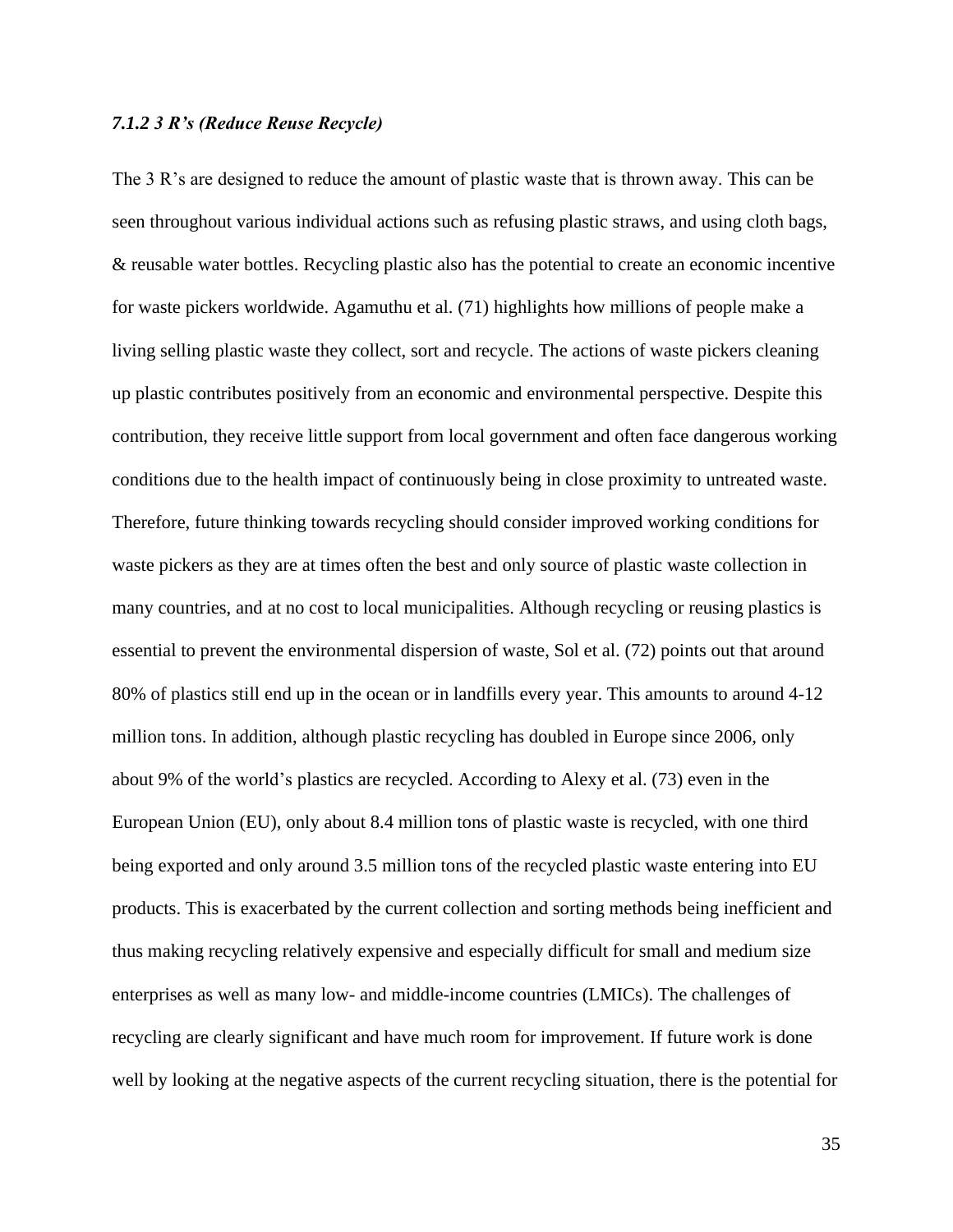many positive outcomes such as improved recycling capability in LMICs. This includes the creation of a significant number of jobs, economic improvement worldwide, and most importantly an increase in the uptake of recycled plastics into products we use.

## *7.1.3 Education*

Educational interventions as it relates to microplastics are paramount for the world at large and especially important for today's youth, which will be inheriting the problem past generations have created. Therefore age-appropriate education is important in order to instill good habits at an early age as well as increase the possibility of students to spread their knowledge to others of all ages. Hammer et al. (70) emphasizes the importance of community education campaigns specifically by distributing brochures as well as giving lectures at local schools. Through education there is the potential for empowerment, which can act as an impetus to positive actions as it relates to waste management in the future.

Ashley et al. (74) focuses on the importance of environmental and ocean literacy through increasing awareness and knowledge. Ocean literacy enables behavioral change, where citizens can take sustainable actions and arrive at sustainable solutions to microplastic pollution. This is achieved by illuminating consequences and causes of microplastic pollution as well as highlighting the actions or behaviors that can make a positive change moving forward. Like the previous research done on the importance of education, Ashley et al. (74) focuses on the importance of youth with educational workshops for school students ages 11-15 and 16-18. This is achieved through the idea of creating "ocean citizens" who make informed choices which can improve the health of the ocean through attitude and behavioral change.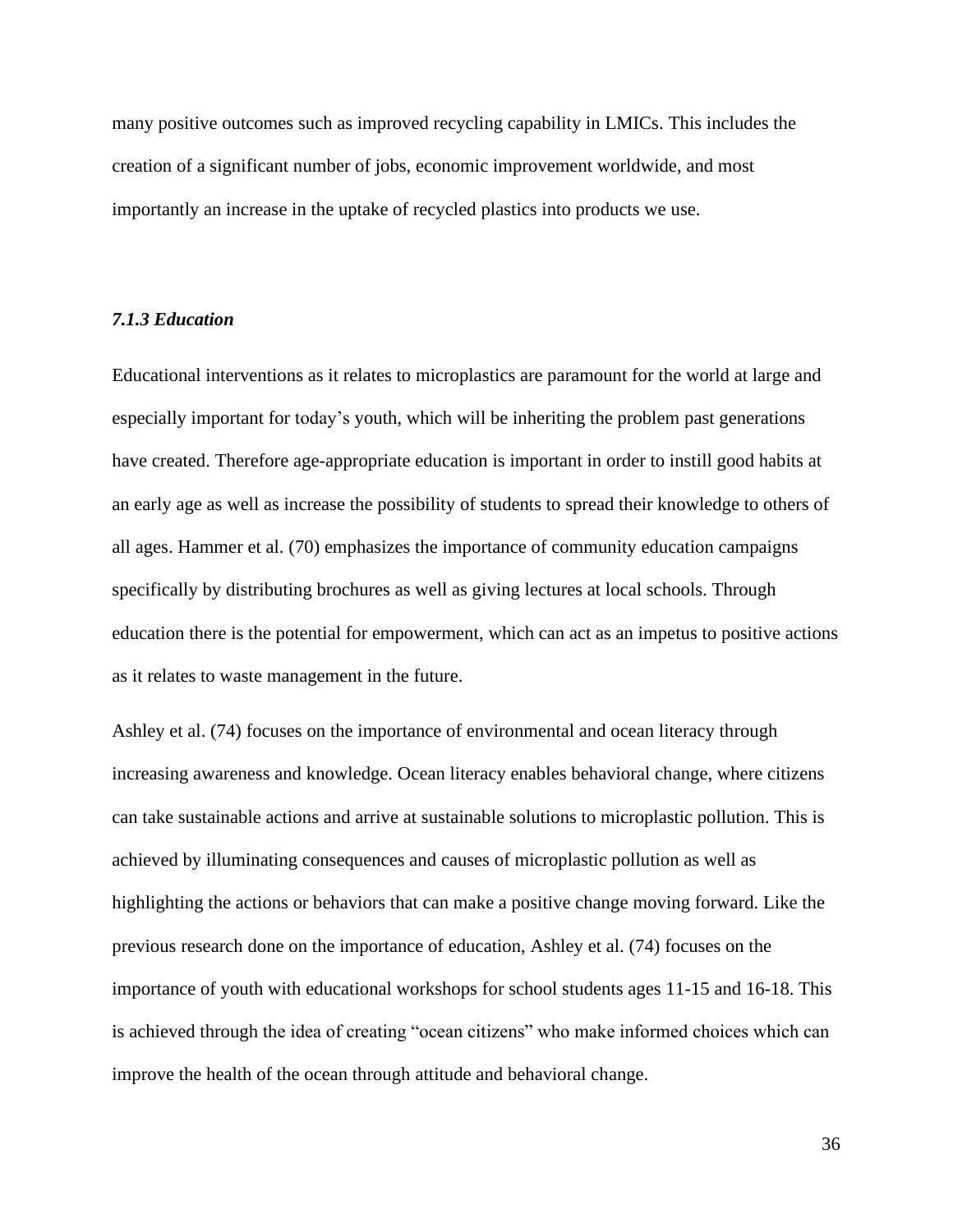One must of course also consider education for students under 11 years old to be inclusive of younger students. To create a sustainable future there is the need for stakeholders from the government, NGOs, civil society, and other decision-makers to include similar kinds of education in all school curriculum. By increasing access to this information there is the capacity to create an ocean literate society with the end goal of establishing ocean literacy throughout the world. This can trigger behavior and lifestyle changes in a future generation that is knowledgeable and concerned with the growing microplastic pollution problem facing us today.

## *7.1.4 Circular Economy & Bioplastics*

Circular economy refers to eliminating the continuous use of resources by creating a closed-loop system based on the 6 Rs, namely recycling, reusing, reducing, refurbishing, remanufacturing and recovering to minimize waste and pollution based on the living worlds cyclical model (75). This design, which is restorative and regenerative in nature, is in stark contrast to the linear economy, which is focused on the taking of resources, making, using, disposing and polluting which is currently seen throughout the world.

While many initiatives are arguably unsustainable and only apply to the short-term, Agamuthu et al. (71) refers to the circular economy as a solution that is long-term and sustainable. This is because it is based on the concept of returning and renewing plastic waste. The study applauds the concept as promoting plastic pollution reduction, creating behavioral change as well as enabling sustainable consumption and production patterns.

Alexy et al. (73) focuses on the importance of giving value to waste by offering financial incentives for consumers to return products instead of throwing them out. Since the adoption of a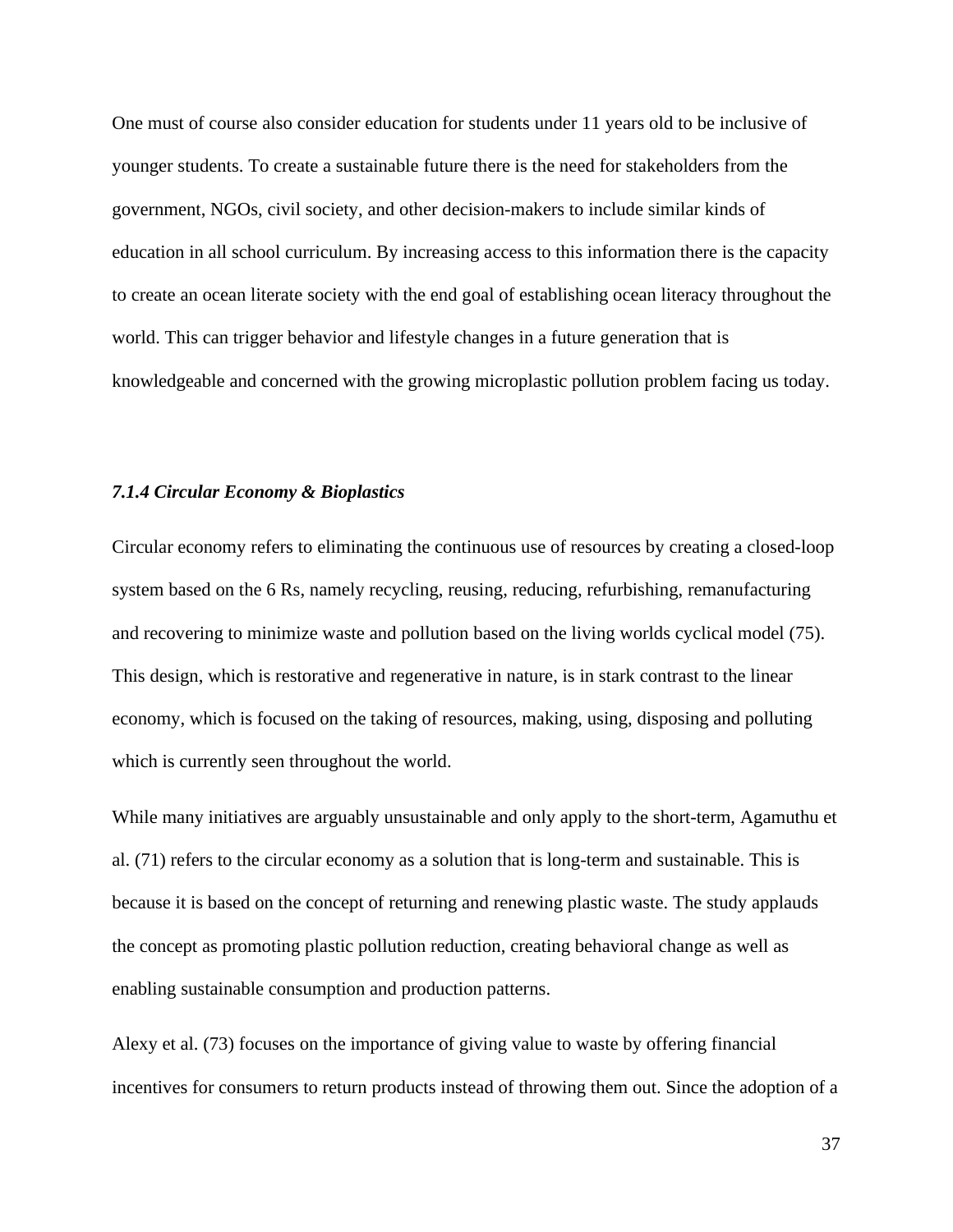circular economic strategy, there has been a 30% increase in the recycling of polyethylene film in the plastic recycling industry. This is possible because of financial investments in recycling technology (73). The study also highlights how many stakeholders consider bio-based and biodegradable plastics as a sustainable solution in the context of a circular economy. This is based on the potential to move away from our reliance on fossil fuels.

While the decoupling of plastic production from fossil fuels is an important step, it is equally important to consider all the facets of biological plastic production, which is often presented as a green alternative to the current plastic production. The terms biodegradable and bio-based are often used interchangeably to refer to "bioplastics." They are, however, two separate plastic designs. Bio-based plastics are made from biological (non-petroleum) sources whereas biodegradable plastics may be made in part from petroleum or bio-based sources and only degrade under very specific conditions.

In the case of biodegradable plastic, a UN environmental report noted that amongst other factors these kinds of plastics would often not completely biodegrade naturally, as the conditions for such are rarely met in marine environments (76). Specifically, some polymers can require prolonged temperatures of above 50°C to disintegrate, thus requiring industrial composters to do so (76). Furthermore, the report emphasizes a concern that misleading labels like biodegradable plastics may increase the chance that items are discarded inappropriately, therefore increasing the chances for pollution. Bio-based plastics are also difficult to effectively compost thus presenting additional problems. While the overall concept of a circular economy has the potential to change the way we deal with plastic waste positively, one must keep in mind all aspects of what other concepts refer to and strive for the improvement of biological plastic production wherever it is possible.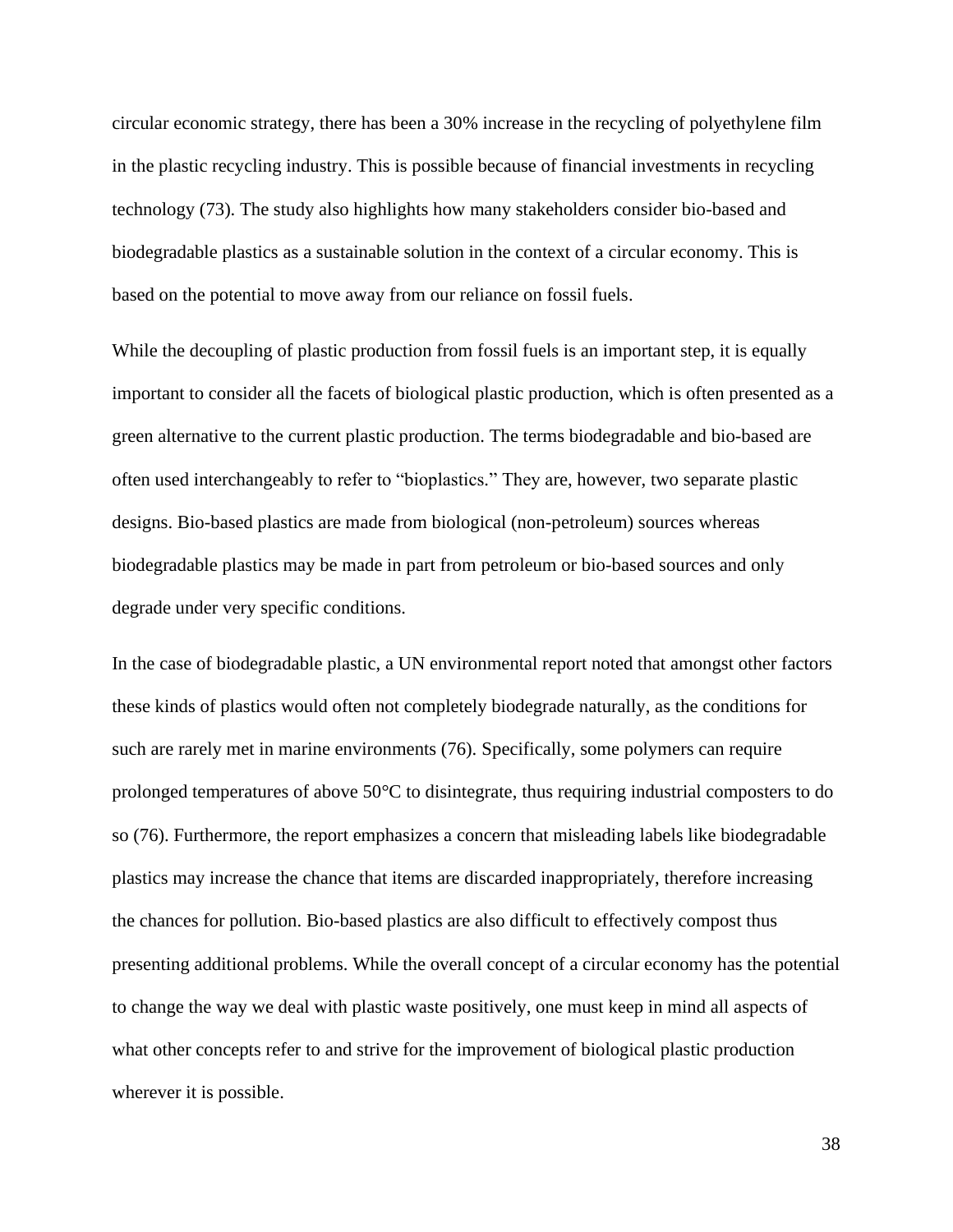## *7.1.5 Beach clean ups*

One approach to the mitigation of microplastics are beach clean ups, which involve the removal of marine debris from aquatic and coastal environments and can be led or facilitated by many civil society, private and government organizations. There are many positive aspects to beach clean ups according to Agamuthu et al. (71). They include raising public awareness and being able to measure in weight how much plastic waste has been collected. Smith et al. (77), on the other hand, argues that although beach clean ups aim to remove plastic materials and raise awareness of plastic waste, the extent to which these actions protect the environment as a whole or influence microplastic waste is unknown. It is also difficult to measure the impact of beach clean ups as they relate to preventing the "upstream" problem of plastic pollution leakage to begin with. This is exemplified by the Greenpeace quote: "If your bathtub was overflowing, you wouldn't immediately reach for a mop — you'd first turn off the tap, which is what we have to do with plastic production" (78). Beach clean ups can be seen a method to address plastic waste already existing in the environment, and to involve communities and people of all ages in the process of addressing pollution. This can foster agency and a sense of ownership and empowerment. However, without stopping current plastic production methods at their source there will always be an open tap to the problem we face.

This is further exacerbated by greenwashing; a practice in which industry or many companies market themselves as environmentally friendly and concerned with plastic waste, despite their actions indicating the opposite. One example of this is the Coca-Cola company, which uses green marketing like funding beach clean ups while at the same time systematically lobbying against regulation that would impose restrictions on single-use plastic bottles which are one of the biggest contributors to plastic pollution worldwide (79). Therefore, although beach clean ups are an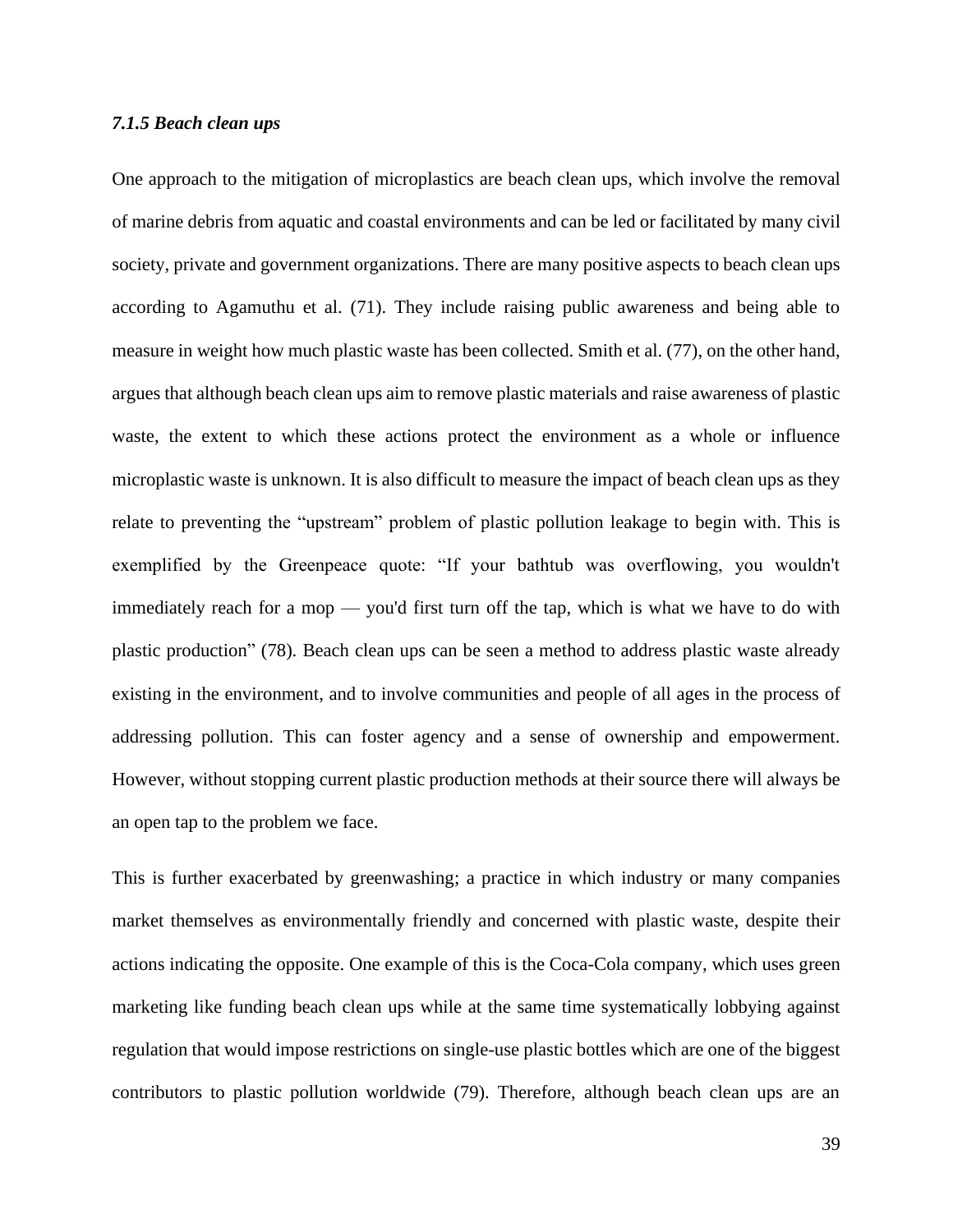important step in addressing plastic waste, in order to avoid cleaning with one hand while polluting with the next, it is important to be cognizant of big corporations attempts at funding beach clean ups and to hold them accountable for all actions.

## *7.1.6 Wastewater Treatment Plants (WWTP)*

Wastewater treatment plants (WWTPs) play an important role when it comes to microplastics because they have the capability to remove microplastic particles before they are discharged into the environment, including aquatic and terrestrial environments. Freeman et al. (80) argues that although WWTPs play an important role when it comes to removing larger microplastics they are currently inefficient at removing particles less than 100 μm. The study indicates that this is due to the fact that influent and effluent have similar qualities to the smaller particles of microplastics making it difficult to decipher between the two. As a result of this non-removal, WWTPs contribute to the release of more than 100 billion microplastic particles into the environment annually. This has room for improvement (80).

Sol et al. (72) goes on to explain that this matter is made worse by the fact that 93% of the microplastics that are removed end up in sludge which is a byproduct of the wastewater treatment process. This is generally a semi-solid or solid residual. The sludge containing microplastics can be generally managed by incineration, landfill disposal or application to soil. Roughly 50% of sludge generated in North America and Europe end up in fertilizer. Once the microplastics are in the soil there is the possibility to absorb toxic pollutants such as pesticides. The same microplastics can also absorb contaminants found in the water stream of wastewater treatment. Therefore, there is the potential for an adverse effect on human health and the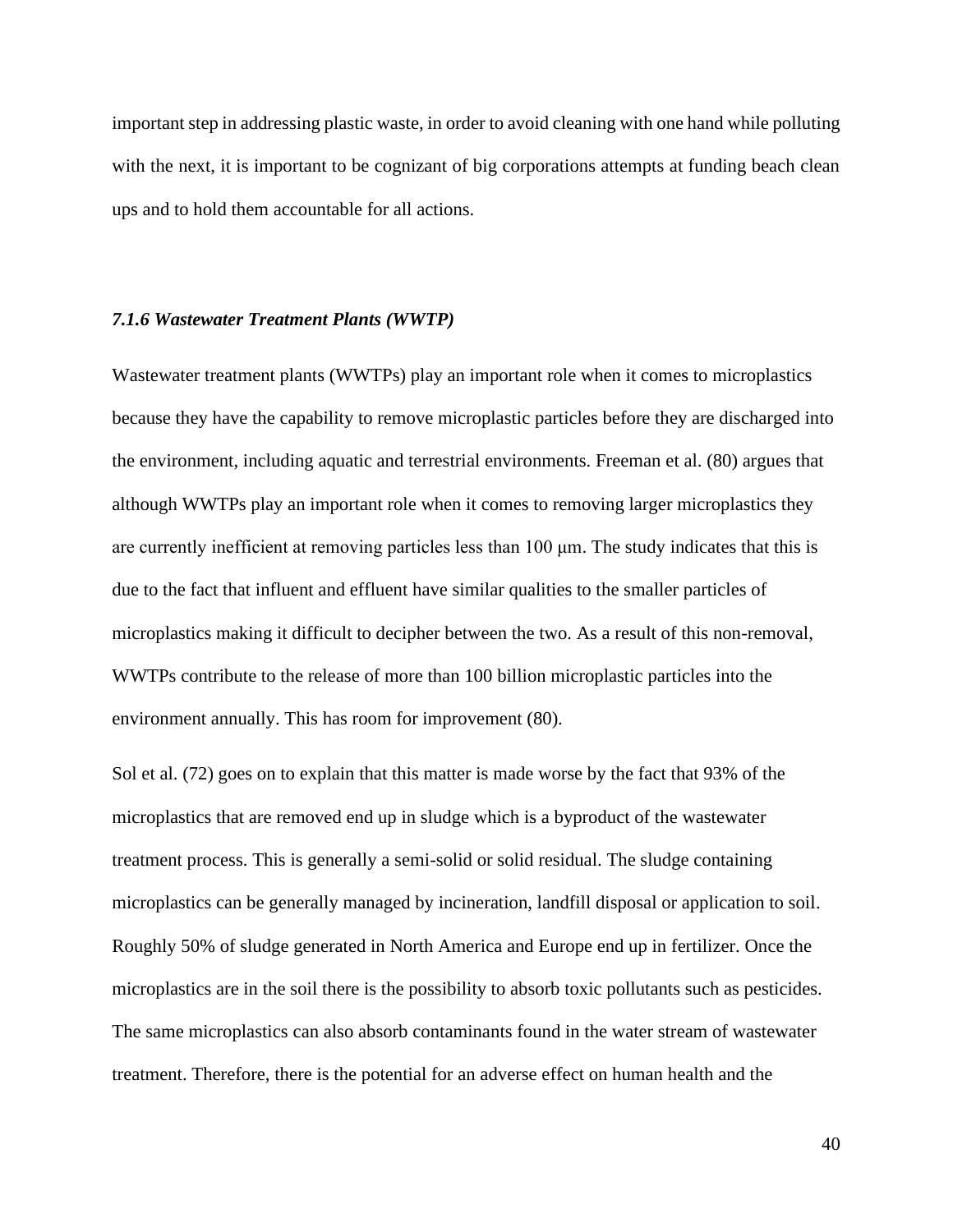environment due to the concentration of contaminants in the wastewater treatment process as well as its potential for pollutant absorbability once in soil.

Furthermore, there are no regulations or policies related to wastewater treatment's removal of microplastics currently in place. Therefore, one option to remedy this problem is to have legislation requiring that sludge go through a further microplastic removal process within WWTPs. Such advanced treatment processes are illustrated by Sol et al. (72) as rapid sand filtration (RSF) which provide efficient and quick removal of suspended particles; reverse osmosis (RO) which uses a partially permeable membrane to separate out particles; and membrane bioreactors (MBR) which combine membrane filtration with conventional biological treatments. All three methods have the potential to improve microplastic wastewater treatment removal. Further research into available technologies as well as government collaboration to incentivize cooperation from the wastewater sector are vital to addressing the issue of regulating microplastics presence in WWTPs.

## **8. Strengths and limitations of this thesis:**

Among the strengths of this thesis are that it identifies the sustainable actions and roles that global stakeholders such as government, industry, nonprofit organizations, communities, families, and individuals can play. In addition, it took a global focus that was able to address cross-regional learning. It also addresses societal issues like the complications of green washing by big corporations while emphasizing the international potential for a circular economy. It strengthens our understanding of microplastics and their impact on human health by identifying various potential health risks as well as gaps in knowledge. Another strength is that such a study involving PRISMA had not been done before and thus provided new insight and perspective. As a result,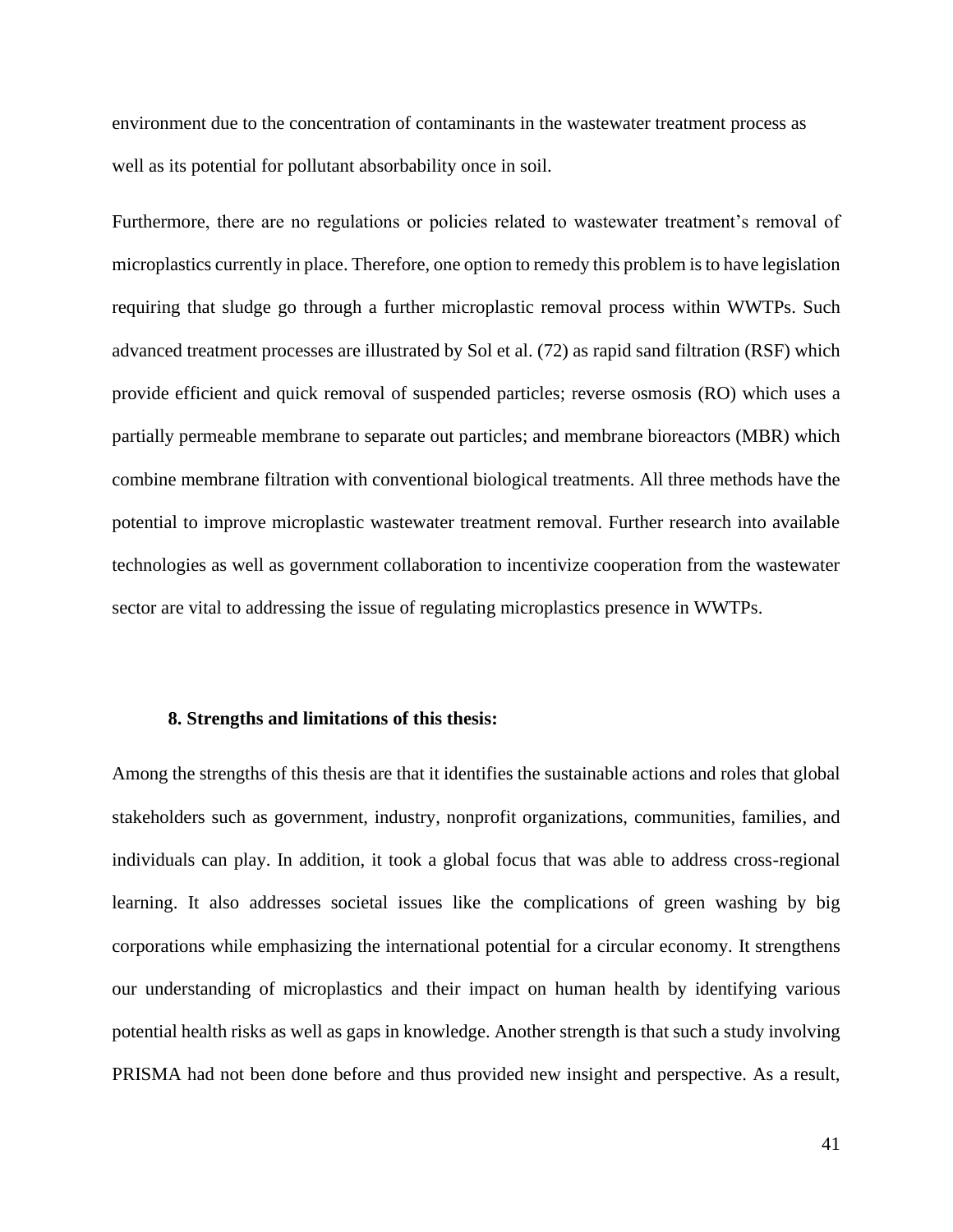this thesis systematically examines the knowledge gap between human health and microplastics as it relates to sustainable actions.

Among the limitations of this thesis is that the field of microplastic research develops quickly and thus it is possible that at the time of publication, the information can be potentially dated as such. Furthermore, due to the technical approach combined with the currently available literature, the study scope ended up being limited to and only focused on certain regions. These included Western Europe, Central America, South America, and the Pacific Islands. Therefore, not all regions of the world could be fully represented. This could have been due to language constraints as well as not using grey literature. Another limitation was the time allotted for the writing of this thesis. It was a challenge therefore, to cover all material available as there was a large depth of study. Nonetheless, it is the hope that this thesis has the potential to guide future research and action.

# **9. Conclusion:**

This thesis explored a framework for sustainable actions that civil society can undertake to mitigate the impact that microplastics have on human health. This was achieved through a scoping review of literature which looked at 19 papers reviewing sustainable actions related to microplastics and human health. Existing scholarship shows a strong need for more and deeper research related to microplastics and their effect on human health. Addressing the following gaps in the future are crucial for us to further our understanding:

• Providing a more comprehensive definition of food security as it relates to the impact of microplastics on human health.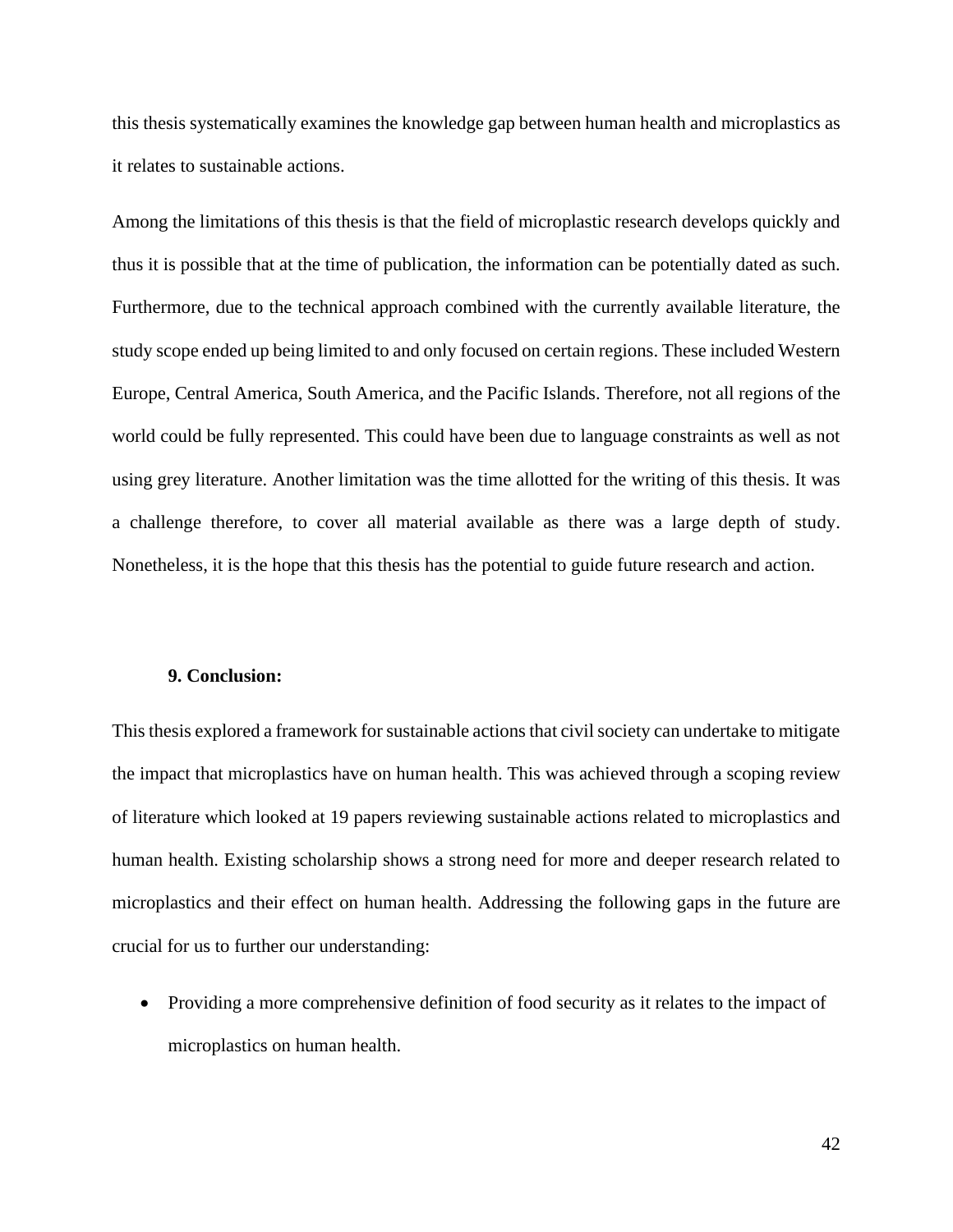- Investigating the inherent toxicological impacts, the extent of chemical transfer, as well as general health risks of occupational exposure to microplastic inhalation. This research should specifically address respiratory illness and the potential to induce gene mutation resulting in cancer.
- Standardization of data collection and analysis methods for international occurrence of microplastics and potential human exposure though food and drink.
- Researching the effect of plastic additives on human health including, but not limited to effects on the hormonal systems as well as their interaction with nuclear transcription.
- Data collection to identify the quantity related to the uptake of plastic associated toxicants that can potentially cause negative human health effects.

Although there are many positive measures taking place today, current measures are not sufficient. In response to the threat of microplastics, there is a clear global call to action that requires stakeholders at all levels to go beyond the status quo. The research indicates that there is not a one size fits all solution and thus there is the need for an integrated and multifaceted approach involving various stakeholders and taking into consideration various cultures and country's needs on multiple levels including global, regional, national, and the local level.

## **9.1 Global Level – towards binding regulation**

Policy & legislation are essential to achieving the overarching goal of mitigating microplastic pollution on a global level. This requires the type of interdisciplinary collaboration that focuses on international governmental bodies and how they can work together to address a common cause.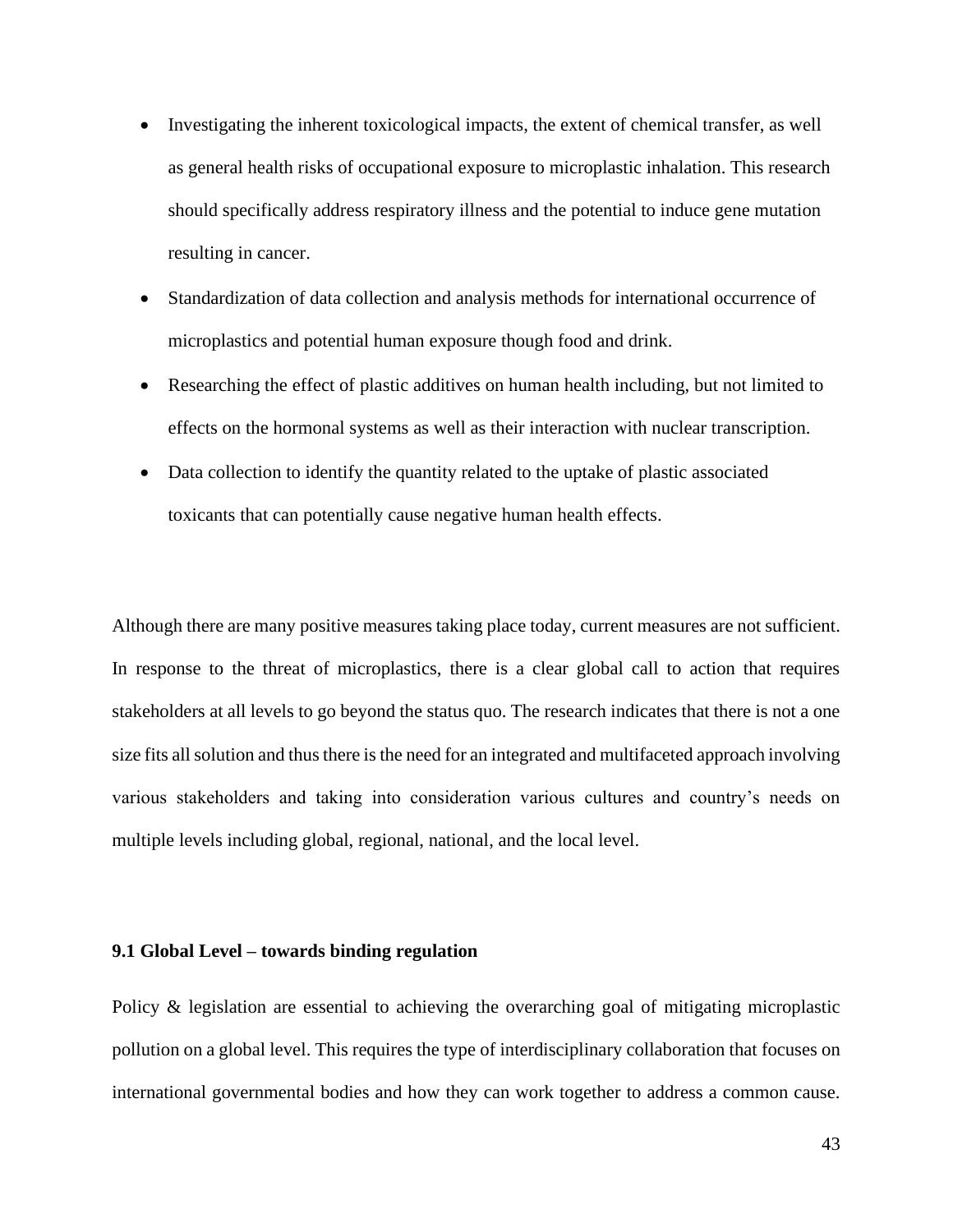Regulatory instruments and initiatives working internationally must consider conventions such as the MARPOL Convention (81). It is through these regulatory bodies that there is the potential to achieve the goals of various SDGs. The SDGs are especially important as they not only address microplastics relationship to human health, but they also help target directly sustainable actions related to microplastics. Examples include SDG 3: Good health and well-being, SDG 6: Clean water and sanitation, SDG 11: Sustainable cities and communities, SDG 12: Responsible consumption and production, SDG 13: Climate action, SDG 14: Life below water (protection of the seas and oceans), SDG 15: Life on land (restore ecosystems and preserve diversity), and SDG 17: Partnerships for the goals (82). In the future, it is through regulatory bodies that there should be a focus on moving away from non-binding legislation and instead creating international binding treaties that all countries can be held accountable for, adding the potential to create positive actions targeted towards the SDGs.

## **9.2 Regional Level – towards unity**

Policy & legislation, interdisciplinary collaboration and the SDGs are equally important from a regional perspective because they help to channel actions and organize stakeholders. Regional conventions affecting microplastic pollution throughout the world play an important role as setting a strong example for all countries connected with that region. For example, the Bamako Convention prohibits the transboundary movement and specifically the import of hazardous waste into Africa as a region (81). This establishes a strong message to countries throughout the African continent. Through the fortification of regional level policy in the future, there can be a strengthening of entire regions and can create a trickle-down effect on an individual country level.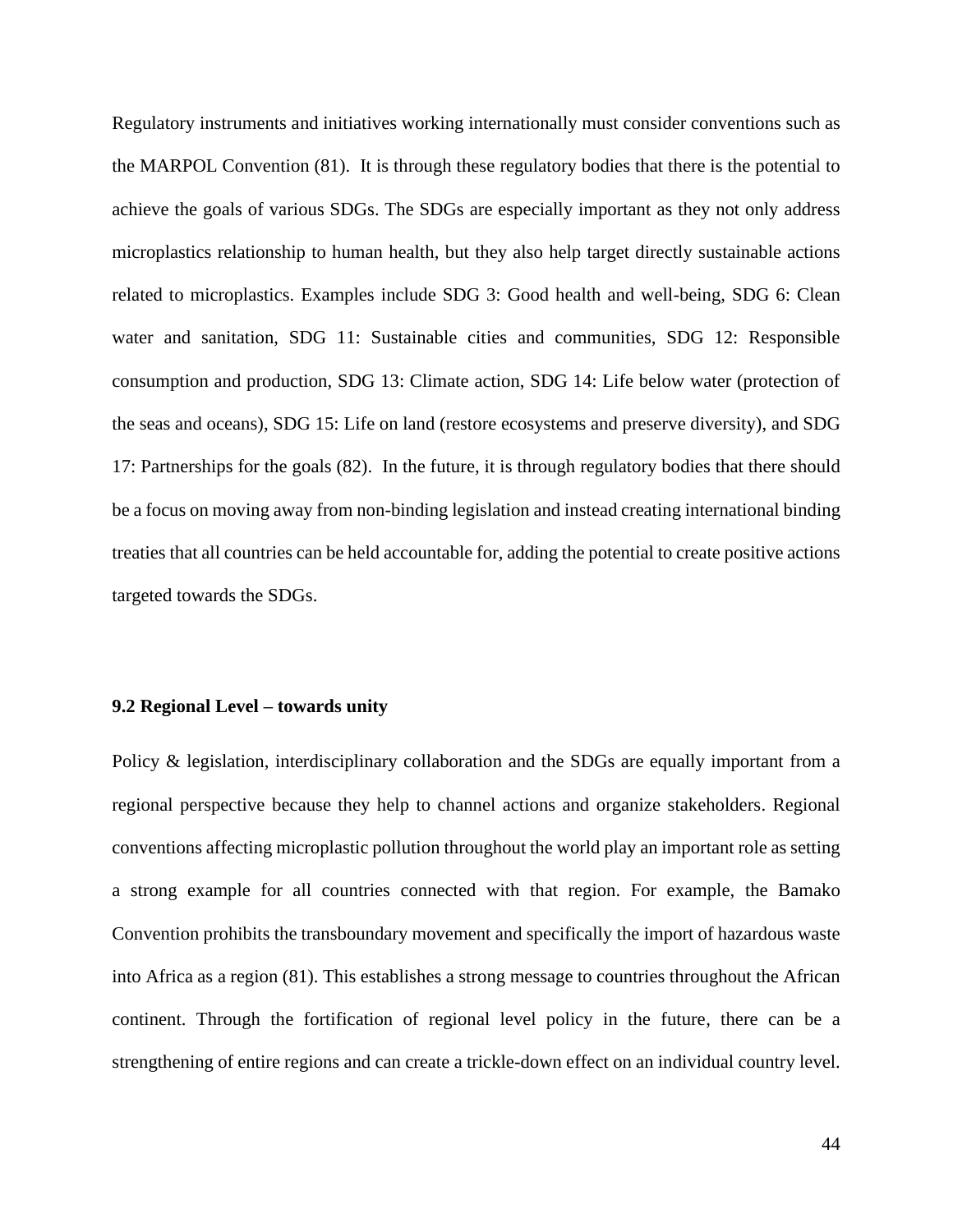## **9.3 National & Local Level Government – towards equality**

Policy & legislation, interdisciplinary collaboration, and the SDGs also play a central role at the national level. Other elements related to microplastic pollution however make more of an impact at this level. Recycling, for example, is carried out differently dependent on the country setting. Many high-income countries (HICs) have integrated country-wide recycling systems, while many LMICs have enhanced recycling opportunities mainly for wealthy areas. This however leaves impoverished, rural or geographically marginalized communities without coverage. Education related to microplastic pollution also shows an unequal distribution based on geographical location and/or income level. Integration of recycling and education at all income levels is essential as waste from one community has an effect on a global scale. When it comes to conversion of plastic into fuel and bioplastics at the national level, investments in technology and financially incentivizing businesses can be a way forward for improved options in the future. An example of this would be higher degradation capabilities for the field of bioplastics. From a local government perspective, there is a need for policies that improve the implementation and handling of landfill/waste management. In addition, developing a circular economy, WWTP improvements, as well as improving landfill/waste management and EPR.

## **9.4 Local Level – focus on education and a vision to enable willingness to change**

At the local level, interdisciplinary collaboration, reducing, reusing, recycling, education, beach clean ups and improving landfill/waste management are grounded activities that contribute to the achievement of the SDGs. A complex policy response needs to be set in place that includes policy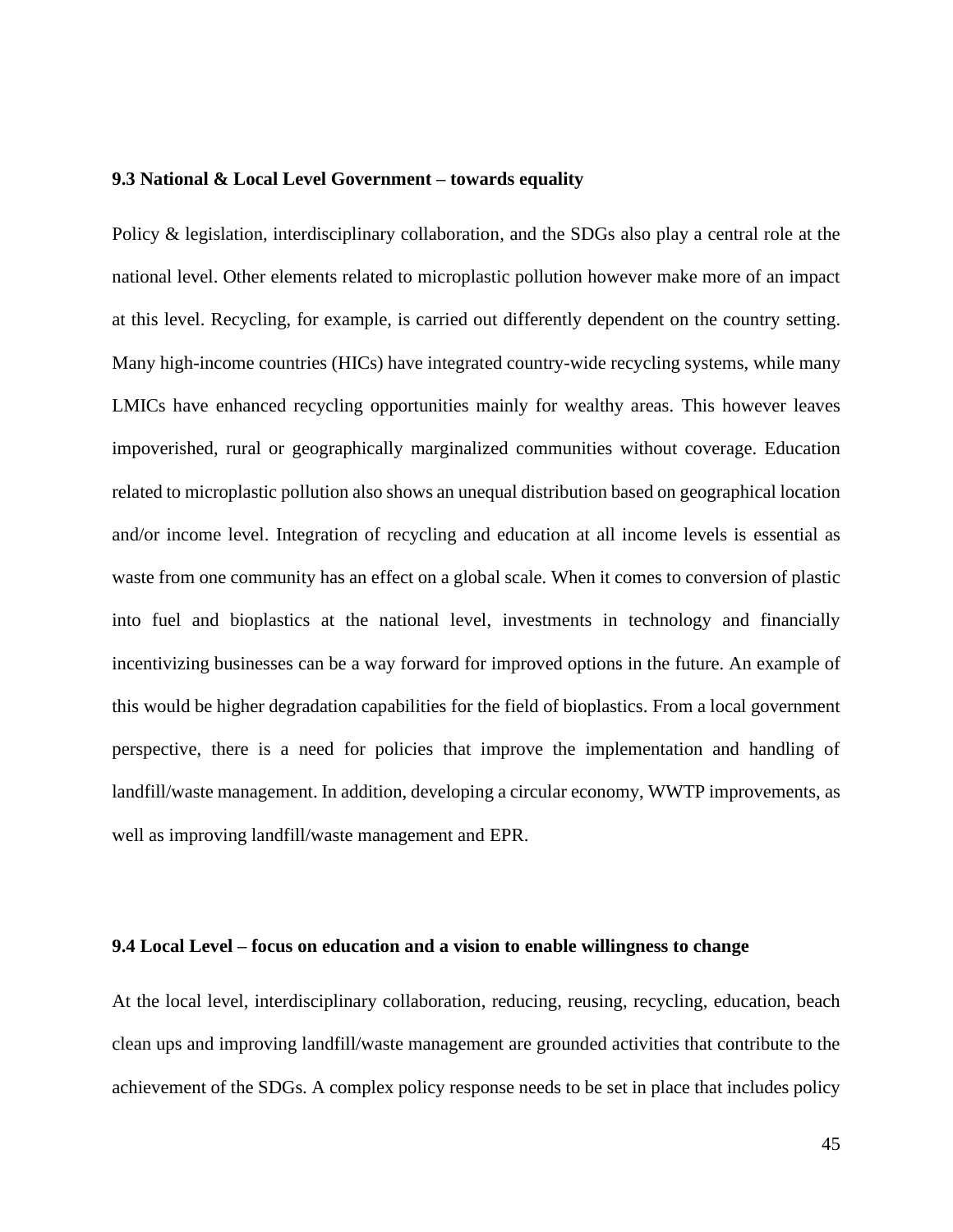development, policy evaluation, and clear accountability measures and pathways. This helps to mitigate pervasive aspects such as greenwashing and at the same time hold plastic producers responsible for the pollution created by plastic production (EPR). This therefore needs to start from the local level and work its way up, while simultaneously being focused on a global-down perspective specifically focused on strong and transparent international government involvement. The response can be best achieved through the inclusion of civil society, local government, national, regional, and global levels with continued and lasting support from organizations like the United Nations (UN). Central to the local level is the idea of individual autonomy, which can be seen through making the choice to not use plastic as a consumer or to clean up one's local community or coastal area. Therefore, empowering individuals may lead to more changes at the local level but will not happen on its own.

Mahatma Gandhi expressed the idea that we must *"be the change we want to see in the world"* (83), however this is only the beginning and can only take us so far when it comes to microplastic pollution. There is the possibility to create change on the local level specifically starting with ourselves. However, it is misleading to infer that it is primarily the individual's responsibility when this can potentially re-direct the impact from the global level related to among other things, plastic production, and government legislation. This concept needs support across all levels so that the world can change, and we can finally see a mitigation to plastic pollution realized. The result of which provides us with a cleaner and healthier future for generations to come, produced by the sustainable actions we do today.

This systematic literature review study has drawn an outline of the present literature in the domain of microplastics as it relates to human health and sustainable actions. A thorough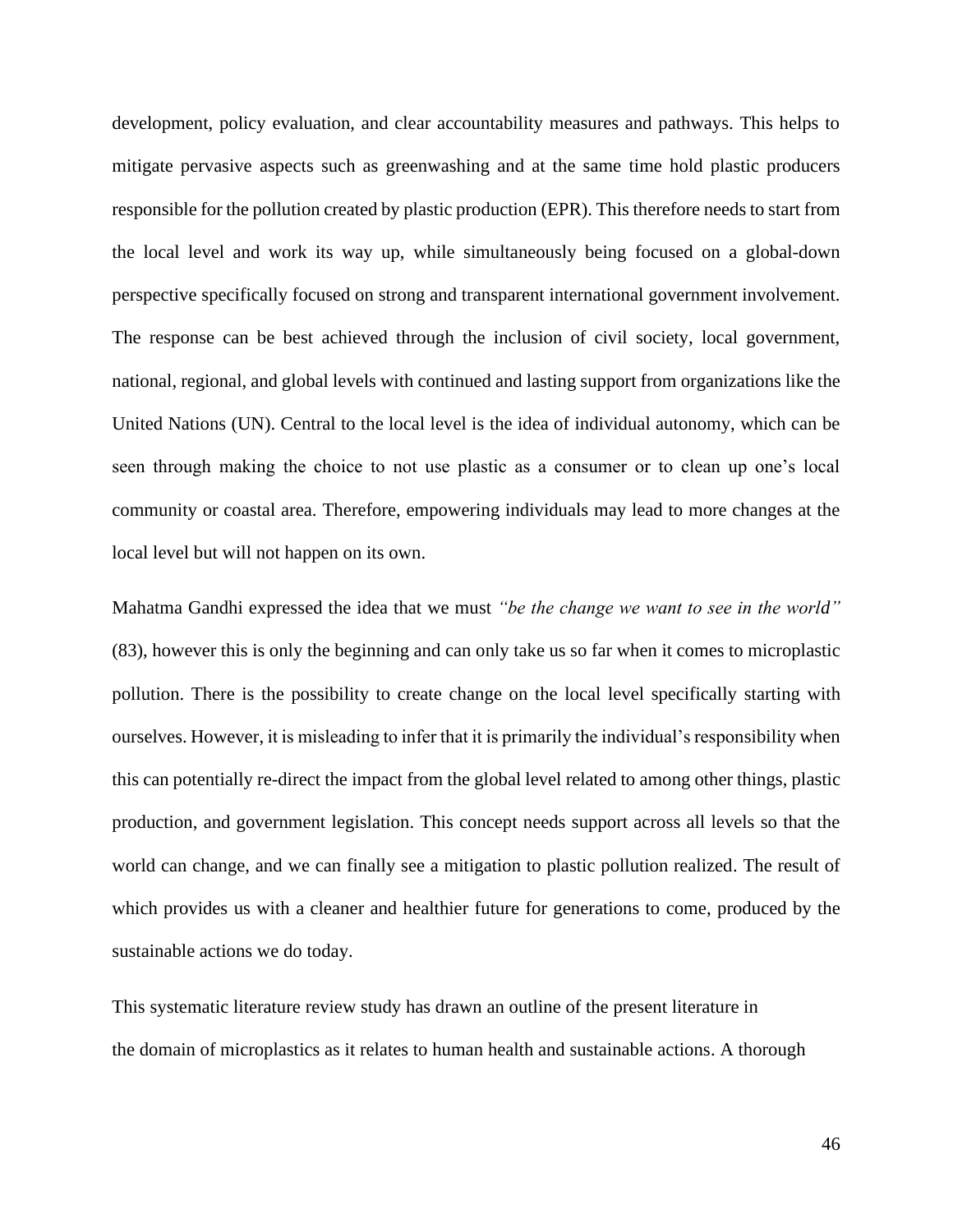search of various databases has been conducted. After filtering through multiples stages, 19 articles were extracted of which 10 articles focused on microplastics and human health while 9 articles focused on microplastics and sustainable actions. This therefore provided a balanced overview on both human health and sustainable actions. This thesis has shown the delineation of microplastics through the lens of human health, and the assessment of sustainable actions related to mitigating microplastics to be a complex process and requiring further research in the future.

For this research to be successful there is a need for clear frameworks related to human health. Specifically with providing a more comprehensive definition of food security as it relates to microplastics. In addition, investigating the inherent toxicological impacts, the extent of chemical transfer, as well as general health risks of occupational exposure to microplastics. There is also the need for improved policy related to sustainable actions at multiple levels and involving various stakeholders. Civil society specifically needs structured and strategic support from government on the global, regional, national, and local level in the form of policy that facilitates community action and to mobilize and empower individuals to address microplastic pollution.

## **List of actions that civil society can undertake to mitigate the impact of microplastics:**

• **Thinking green:** Reducing plastic waste specifically by using reusable bottles/containers, reusable bags instead of single use plastic, refusing plastic products whenever possible and recycling everything that has the capability to be recycled.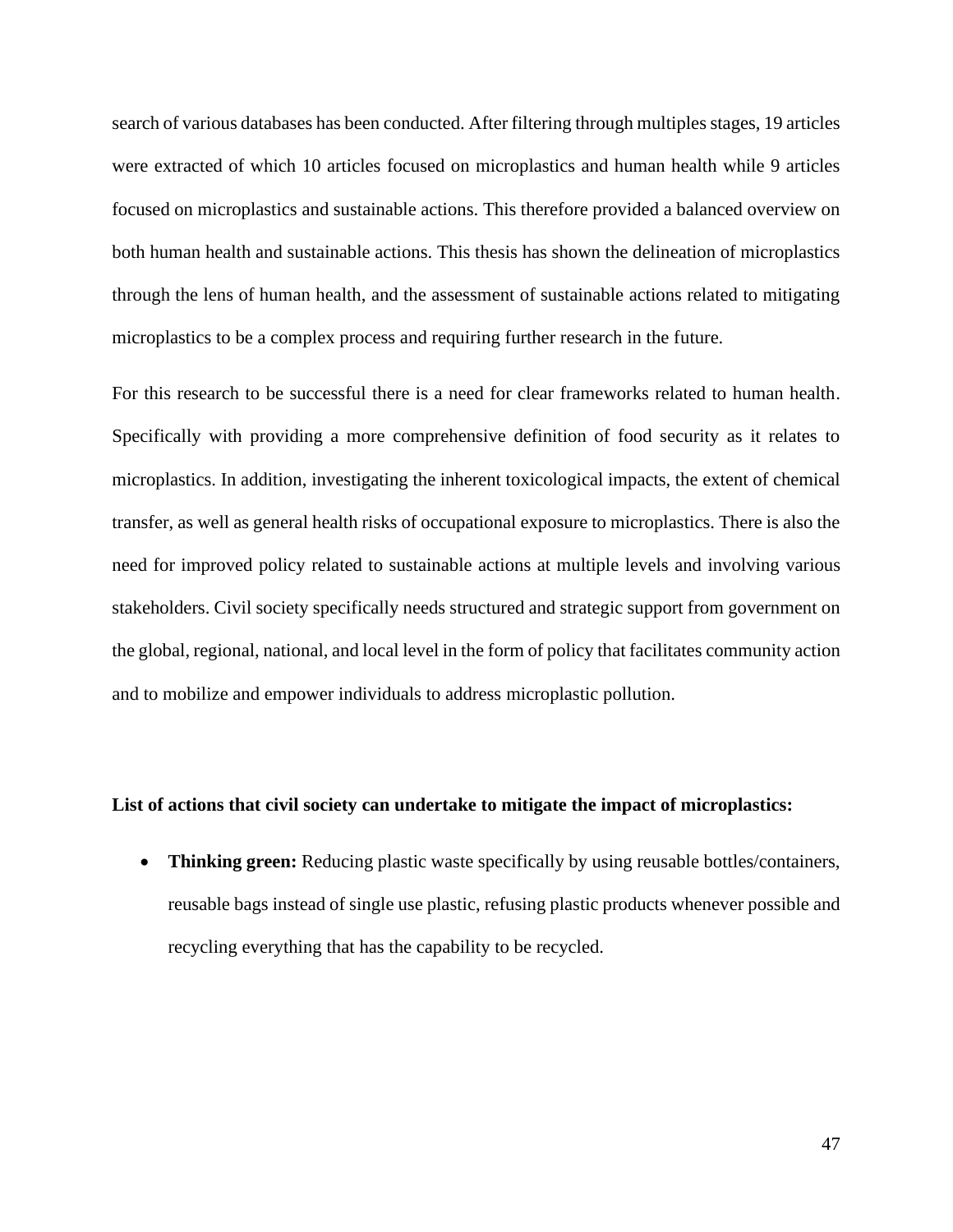- **Sustainable consumption:** Making conscious consumer choices related to a focus and movement towards a circular economy. Researching considered brands for their policy before making purchases.
- **Organizing:** Using social media to involve friends, family and strangers to unite and form environmental groups that involve themselves in local education of all income levels as well as beach clean ups.
- **Getting involved:** To ensure there is an EPR/polluter pays principle for all plastic production.
- **Stepping up action:** Reaching out to politicians and demanding better international binding government regulation as well as improved occupational health conditions.
- **Following up:** To make sure promises made are promises kept.

At the same time recognizing that is not only the individual's responsibility but there is a requirement for government and business to also play its part, specifically through more transparency and less greenwashing. It is through the sustainable interdisciplinary collaboration amongst all stakeholders that there is the potential to mitigate microplastic pollution and thus have a positive effect on human health.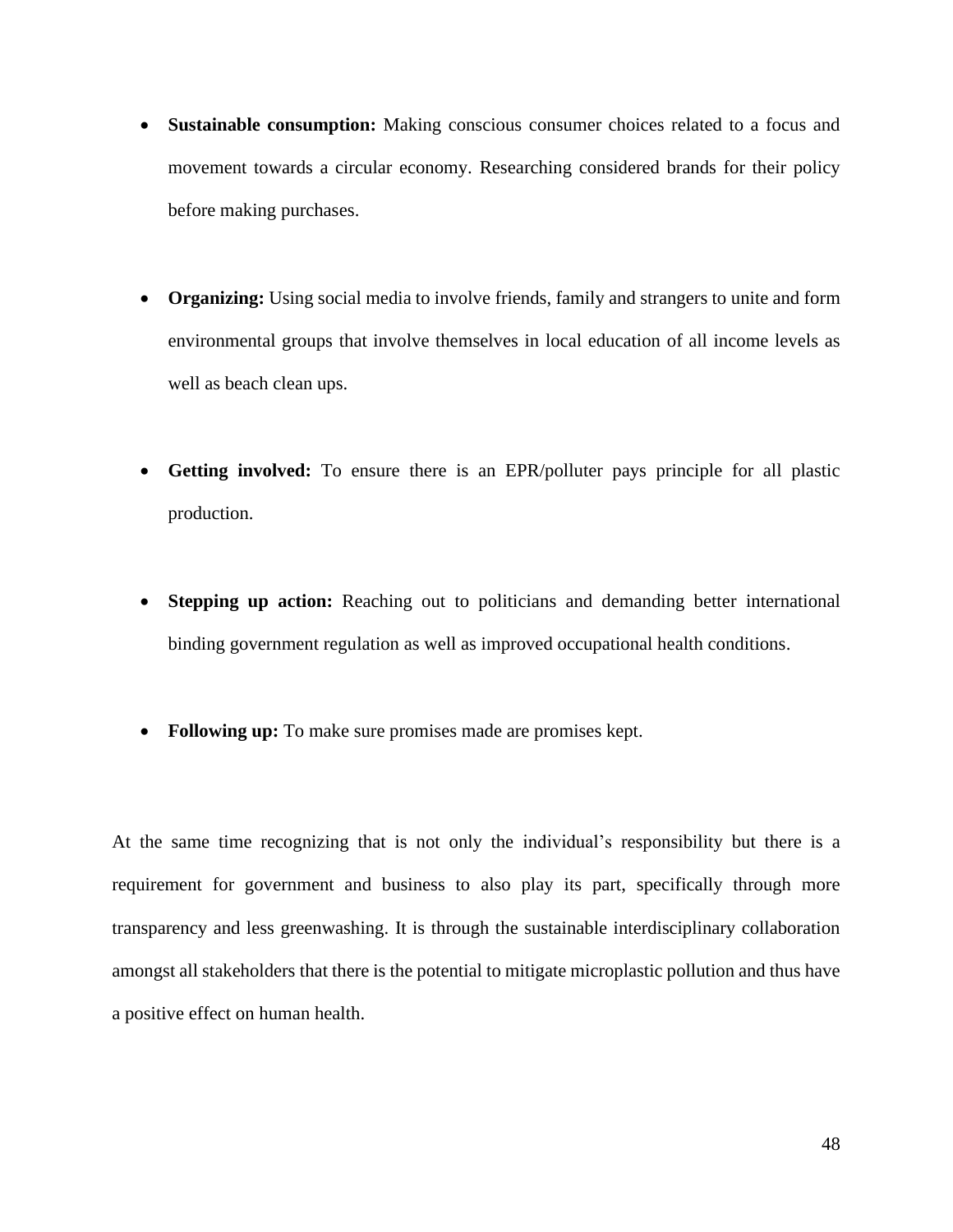## **10. Conflict of Interest:**

I declare that I have no conflict of interest.

## **11. Acknowledgements:**

I gratefully acknowledge Associate Professor Ana Lorena Ruano, PhD & Scientist, Associate Professor Tanja Kögel, PhD for their humor, attention to detail and carefully reading this master thesis. I am also grateful to the University of Bergen and GRID-Arendal for their respective invaluable contributions. My family for always being there for me. I am very grateful to Janne for her thoughtful support, for watching the girls while I studied in Bergen & while writing this thesis, and for everything. Lastly for my daughters Zoë and Kaia who constantly provided inspiration, drawings and ideas on how to mitigate microplastic pollution. "*Microplastics out of the ocean!"* Our future is in good hands.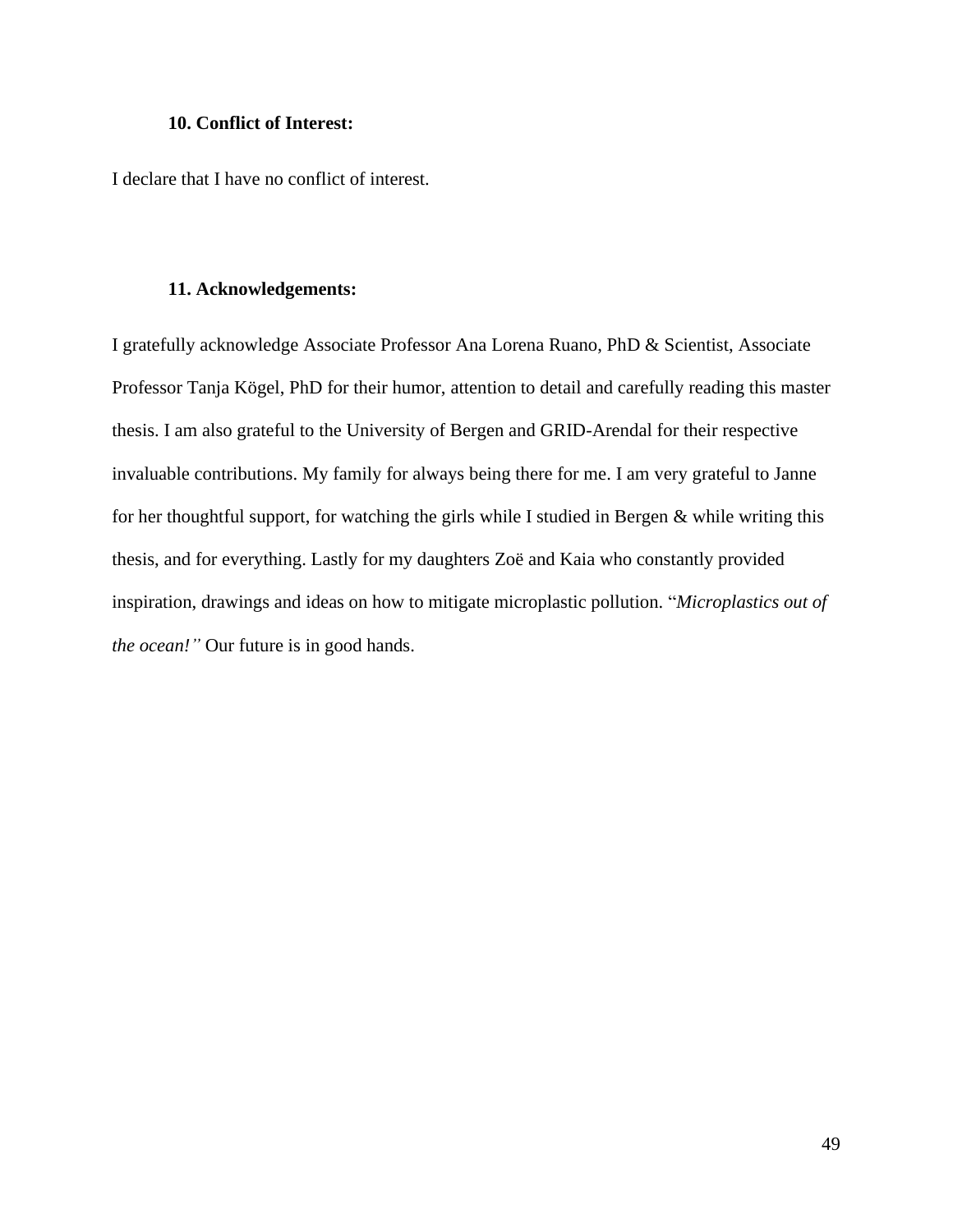# **References**

1. World Health Organization (WHO). Microplastics in drinking-water. 2019.

2. Glasius M, Lewis D, Seckinelgin H. Exploring civil society. 2004.

3. Merriam-Webster. Definition of plastic. Available from: https://www.merriam-

webster.com/dictionary/plastic [Accessed 11 May 2020].

4. Liddell HG, Scott R. A Greek-English lexicon, at Perseus*.* Available from:

http://www.perseus.tufts.edu/hopper/text?doc=Perseus%3Atext%3A1999.04.0057%3Aentry%3 D%2383506&redirect=true [Accessed 11 May 2020].

5. Chaterjee S, Sharma S. Microplastic pollution, a threat to marine ecosystem and human health: a short review. 2017 16-August-2017.

6. Li WC, Fok L, Tse HF. Plastic waste in the marine environment: A review of sources, occurrence and effects. 2016. p 333-349.

7. Coors A, Duis K. Microplastics in the aquatic and terrestrial environment: sources (with a specific focus on personal care products), fate and effect. 2016; 28(1).

8. Erythropel HC, Leask RL, Maric M, et al. Leaching of the plasticizer di (2-

ethylhexylphthalate (DEHP) from plastic containers and the question of human exposure. 2014. p 9967-9981.

9. Jagnysch O, Kloas W, Kusk K, et al. A critical analysis of the biological impacts of plasticizers on wildlife. 2009.

10. Konieczna A, Rachon D, Rutkowska A. Health risk of exposure to Bisphenol A (BPA). 2015; 66(1).

11. Science History Institute. History and future of plastics. Available from:

https://www.sciencehistory.org/the-history-and-future-of-plastics [Accessed 11 May 2020].

12. Knight L. A brief history of plastics, natural and synthetic. Available from:

https://www.bbc.com/news/magazine-27442625 [Accessed 11 May 2020].

13. Connecticut plastics. Perfect plastic: How plastic improves our lives. Available from: http://www.pepctplastics.com/resources/connecticut-plastics-learning-center/perfect-plastic-howplastic-improves-our-lives/ [Accessed 11 May 2020].

14. Gallo F, Romano D. Marine litter plastics and microplastics and their toxic chemicals components: the need for urgent preventive measures. 2018; 30(1).

15. Better meets reality. What is plastic used for in society and what sectors use and waste the most plastic? Available from:

https://www.bettermeetsreality.com/what-is-plastic-used-for-in-society-sectors-that-use-themost-plastic/ [Accessed 11 May 2020].

16. UNEP. Marine plastic debris and microplastics. Global lessons and research to inspire action and guide policy change. Nairobi: United Nations Environment Programme; 2016.

17. Rhodes CJ. Plastic pollution and potential solutions. 2018.

18. Emily JN, Rolf UH. Plastics and environmental health: the road ahead. Rev Environ Health  $2014$ ;  $28(1)$ : p 1-8.

19. Jefferson H, Robert D, Edward K. Plastics recycling: challenges and opportunities. 2009.

20. Ahmad W, Khan H, Khan K, et al. Plastic waste as a significant threat to the environment – a systematic literature review. 2018.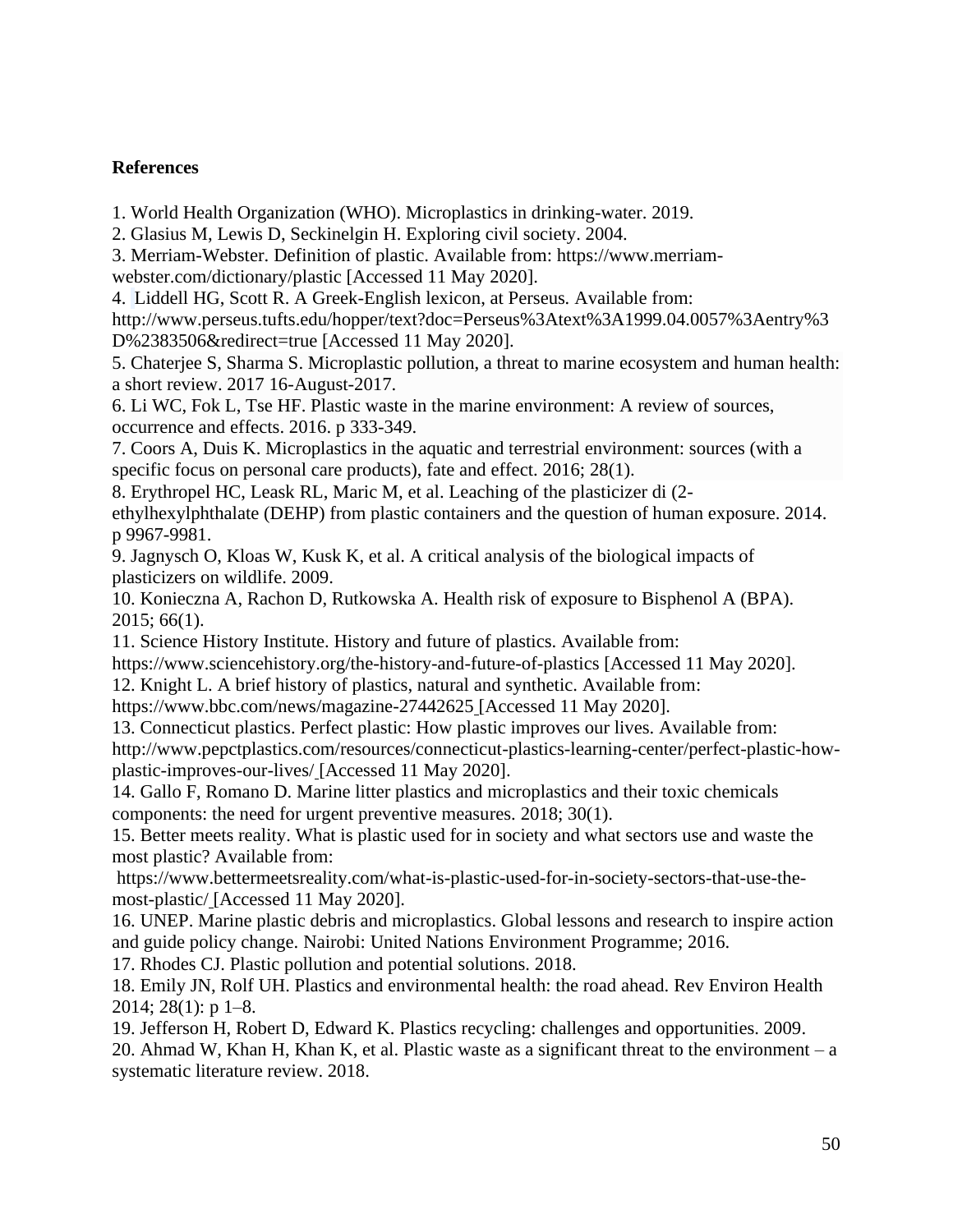21. United States Environmental Protection Agency. USEPA, Municipal solid waste 2005. Available from: http://www.epa.gov/epaoswer/nonhw/muncpl/facts.htm. [Accessed 11 May 2020].

22. Faggio C, Guzzetti E, Sureda A, et al. Microplastic in marine organism: Environmental and toxicological effects. Environmental Toxicology and Pharmacology. Volume 64, December 2018. p 164-171.

23. An YJ, Yooeun C. Current research trends on plastic pollution and ecological impacts on the soil ecosystem: a review. [Volume 240,](https://www.sciencedirect.com/science/journal/02697491/240/supp/C) September 2018, Pages 387-395.

24. Anderson A, Ingraffia R, Matthias CR. Microplastic incorporation into soil in agroecosystems. 2017.

25. Bigalke M, Scheurer M. Microplastics in Swiss floodplain soils. 2018.

26. Papireddy, A, Rinku V, Vinoda, M. Toxic pollutants from plastic waste- a review. 2016.

27. Didyk B, Medeiros P, Simoneit B. Combustion Products of Plastics as Indicators for Refuse Burning in the Atmosphere. 2005.

28. The Ocean Cleanup. The great pacific garbage patch. Available from:

https://theoceancleanup.com/great-pacific-garbage-patch/ [Accessed 11 May 2020].

29. Coors A, Duis K. Microplastics in the aquatic and terrestrial environment: sources (with a specific focus on personal care products), fate and effect. 2016; 28(1).

30. He D, Lei L, Liu M, et al. Microplastics in soils: Analytical methods, pollution characteristics and ecological risks. 2018.

31. Horton A, Lahive, C, Spurgeon, E et al. Microplastics in freshwater and terrestrial environments: evaluating the current understanding to identify the knowledge gaps and future research priorities. 2018

32. Bacehelier E, Becker AS, Bergmann JB, et al. Microplastics can change soil properties and affect plant performance. 2019.

33. Dris R, Gasperi J, Mohamed B, et al. Microplastic contamination in an urban area: a case study in Greater Paris. 2015.

34. Chen G, Feng Q, Wang J. Mini-review of microplastics in the atmosphere and their risks to humans. [Volume 703,](https://www.sciencedirect.com/science/journal/00489697/703/supp/C) 10 February 2020.

35. Chattergy S, Sharma. Microplastics in our oceans and marine health. 2019.

36. Chattergy S, Sharma. Microplastic pollution, a threat to marine ecosystem and human health: a short review. 2017.

37. Berrow S, Lusher A O Brien J, et al. Microplastic and macroplastic ingestion by a deep diving, oceanic cetacean. 2015.

38. Reichert J, Schellenberg J, Schubert P, et al. Responses of reef building corals to microplastic exposure. 2017.

39. Hoegh-Guldberg O. Coral reef ecosystems and anthropogenic climate change. 2011. p 215- 227.

40. Faggio C, Guzzetti E, Sureda A, et al. Microplastic in marine organism: Environmental and toxicological effects. Environmental Toxicology and Pharmacology. Volume 64, December 2018, p 164-171.

41. Broderick AC, Duncan EM, Galloway TS, et al. Plastic and marine turtles: a review and call for research. 2015. p 165-181.

42. Hardesty BD, Van Sebille E, Wilcox C. Threat of plastic pollution to seabirds is global, pervasive, and increasing. 2015.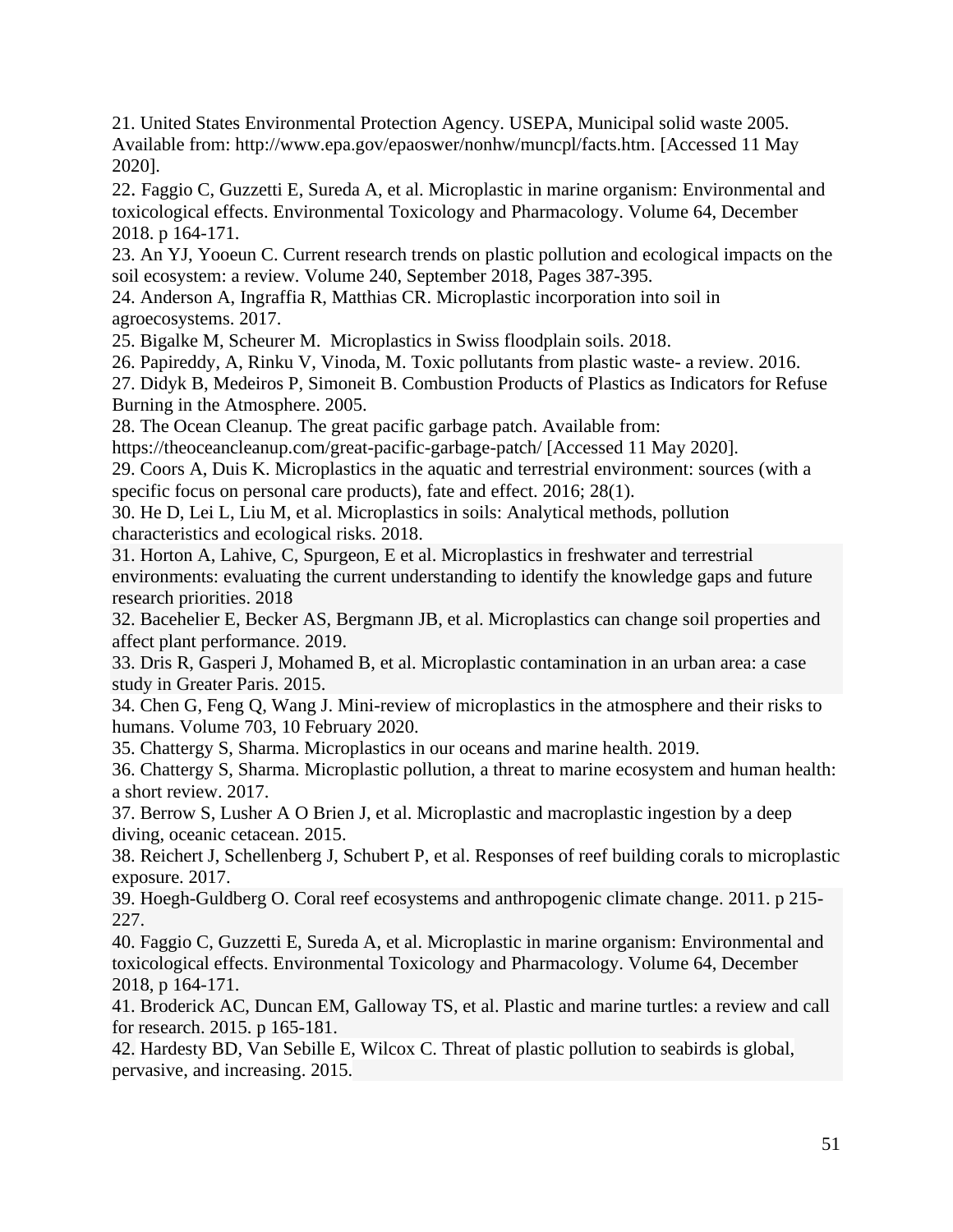43. Alvarez-Varas R, Gallardo C, Luna-Jorquera G. Impacts of marine plastic pollution from continental coasts to Subtropical Gyres—fish, seabirds, and other vertebrates in the SE Pacific. 2018.

44. Covernton GA, Cox KD, Davies HL, et al. Human Consumption of Microplastics. 2019. 45. Love DC, Neff R, Rochman C, et al. Microplastics in Seafood and the Implications for

Human Health. 2018. p 375–386.

46. Kelly FJ, Wright SL. Plastic and human health: a micro issue? Environ Sci Technol. 2017. p 6634–6647.

47. Beckett, W. S. Occupational respiratory diseases. The New England Journal of Medicine. 2000.

48. Dybing E, Lag M, Nafstad P, et al. Particulate matter properties and health effects: consistency of epidemiological and toxicological studies. 2006. p 559–579.

49. Brauer M, Churg, A. Ambient atmospheric particles in the airways of human lungs. Ultrastructural Pathology. 2000. p 353–361.

50. UNEP (2019). Ministerial declaration of the United Nations Environment Assembly at its fourth session. Nairobi: United Nations Environment Programme. Available from:

http://web.unep.org/environmentassembly/ministerial-declaration-resolutionsand-decisions-unea-4 [Accessed 11 May 2020].

51. Plastic expert. Pyrolysis, a new future for plastic? Available from:

https://www.plasticexpert.co.uk/plastic-recycling-pyrolysis/ [Accessed 11 May 2020].

52. Plastic bank. We can stop ocean plastic. Available from: https://plasticbank.com/who-we-are/ [Accessed 11 May 2020].

53. UNEP (2018). Single-use plastics: a roadmap for sustainability. Nairobi: United Nations Environment Programme. Available from:

https://wedocs.unep.org/bitstream/handle/20.500.11822/25496/

singleUsePlastic\_sustainability.pdf?isAllowed=y&sequence=1 [Accessed 11 May 2020]. 54.Werft M. Eliminating plastic bags in Rwanda saved lives and the economy. Available from: https://www.globalcitizen.org/en/content/how-eliminating-plastic-bags-in-rwanda-saves-liv-2/ [Accessed 11 May 2020].

55. UN Environment: International coastal cleanup. Available from:

https://www.unenvironment.org/cep/news/blogpost/international-coastal-cleanup-2019 [Accessed 11 May 2020].

56. Lusher A, Hollman P, Mendoza-Hill J. Microplastics in fisheries and aquaculture. Status of knowledge on their occurrence and implications for aquatic organisms and food safety. FAO Fisheries and Aquaculture Technical Paper. 2017. p 615.

57. Leblanc R. The decomposition of waste in landfills. Available from:

https://www.thebalancesmb.com/how-long-does-it-take-garbage-to-decompose-2878033 [Accessed 11 May 2020].

58. Dudovskiy J. Research methodology: types of literature review. Available from: https://research-methodology.net/research-methodology/types-literature-review/ [Accessed 11 May 2020].

59. Arksey, H. and L. O'Malley, Scoping studies: towards a methodological framework.

International journal of social research methodology, 2005. 8(1): p. 19-32.

60. Mays N, Roberts, E, & Popay J. Synthesising research evidence. 2001.

61. Selcu, A.A. A Guide for Systematic Reviews: PRISMA. 2019; 57(1).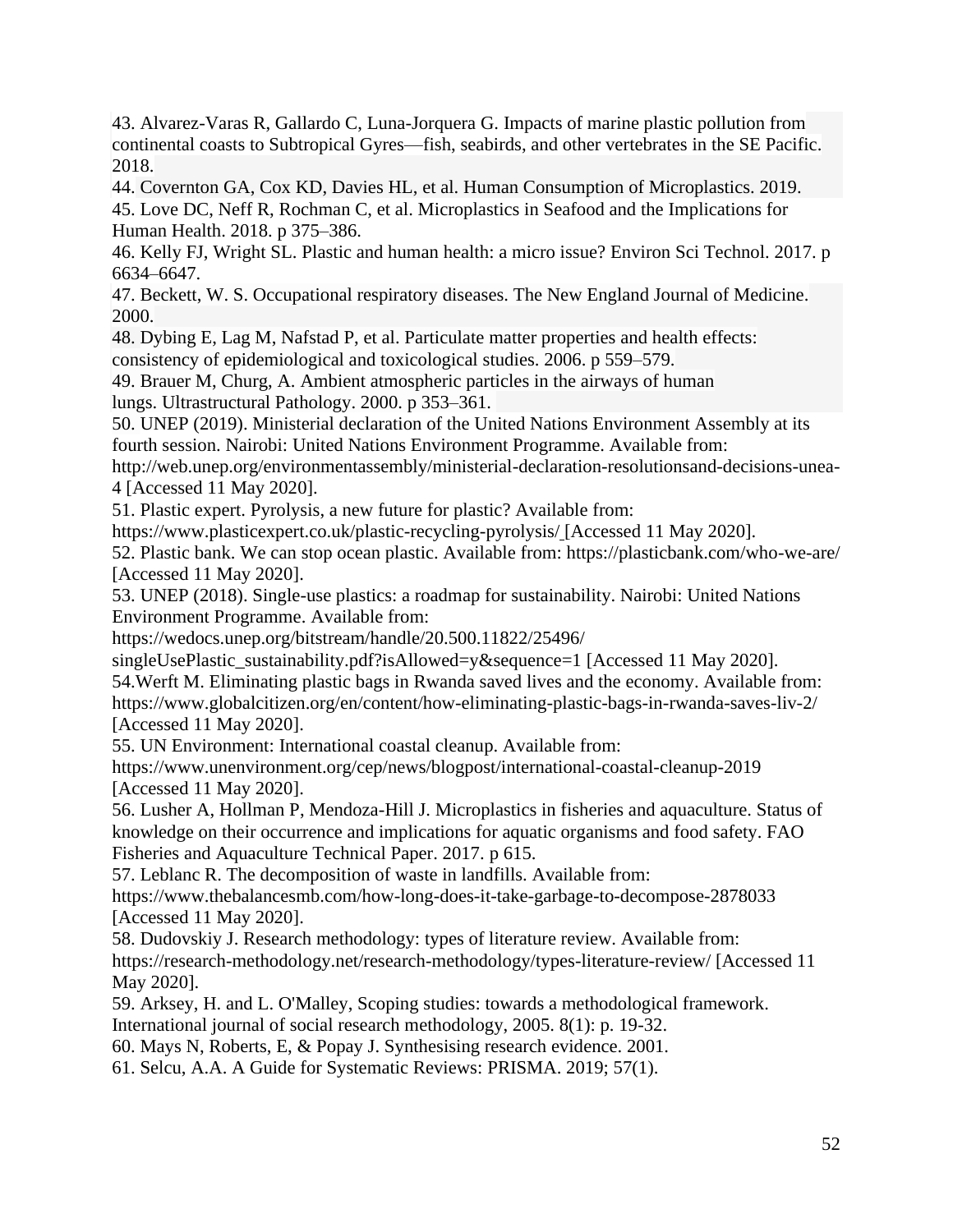62. Prata J.C. Airborne microplastics: Consequences to human health. Environmental Pollution; 2018. p. 115-126.

63. Campanale C, et al. A detailed review study on potential effects of microplastics and additives of concern on human health. Int J Environ Res Public Health. 2020. 17(4).

64. Filho WL, et al. Plastic debris on Pacific Islands: Ecological and health implications. Sci Total Environment; 2019. p. 181-187.

65. Karbalaei S, et al. Occurrence, sources, human health impacts and mitigation of microplastic pollution. Environmental Science and Pollution Research; 2018. p. 36046-36063.

66. Böckers M, Paul NW, Efferth T. Bisphenolic compounds alter gene expression in MCF-7 cells through interaction with estrogen receptor α. Toxicology and Applied Pharmacology; 2020. (399).

67. Barboza L.G.A, et al. Marine microplastic debris: An emerging issue for food security, food safety and human health. Marine Pollution Bulletin; 2018 p. 336-348.

68. FAO. The state of food insecurity in the world 2001. Food and Agriculture Organization, 2001.

69. De-la-tore G.E. Microplastics: an emerging threat to food security and human health. Journal of Food Science and Technology; 2019. p. 1601-1608.

70. Hammer J, Kraak M, Parsons J. Plastics in the marine environment: The dark side of a modern gift. Reviews of Environmental Contamination and Toxicology; 2012(220): p. 1-44. 71. Agamuthu P, et al. Marine debris: A review of impacts and global initiatives. Waste Manag Res; 2019. 37(10): p. 987-102.

72. Sol D, et al. Approaching the environmental problem of microplastics: Importance of WWTP treatments. Science of The Total Environment; 2020(740).

73. Alexy P, et al. Managing the analytical challenges related to micro- and nanoplastics in the environment and food: filling the knowledge gaps. Food Addit Contam Part A Chem Anal Control Expo Risk Assess; 2020. 37(1): p. 1-10.

74. Ashley M et al. A change of mind: applying social and behavioral research methods to the assessment of the effectiveness of ocean literacy initiatives. Frontiers in Marine Science; 2019. 75. Ellen MacArthur Foundation. Circular Economy Concept. Available from:

https://www.ellenmacarthurfoundation.org/circular-economy/concept [Accessed 21 February 2021].

76. UNEP, 2015. Biodegradable Plastics and Marine Litter. Misconceptions, concerns and impacts on marine environments. United Nations Environment Programme (UNEP), Nairobi. Available from: https://wedocs.unep.org/bitstream/handle/20.500.11822/7468/-

Biodegradable\_Plastics\_and\_Marine\_Litter\_Misconceptions,\_concerns\_and\_impacts\_on\_marine \_environments-2015BiodegradablePlasticsAndMarineLitter.pdf.pdf?sequence=3. [Accessed 21 February 2021].

77. Smith M et al. Microplastics in seafood and the implications for human health. Curr Environ Health Rep; 2018, 5(3): p. 375–386.

78. Greenpeace [@Greenpeace]. (2018, August 29). [If your bathtub was overflowing, you wouldn't immediately reach for a mop — you'd first turn off the tap which is what we have to do with plastic production]. Twitter.

[https://twitter.com/greenpeace/status/1034755944880762881?lang=en.](https://twitter.com/greenpeace/status/1034755944880762881?lang=en)

79. Break free from plastic waste. Immediate and massive rejection to Coca Cola advertisements. Available from: https://www.breakfreefromplastic.org/2020/02/07/coca-cola-advertisementsmassive-rejection/ [Accessed 27 February 2021].